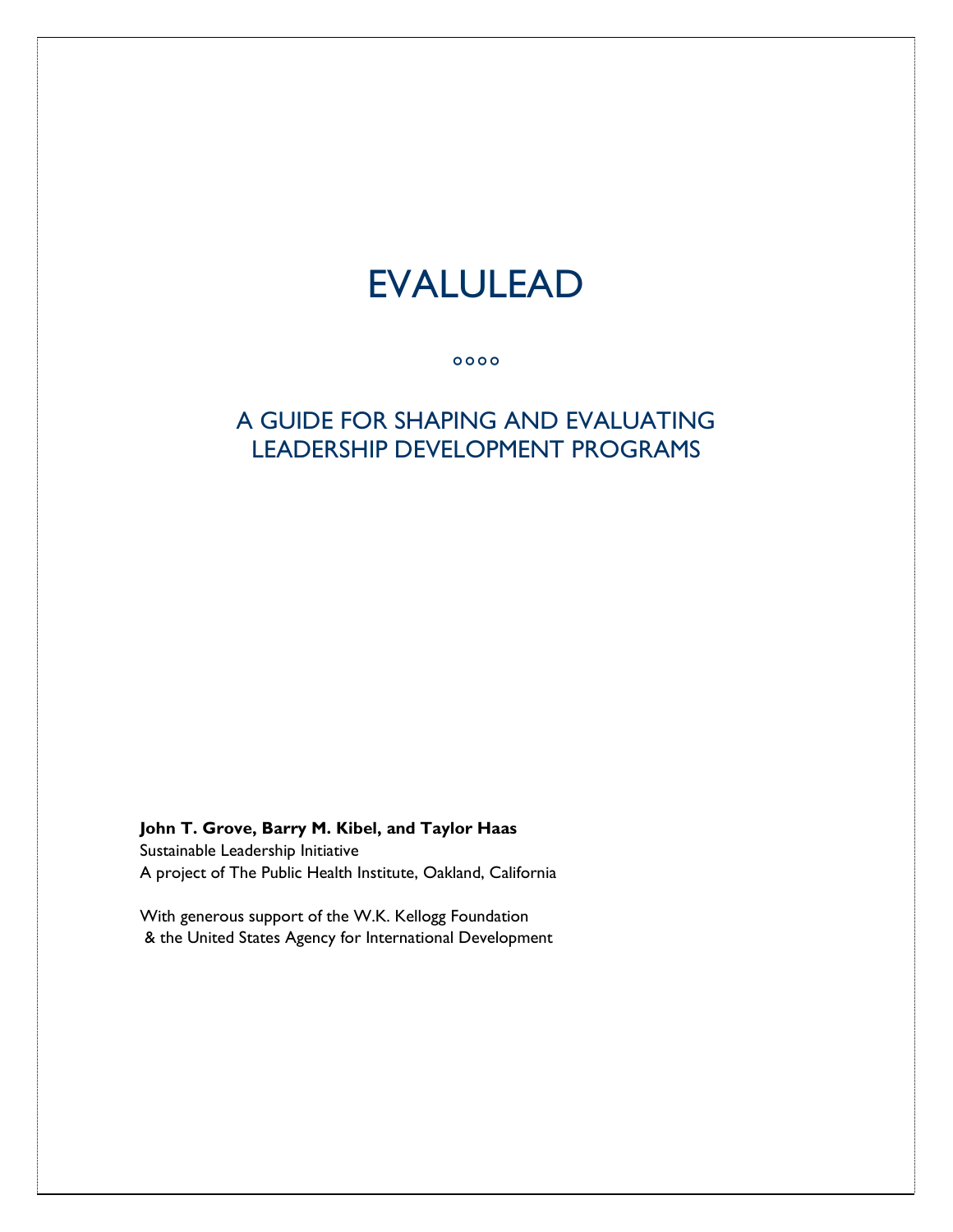## ACKNOWLEDGMENTS

The EvaluLEAD Guide is a product of more than three years of cross-sectoral learning, constituency building, and intellectual contributions from a broad range of individuals and institutions, to whom the authors are very grateful. We especially thank the W.K. Kellogg Foundation and the United States Agency for International Development (USAID) for their continued support in developing leaders and strengthening and improving programs toward that end.

This Guide would not have come to life without the willing participation of the following organizations, which agreed to field-test a new idea: the Aldo Leopold Leadership Program, Alternatives in Action, American Leadership Forum Houston & Silicon Valley, Bill and Melinda Gates Institute of Johns Hopkins University, Central Vermont Community Partnership, Eureka Communities San Francisco Bay Area, Equity and Diversity Resource Center of the University of Wisconsin at Madison, Grace Harris Leadership Institute of Virginia Commonwealth University, Institute for Educational Leadership, International Health Programs, Leadership Anchorage, Metropolitan Alliance of Community Centers (Minnesota), Mid-South Delta Leaders Program of Delta State University, Public Allies, Schott Foundation and The Schott Center, and Solutions for Economic Empowerment and Diversity.

Leadership Evaluation Advisory Group (LEAG) meetings served as an important early venue for developing the EvaluLEAD idea. LEAG participants and advisers represented USAID, Institute for International Education, Center for Health Leadership and Practice, Johns Hopkins University/ Gates Institute, Management Sciences for Health, MEASURE Evaluation, University of Washington, International Health Programs, MacArthur Foundation, University of Ibadan, Summit Foundation, University of Nebraska, University of New Mexico, the Center for Creative Leadership, University of Minnesota, Robert Wood Johnson Foundation, The Bill and Melinda Gates Foundation, Partners of Population and Development, and International Committee for Management of Population Programs. LEAG participants, as well as LEAG advisers Bruce Avolio, Jennifer Martineau, Hallie Preskill, Margaret Neuse, Craig Russon, Richard Pearlstein, and Richard Kreuger, contributed open minds, interest, and experience in the fields of leadership and evaluation.

For the behind-the-scenes work that went into EvaluLEAD-related activities and products, we thank Population Leadership Program and Sustainable Leadership Initiative core staff and consultants Elizabeth Long, Tina Noren, Rebecca Aced-Molina, Loni Davis, Bridget O'Brien, and Merrill Wolf.

Finally, the authors wish to acknowledge the following individuals' dedication and contribution to the fields of leadership and evaluation, and thank them for providing their support to EvaluLEAD: Teresa Behrens, Rick Foster, Joe Hafey, Susan Hagadorn, Deborah Meehan, Margaret Neuse, Claire Reinelt, Sharon Rudy, Craig Russon, Frank Taylor, and Rochelle Thompson.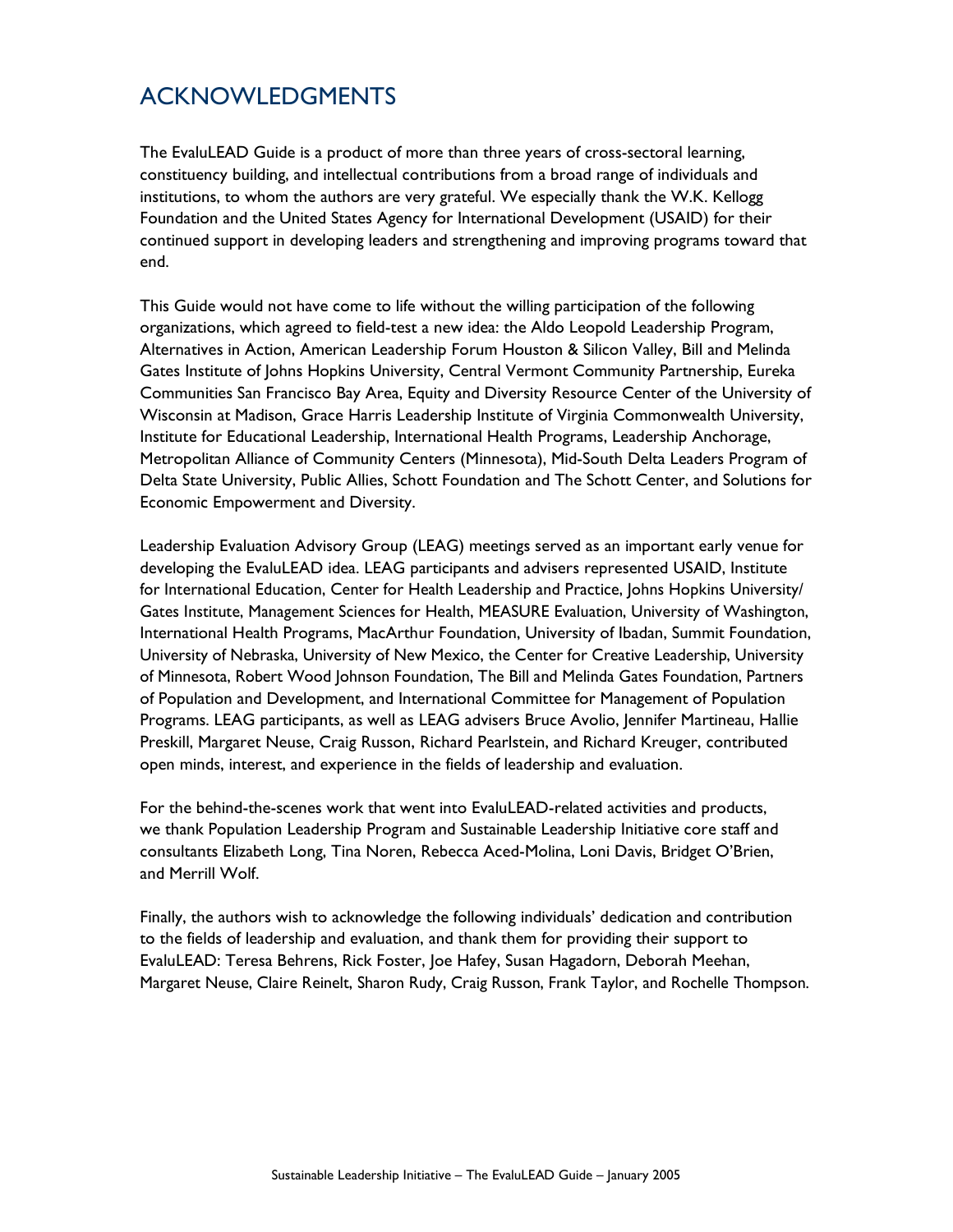## TABLE OF CONTENTS

| <b>Introduction: About EvaluLEAD</b>                                                                                                                                                                                                                          | p. 1                                                                 |
|---------------------------------------------------------------------------------------------------------------------------------------------------------------------------------------------------------------------------------------------------------------|----------------------------------------------------------------------|
| Overview<br>Background<br><b>About This Guide</b>                                                                                                                                                                                                             | p. I<br>p. 2<br>p. 3                                                 |
| <b>Section 1: EvaluLEAD Key Concepts</b>                                                                                                                                                                                                                      | p. 4                                                                 |
| The Open-Systems Approach<br><b>Parameters for Analysis</b><br>Context<br><b>Result Types</b><br>Domains of Impact<br>Forms of Inquiry<br><b>Results Space</b>                                                                                                | p. 4<br>p. 6<br>p. 6<br>p. 7<br>p. 8<br>p. 9<br>p. $  \cdot  $       |
| <b>Section II: Applying the Concepts</b>                                                                                                                                                                                                                      | p. 12                                                                |
| Clarify Your Vision<br>Define the Context<br><b>Define Desired Result Types</b><br>Define the Domains of Impact<br>Create an Initial Program Results Map<br><b>Prioritize Results</b><br>Develop Data-Collection Strategies<br><b>Refine Evaluation Plans</b> | p. 12<br>p. 13<br>p. 15<br>p. 16<br>p. 18<br>p. 20<br>p. 22<br>p. 23 |
| <b>Section III: Building Your Own Evaluation Plan</b>                                                                                                                                                                                                         | p. 25                                                                |
| Clarify Your Vision<br>Define the Context<br><b>Define Desired Result Types</b><br>Define the Domains of Impact<br>Create an Initial Program Results Map<br><b>Prioritize Results</b><br>Develop Data-Collection Strategies<br><b>Refine Evaluation Plans</b> | p. 25<br>p. 25<br>p. 25<br>p. 26<br>p. 26<br>p. 28<br>p. 29<br>p. 30 |
| <b>Conclusion</b>                                                                                                                                                                                                                                             | p. 31                                                                |
| <b>Glossary</b>                                                                                                                                                                                                                                               | p. 32                                                                |
| <b>Appendix I: Voices: Participating Programs</b><br>and Their Reflections on the Field Test                                                                                                                                                                  | p. 33                                                                |
| Appendix 2: Beyond the Logic Model: EvaluLEAD                                                                                                                                                                                                                 | p. 42                                                                |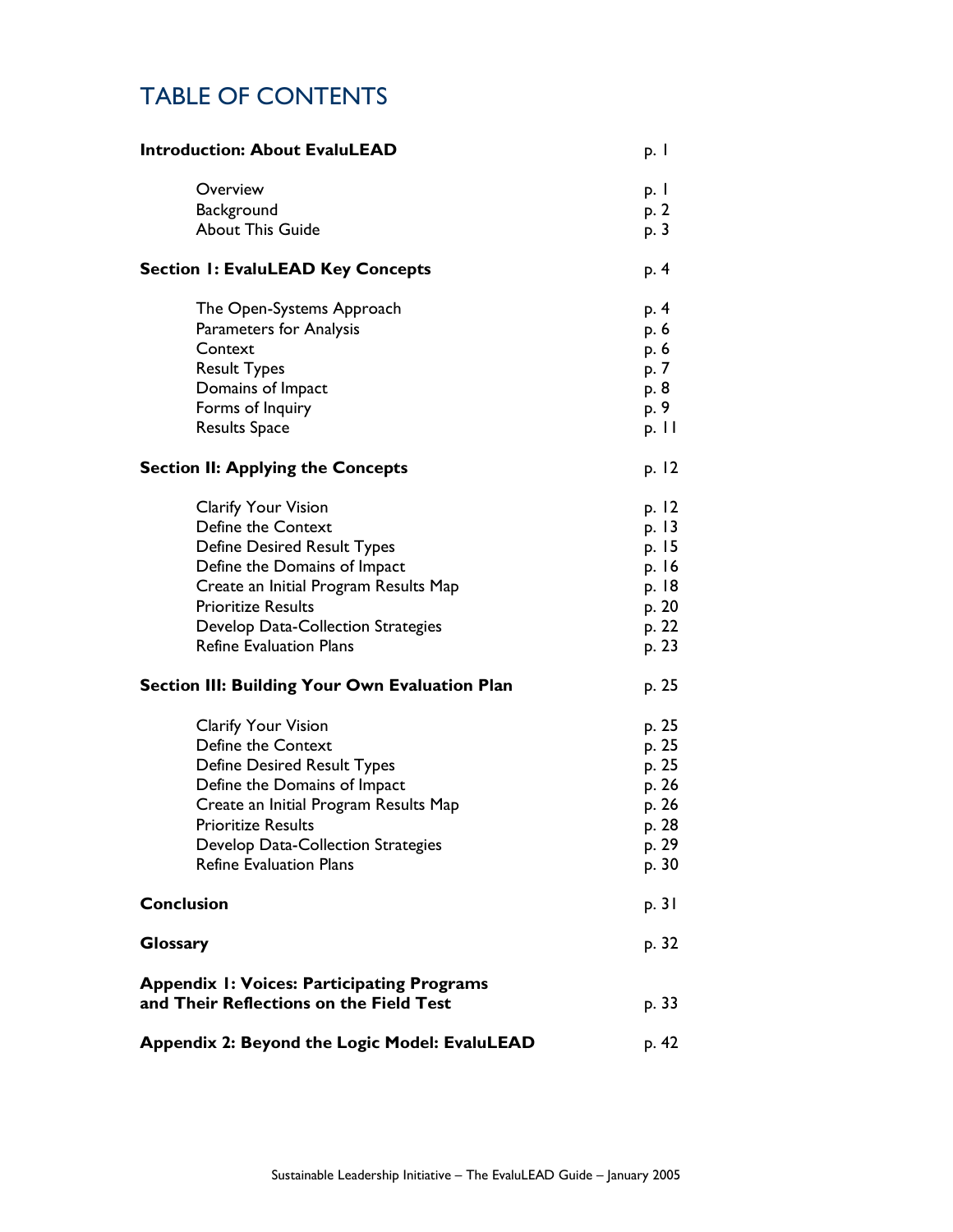## ABOUT EVALULEAD

## **OVERVIEW**

The purpose of the EvaluLEAD methodology is to assist in the exploration and documentation of a leadership development program's complex results. The methodology recognizes that, as an increasing number of graduates exit from any given leadership development program and begin to exercise their new learning and insights, there is a corresponding increase in the quantity, quality, variety, and duration of outputs, outcomes, and impacts whose emergence they may have helped influence. This complexity of results builds from cohort to cohort, soon challenging the abilities of program team members and others to keep up with, record, measure, and assess these results. Consequently, the full value of the program itself becomes increasingly difficult to evaluate.

The methodology further recognizes that human reality is capricious. Certain events and behaviors can be predicted with certainty; others cannot. The more chaotic the environment in which we find ourselves engaged, the farther we reach into the future, the deeper we delve into human nature, the less we know and can control or predict. It would be nice – and is in some cases possible – to link cause to effect and assume that logic, order, and stability will prevail. However, that assumption may not be warranted.

Efforts to understand and assess the worth of a selected leadership development program may focus solely on aspects of program delivery, asking questions such as these:

- How large a program staff is there, and what roles do staff perform?
- How many leaders have been or are being trained?
- How frequently do participants meet, and for what purposes?
- In what ways are participants different at the end of the program than they were at the beginning?
- How did participants enjoy the program? What was the best part for them?
- What are participants' immediate and longer-term intentions?

The EvaluLEAD methodology suggests that, while these questions are useful, tracing and gauging a program's multiple and broader influences requires a broader set of questions, or lenses, for evaluation. EvaluLEAD suggests the use of a set of nine such lenses, each focusing on distinctly different yet interconnected aspects of the selected leadership development program's results and employing different types of inquiry. EvaluLEAD provides a comprehensive framework for exploring leadership development in which participant experiences, as well as performance factors, are brought together to deepen understanding.

This Guide is intended for both evaluation and program staff to use for conceptualizing their leadership development programs. Framing their planning or evaluation activities through EvaluLEAD can help program stakeholders to:

- more fully demonstrate how participants, their organization, and communities do or might benefit from their program experiences;
- fine-tune a proposed or existing intervention so that it has farther reach and might thus better meet its goals;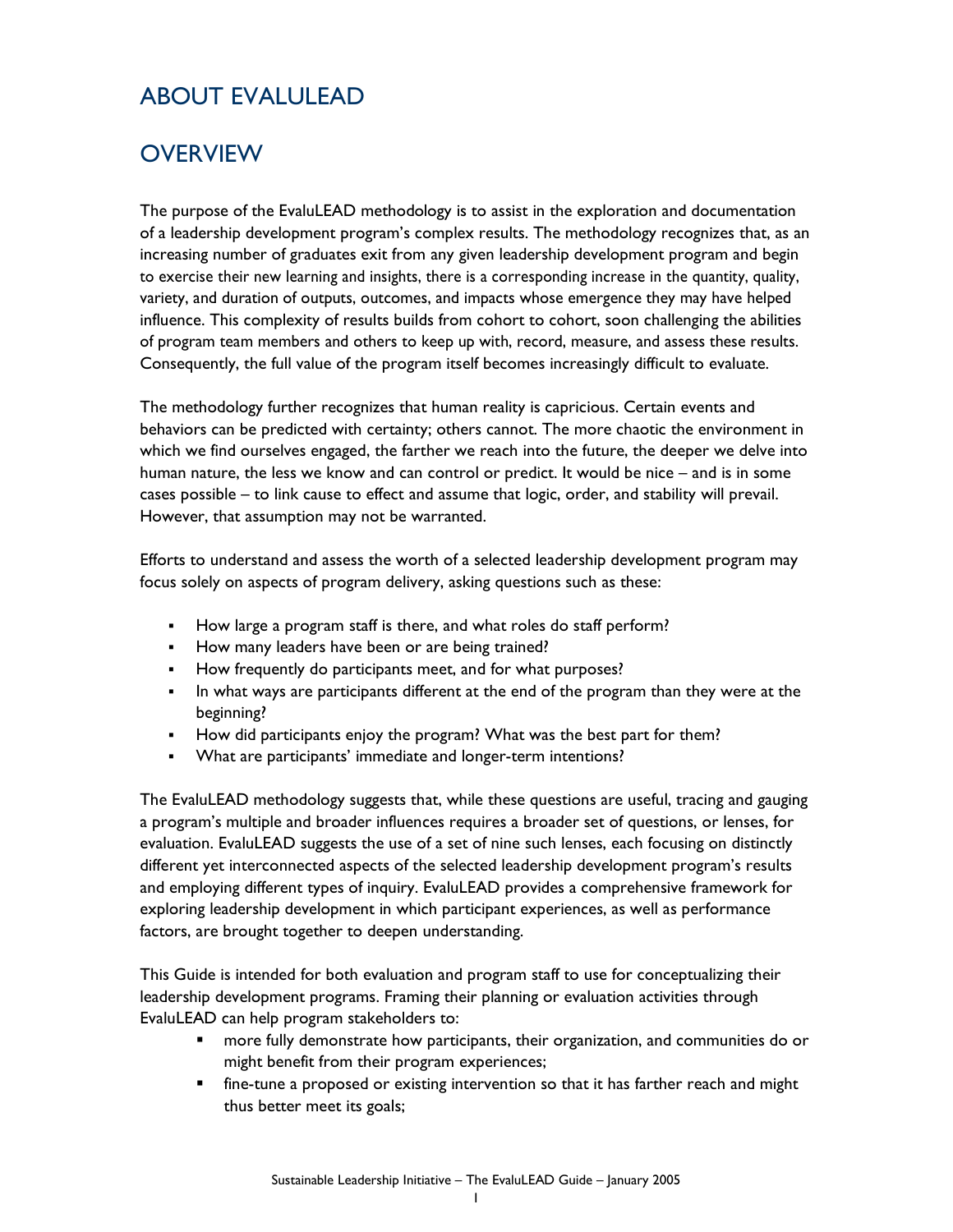- **•** more clearly connect participation in development experiences to the program's more lofty bottom line (e.g., to change society for the better);
- **•** promote use of learning-centered reflection as a central evaluation activity;
- **PEDITE:** pinpoint those requisite leadership competencies most appropriate for particular settings or program intentions; and
- **E** encourage more comprehensive discussion about what works, and why.

## BACKGROUND

The Population Leadership Program (PLP) of the Public Health Institute (PHI) is a project funded by the United States Agency for International Development (USAID) to support leadership development in the Bureau for Global Health. The EvaluLEAD initiative evolved in response to PLP's tasking itself in 2001 with answering a fundamental but complex question: "What form of evaluation would best help us determine if and how leadership development activities make a difference?"

PLP staff's first step in answering that question was to conduct a thorough literature review, which revealed an abundance of theories and accompanying instruments for assessing changes in individual and group leadership characteristics linked to program activity. It did not, however, uncover any comprehensive evaluation strategy for defining and gauging the overall impact of leadership development programs.

To begin to fill this void, PLP staff developed an overview of principles associated with evaluating the impact of leadership development programs, and then crafted an initial framework and discussion paper. In March 2002, in Oakland, California, this work was presented to an ad hoc group of recognized evaluation experts and colleagues from both nationally and internationally focused leadership programs. In a two-day session, more than 30 group members engaged in deep and lively discussions on the concepts presented and collaboratively developed a position paper outlining what subsequently evolved into the EvaluLEAD methodology.

During this same period, the W.K. Kellogg Foundation was completing a scan of 55 leadership development programs (including PLP) in multiple sectors to identify their varied approaches to evaluation and specifically to performance and outcome measurement. Recognizing the synergy of these two independent efforts, W.K. Kellogg Foundation invited PLP to conduct a secondary analysis to test the fit of the emerging framework against the output and outcome measures reported in the scan. Results of this exercise suggested that all of the varied measures could neatly be categorized within the EvaluLEAD framework, and further, that this framework held the potential to facilitate communication across leadership development programs, allow strengths and shortfalls of programs and program evaluations to surface more readily for crossprogram learning, and make it easier to discern and articulate best practice models. Based on these findings and potential, the W.K. Kellogg Foundation offered to collaborate with PLP, PHI, and USAID in funding a Sustainable Leadership Initiative (SLI) to develop the methodology's full potential.

In April 2003, a follow-up meeting was convened in Washington, DC, to probe further into elements of the methodology and to apply it to a small set of leadership programs in the global health sector. Suggestions from this meeting guided the SLI team in further revisions and development of concrete tools for applying the EvaluLEAD methodology. In March 2004 in San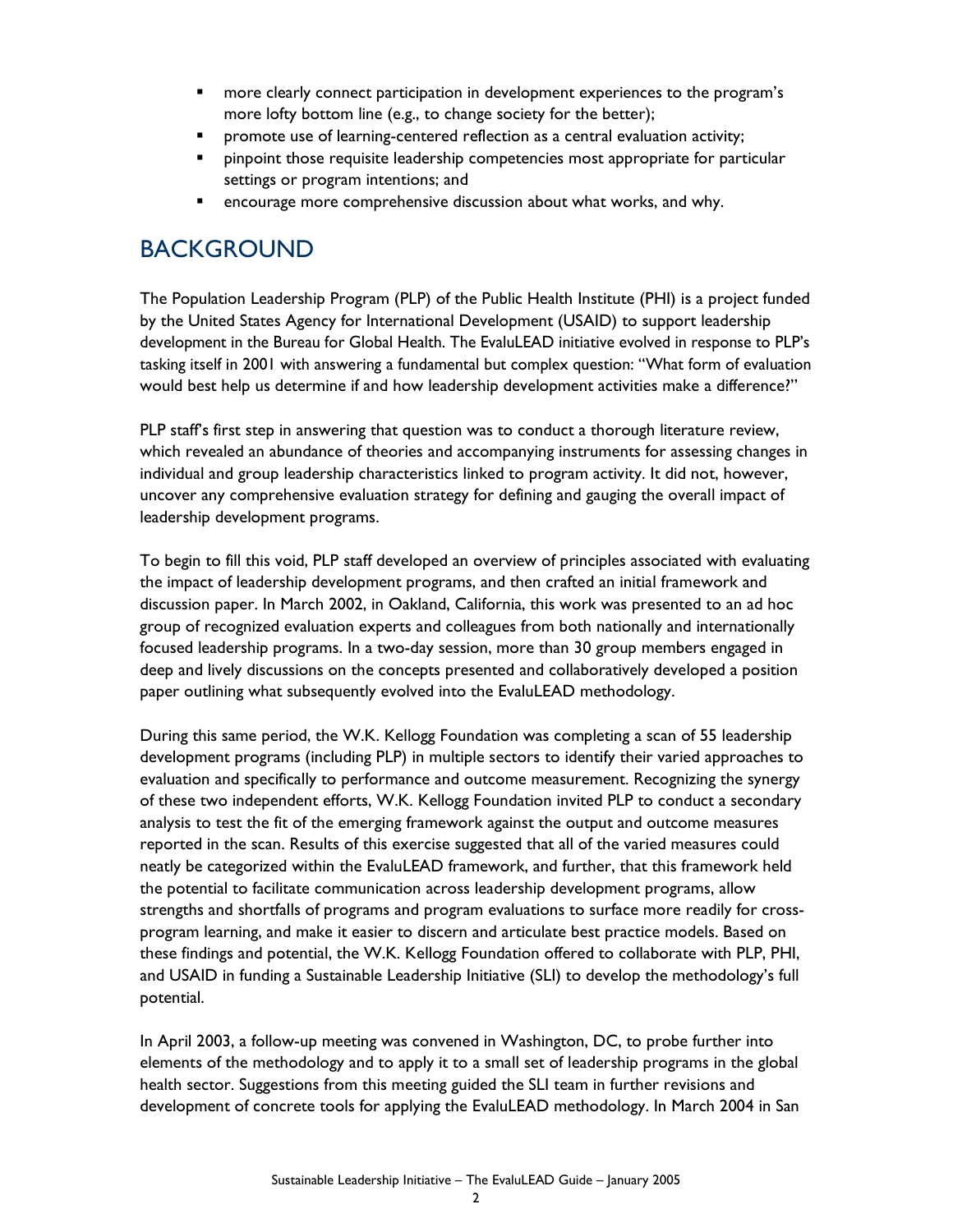Francisco, EvaluLEAD was introduced to representatives of 17 invited organizations, whose leadership development programs ranged from start-up to established, from community-based to multisite, encompassing disparate foci including youth, public policy, scientific, community, and business leaders. These programs received training in the approach and related tools, and agreed to participate in a field test of the refined EvaluLEAD materials, which took place throughout 2004. During the field-test period, participants received direct technical assistance in developing and refining their EvaluLEAD evaluation plans, including referrals to resources and tools. They also explored selected evaluation topics with expert practitioners through conference calls, and interacted and shared learning with other field-test participants through www.evalulead.net. In December 2004, participants met in New York City to share field-test experiences and new learning. This Guide is the result.

## ABOUT THIS GUIDE

As noted in the Overview, EvaluLEAD suggests the use of a set of nine lenses for exploring a program's multiple influences. Intended for use by individuals or teams, this Guide explains each of those evaluation lenses in detail and provides tools and instruction for applying them to forward-looking evaluation of leadership development programs. After explanation of the key concepts underlying the EvaluLEAD approach, a series of steps that can lead to a well-articulated and strategic evaluation plan are introduced.

The Guide is organized as follows:

- Section I explains EvaluLEAD's conceptual model, including its underlying open-systems approach and key parameters such as program and leadership context, result types, domains, and forms of inquiry.
- Section II offers an illustrative example of using the EvaluLEAD concepts to analyze a program, in a step-by-step fashion. It includes brief reiteration of the core ideas and a simple format for applying them.
- Section III provides the step-by-step process, including key questions and worksheets, through which you will think about and plan your own program evaluation.
- The Conclusion presents some final insights and is followed by a Glossary of important terms and a description of the pilot programs and comments from those who participated in the EvaluLEAD Field Test in 2004.

For clarity of presentation, this Guide sets out the steps in linear fashion. However, as with any dynamic design or planning process, much variation in application of the methodology can be expected and is encouraged. We suggest the Guide be read from start to finish the first time. In future uses, simply return to different sections and modules as needed for reference.

While formulated as an evaluation planning approach, the thought processes associated with EvaluLEAD lend themselves well to program design or continual program-improvement activities. In fact, if EvaluLEAD is used to its fullest potential, there most certainly will emerge many ideas for program redesign that could lead to broader or deeper program impacts if implemented. The framework also has potential beyond leadership development applications. A discussion of this potential is offered in Appendix 2.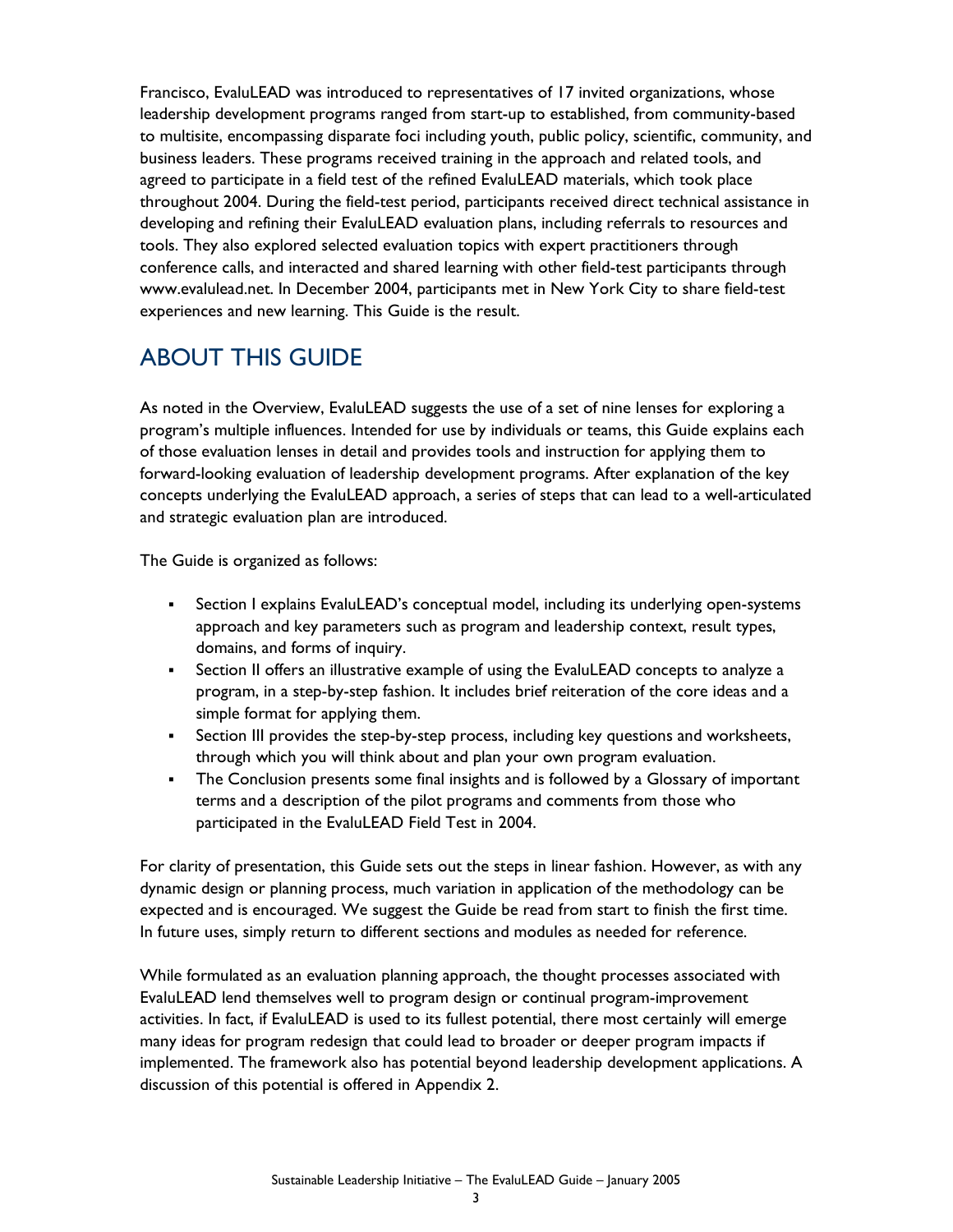## SECTION I EVALULEAD KEY CONCEPTS

"What I like best about the EvaluLEAD framework is that it encourages a program to think about transformation as if it is already happening here and now and being lived and experienced by participants, rather than as a vision to be realized perhaps some time out in the distant future." – Field-Test Participant

## THE OPEN-SYSTEMS APPROACH

The EvaluLEAD framework assumes an open-systems perspective. It posits that both predictability and unpredictability will cooperate. It envisions that evaluative investigations of the results of leadership development programs will be journeys of discovery and lead to findings that could not have been foreseen with clarity. The purpose of these explorations is threefold:

- 1) to better understand the associations between results observed in the individual, organizational, and societal domains;
- 2) to gain an overall sense from observed patterns and examples of how a program works to accomplish its short-term objectives and broader mission; and
- 3) to share these understandings with key program stakeholders and use them as a basis for modest to major program enhancements.

The ultimate aims of these explorations are to compile and offer a compelling overall picture of a leadership development program. By doing so, it is hoped that stakeholders will be better informed about and more intuitively sensitive to the productivity and potentials of the program, and thus be better positioned to learn together what is needed to produce more, and perhaps more dramatic, results.

A useful distinction is made in general systems theory between simple, closed systems and complex, open systems. Examples of simple, closed systems are the electrical and plumbing systems in a home. Such physical systems are viewed as "closed" because a conceptual boundary can be placed around all critical components essential for full understanding of that system. In some sense, all systems are "open" to influences beyond their respective boundaries. A power outage, for example, would affect the working of the electrical system in the home. However, except in rare situations, these outside factors can be ignored and the system can be considered as closed. Closed systems can become very complicated as more and diverse components are included within the boundary. In systems terms, however, they remain "simple" systems. What makes a system "complex" is the introduction of human elements (relationships, passions, viewpoints, freedom to make choices, and so on). The more that these elements impact the workings of a system, the more complex that system is said to be.

In economics, the level of the economic system being studied determines the type of tools most appropriate for investigations of that system. Microeconomic tools that, for example, study individual business decisionmaking are very different from the macroeconomic tools used to study or predict changes in the gross domestic product. In community-focused research, the complexity of the system being studied determines the appropriateness of tools to be used. For relatively simple systems (of varying degrees of complication but with well-defined human behaviors),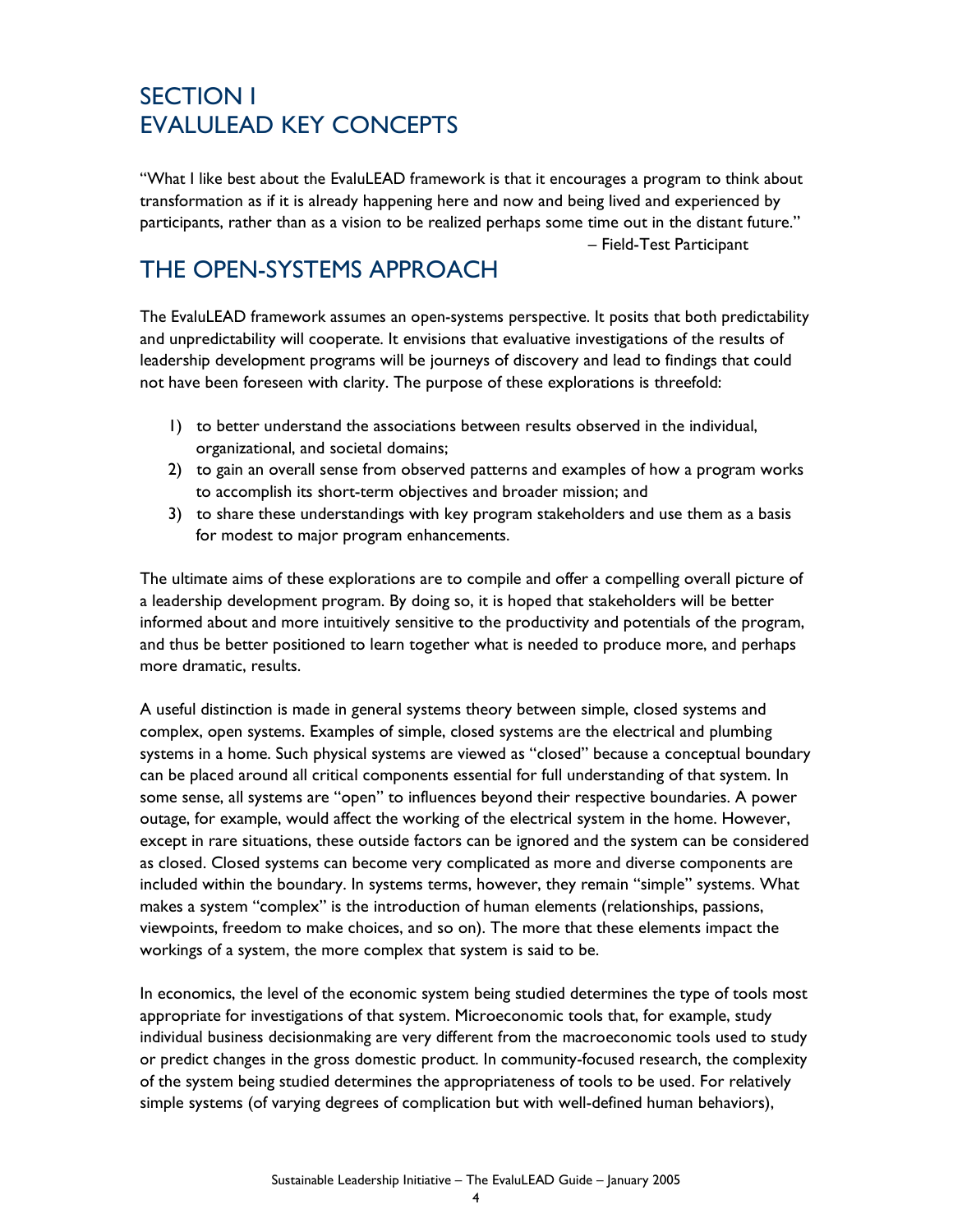applied social science tools are suggested. However, to investigate relatively complex systems with high levels of interaction, relation building, and improvisation, an approach that defines the set of possible places in which to focus inquiry is suggested. EvaluLEAD employs such an approach to the exploration of leadership development programs to promote discovery and learning.

## RELATION OF TOOLS TO TYPES OF INQUIRY IN OPEN AND CLOSED SYSTEMS



EvaluLEAD assumes an open-system view of interactions and connectivity between activities, programs, people, organizations, and communities. This perspective recognizes that participants benefiting from leadership development programs also experience a multitude of non-program stimuli and are influenced by innumerable interactions and requirements on their time and attention that are not linked to program demands and expectations.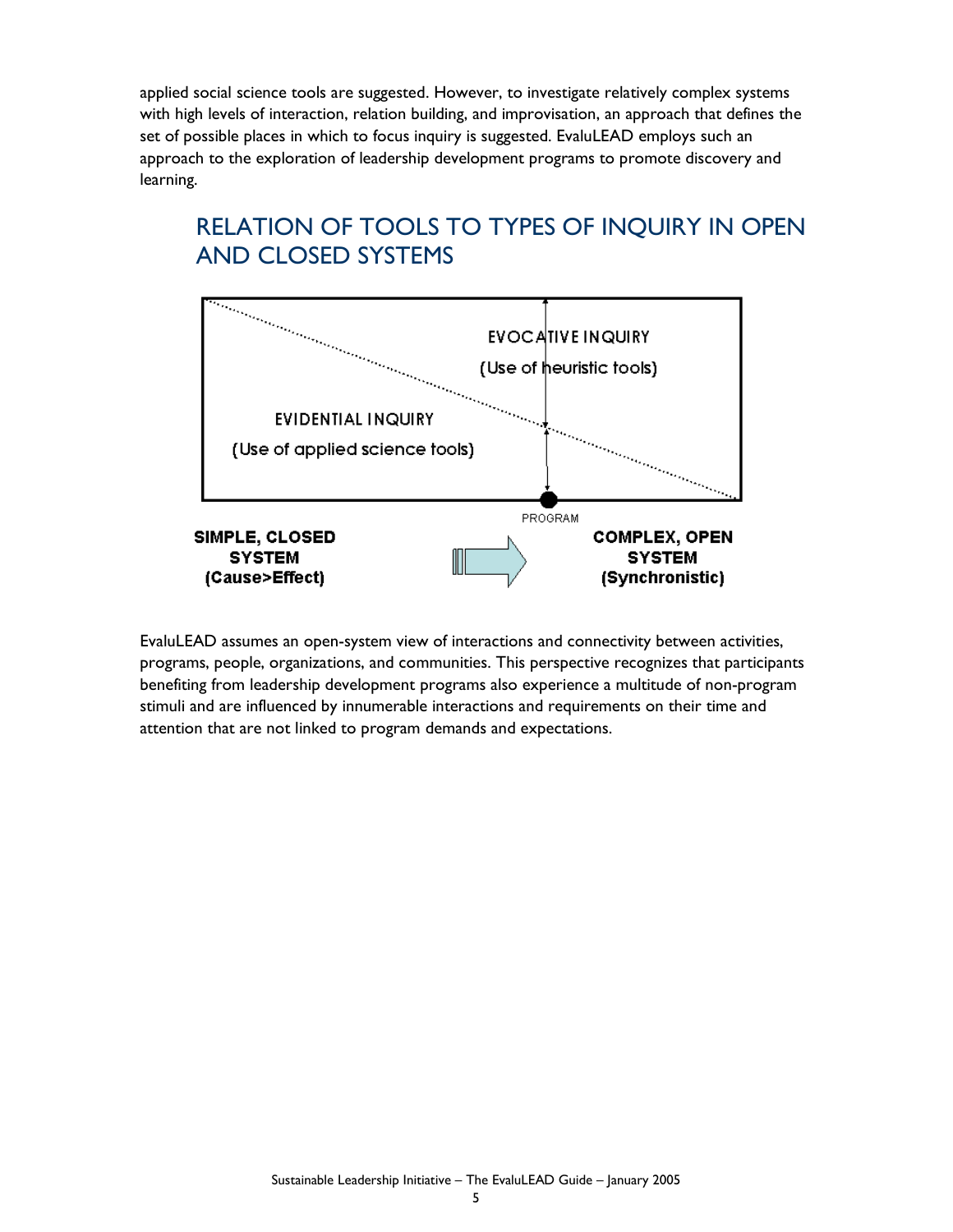### THREE INTER-PENETRATING DOMAINS



Attributing and documenting causal relationships between the program activities and the results by domains is not the aim. The more modest aim of EvaluLEAD is to map the space of the possible results that a program might expect to contribute toward. Assigning results to relevant domains and forms of inquiry better positions program staff, evaluation facilitators, and other stakeholders to make visible the program's theory and logic of change, organize data collection, and start the process of building a body of credible information in support of the program.

### PARAMETERS FOR ANALYSIS

The EvaluLEAD methodology relies on identification and examination of four fundamental parameters, each of which is explained in more detail in this section.

- 1) **Context** refers to the purposes, assumptions, and expectations surrounding both leadership as defined by your project and the evaluation process.
- 2) **Result types,** or forms of change, are characterized as episodic, developmental, and transformative.
- 3) **Domains,** or social areas in which a leadership development program's results occur, are identified as individual, organizational, and societal/community.
- 4) **Forms of inquiry** that can be employed in a complementary manner to gauge and illuminate results are described respectively as evidential and evocative.

### **Context**

Context must be considered in any exploration of program results and serves as an ongoing reference point for planning, data collection, and analysis.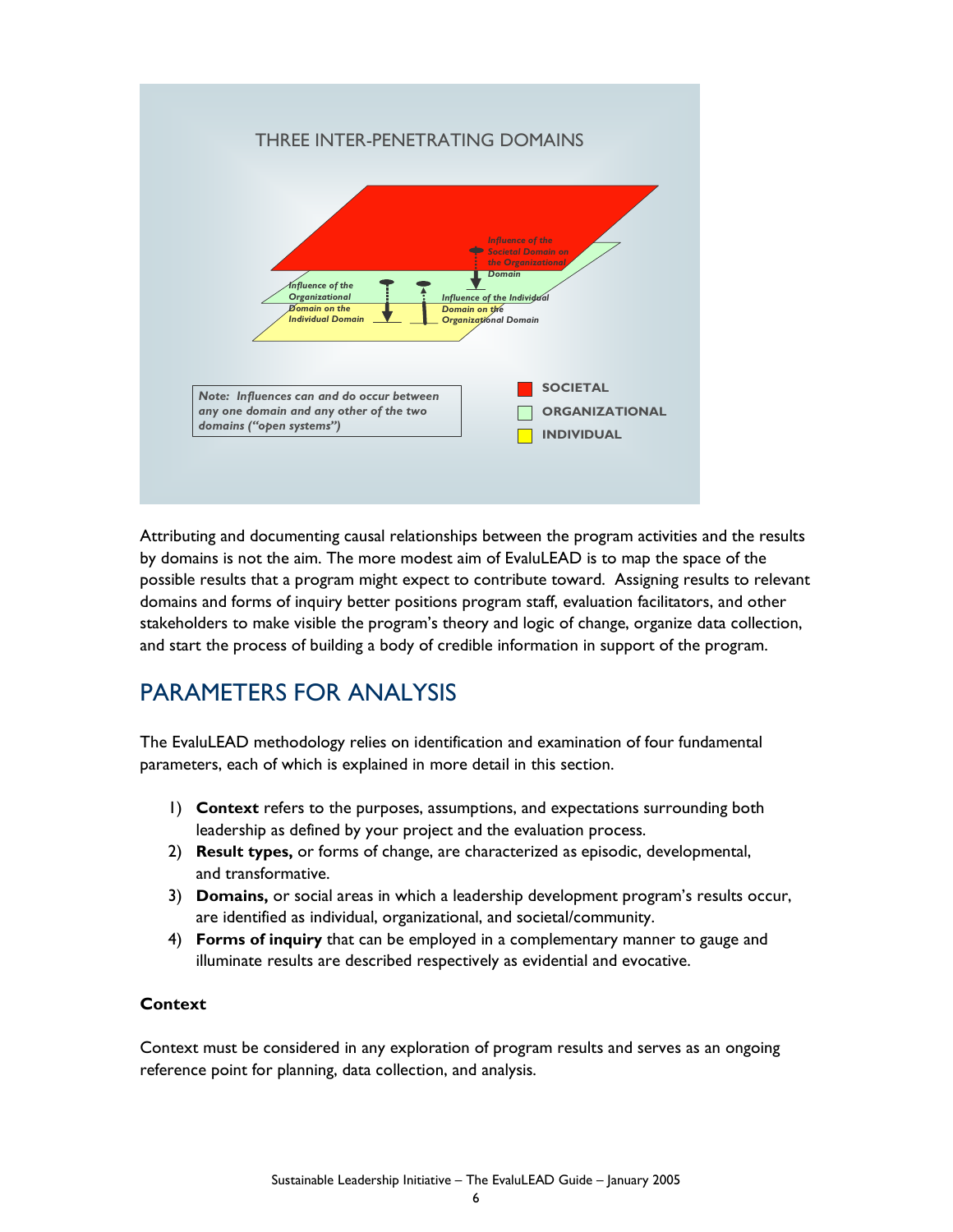The concept of context recognizes that leadership may assume widely different forms and be expressed through varied personal and cultural styles. It further acknowledges that an existing or emerging leader's understandings of her or his leadership responsibilities and associated actions and behaviors are necessarily contextual. Similarly, a leadership development program's interventions are necessarily based on context-specific notions of leadership and related needs.

Accordingly, the evaluation of leadership development efforts must recognize and incorporate contextual realities into both the inquiries and interpretation of findings, accounting for leadership style and context, as well as program philosophy. Evaluation should not be constrained by the parameters of the methodology itself. In the EvaluLEAD methodology, context is an underlying element cutting across all other parameters.

### **Result types**

EvaluLEAD focuses attention on three fundamentally different, yet interrelated forms of change that leadership development programs seek, and the results associated with each form. A program objective, such as enhancing organizational performance, might involve all three types of results.

- **Episodic** changes are of the cause-and-effect variety: An intervention is made and predictable results ideally follow. Episodic changes are typically well-defined, time-bound results stimulated by actions of the program or its participants and graduates. Examples might include knowledge gained, a proposal written, a conference held, and an ordinance enacted.
- **Developmental** changes occur across time; include forward progress, stalls, and setbacks; and proceed at different paces and with varied rhythms for participating individuals, groups, and communities. Results are open-ended, and less controllable and predictable than for episodic changes due, among other factors, to external influences and internal willingness and ability to change. Developmental results are represented as sequences of steps taken by an individual, team, organization, or community that reach toward and may actually achieve some challenging outcomes. Their pace may be altered by unanticipated or uncontrollable conditions and events. Examples include a sustained change in individual behavior, a new organizational strategy that is used to guide operations, and implementation of an economic development program.
- **Transformative** changes represent fundamental shifts in individual, organizational, or community values and perspectives that seed the emergence of fundamental shifts in behavior or performance. These transformations represent regenerative moments or radical redirections of effort, and they are often the "prize" to which programs aspire. Transformative results represent a crossroads or an unanticipated new road taken for the individual, organization, or community, whereas episodic and developmental results are not nearly so unexpected or so potentially profound in their consequences. Examples of transformative results include substantial shifts in viewpoint, vision, or paradigms; career shifts; new organizational directions; and fundamental sociopolitical reforms.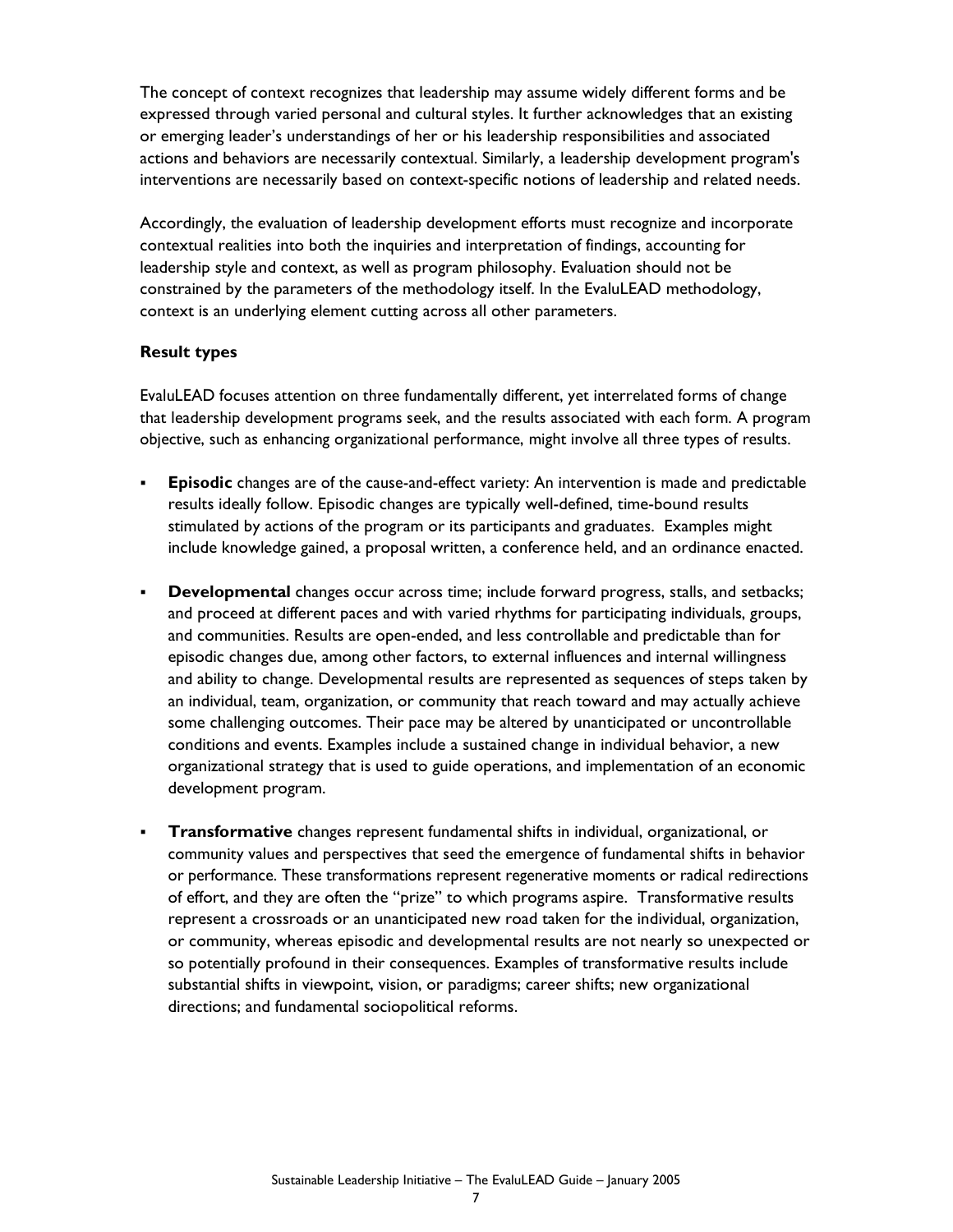

In an open-systems framework, episodic, developmental, and transformative change are seen as concurrent. This contrasts with closed-systems frameworks and logic models, where changes are frequently arrayed in chronological sequence – with outputs leading to outcomes leading to impacts. To illustrate: a program graduate may attend an annual gathering of graduates and come away with some new insights or a renewed contact. This would be an episodic result. That same individual might be running for a seat on the local school board as a step toward her ultimate aim of gaining a seat in the U.S. Congress. Should she succeed, this would be a developmental result along her career pathway. Her election could be considered as an isolated episodic result, but contextual considerations argue for it being considered developmental. As part of the campaign, the individual visits some classrooms in the inner city of her community and, during one visit, gains an insight that profoundly impacts the way she views public education and its possibilities, and she comes away with a radically different leadership agenda and purpose. This is a transformative result.

### **Domains of impact**

Every leadership program has unique emphases and expectations. Some programs may primarily seek results at the level of the individual, while others will base their success largely on the generation of results at the organizational or societal levels. The EvaluLEAD methodology refers to the multi-tiered levels of program results as *domains*. There are three such domains within which a leadership development program may seek results.

- The **Individual Domain** is the space in which the most direct benefits of a leadership development program occur – the space occupied by the individuals currently participating in the program. Program graduates from previous cohorts constitute another important set of beneficiaries. Both current participants and graduates are positioned to influence the personal learning or growth of other individuals (for example, peers from work or co-members of a community task force). Hence, within the individual domain, program-associated results might be expected from current participants, graduates, and secondary contacts.
- The **Organizational Domain** refers to agencies, departments, programs, teams, alliances, or other structured groups of persons organized for a particular purpose where program participants and graduates are affiliated, and might be expected to apply their newly acquired leadership skills and perspectives. Depending on their position and the organizational culture, they may have license to initiate changes on their own or they may first need to build support and constituencies for their ideas. Additionally, individuals may be tasked with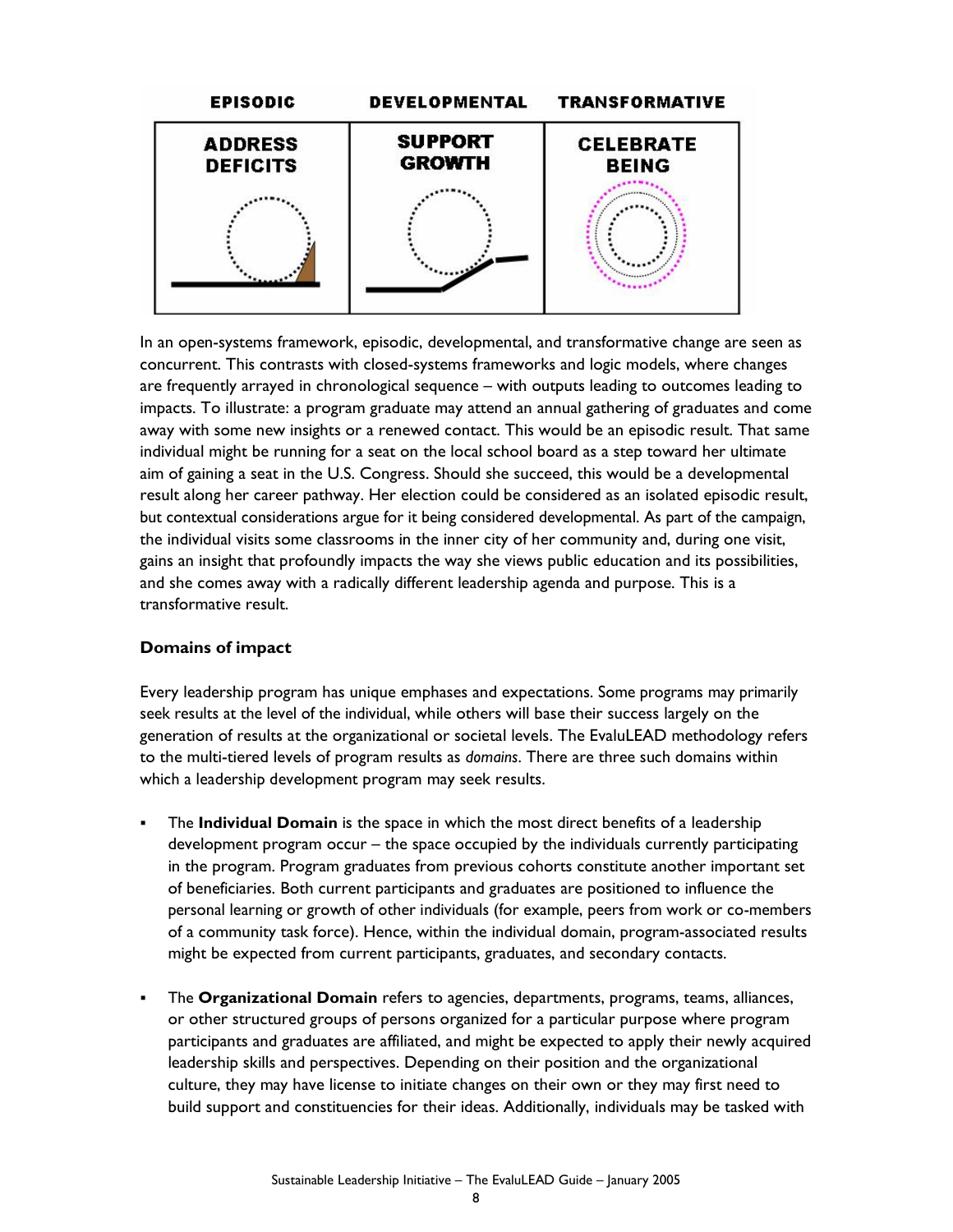working with outside organizations (for example, facilitating change processes in health clinics). Hence, within the organizational domain, program-associated results may occur within the "home" organizations of program participants and graduates or within outside organizations with which these individuals or their organizations interact.

 The **Societal/Community Domain** refers to the broader neighborhoods, communities, social or professional networks, sectors of society, or ecosystems to which the influences of program participants and graduates may extend, either directly or through their organizational work. The mission and raison d'être of many programs may, in fact, be to *influence* such results. In such cases, it is critical to include this domain within the evaluation process.

Because learning is occurring at all times, and there are feedback loops between individuals, their organizations, and their communities, change can also be concurrent at multiple levels. For instance, a change at the organizational level might trigger new behaviors back at the individual level. Further, since the relationship between a program and individual participants may be extended (such as through ongoing technical support or periodic seminars for program graduates), the flow of results from the individual to the organization and/or community may be activated on multiple occasions and lead to multiple rounds of results that reinforce, complement, or undermine others.

### **Forms of inquiry**

Evaluations of programs that aim to affect the lives of participants they serve have frequently been criticized for focusing on numbers and not on people themselves – for counting bodies while missing souls, failing to capture the human drama and associated opportunities for affecting individuals in profound ways. To capture the "spirit" as well as the data of these programs, EvaluLEAD encourages the strategic use of two distinctly different, yet complementary, forms of inquiry:

- **Evidential** inquiries attempt to capture and represent the facts regarding what is happening to people (and by extension, to their organizations and communities). They seek descriptive, numeric, and physical evidence of program impact, and support analytical assessment of a program's influence and worth. In evidential inquiries, we can identify facts, track markers, and compile other conventional forms of "hard evidence" to determine what is taking place that can be associated back to the program or its participants and graduates. Quantitative and qualitative methods may be used, where results are presented as data. Evidential inquiries should contribute to improved analytical reasoning about a program and its effects.
- **Evocative** inquiries seek the viewpoints and sentiments of those influenced by the program – either directly as program participants or as subsequent beneficiaries of participants' actions. This feedback is obtained and conveyed as stories, viewpoints, or discourse through methods such open-ended surveys, case studies, anecdotes, journals, video diaries, etc., and plays to the intuitive sensitivities of those interested in assessing the program. Evocative inquiries attempt to capture and re-create some of the richness and human dimension of what is happening or has happened. Evocative inquiry is employed to wake a reaction to the change process as a whole rather than its parts.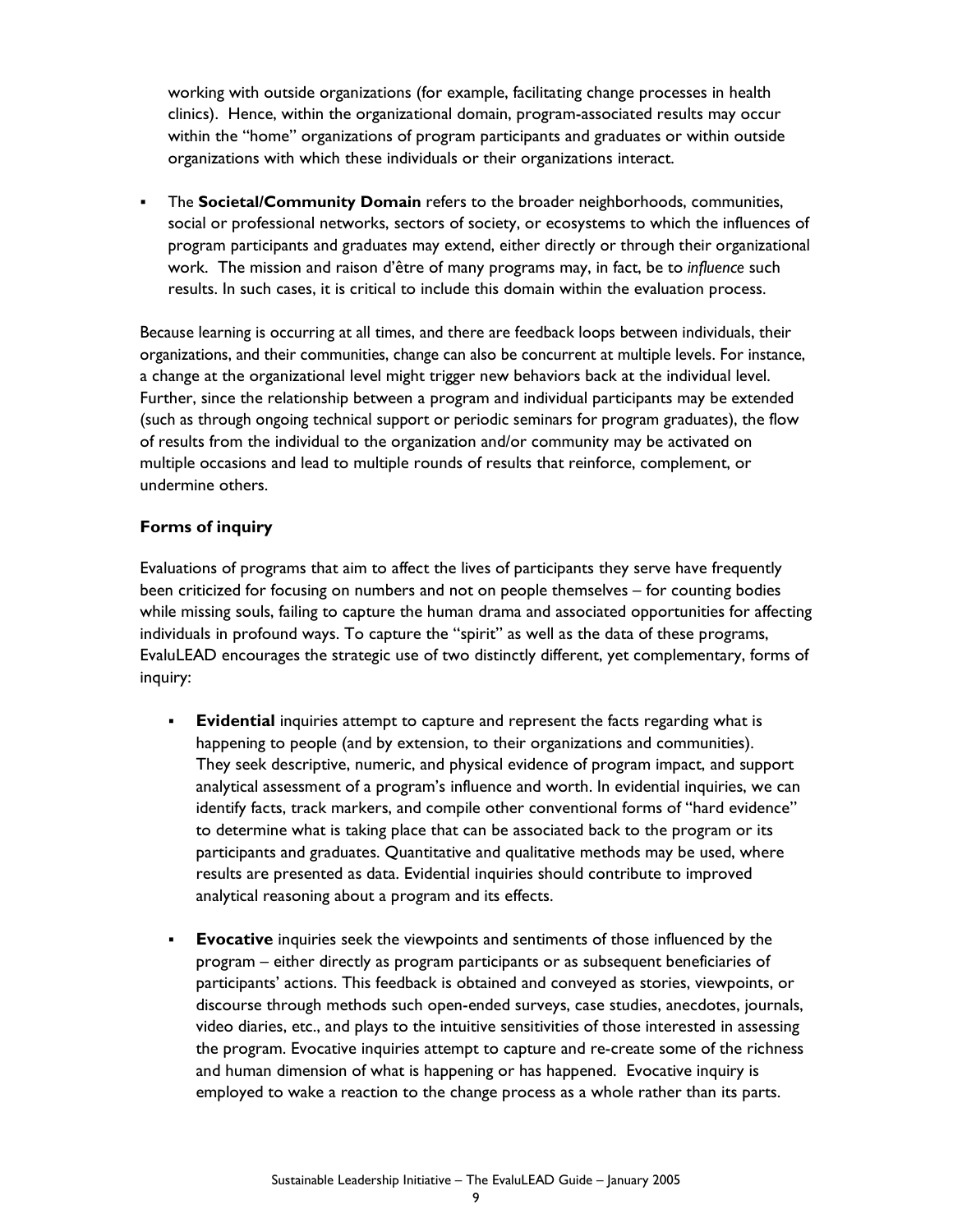These reactions may range from "This makes no sense!" to "I didn't realize how much impact this was having!" Evocative inquiries should contribute to heightened intuition about a program and its effects.

The evidential-evocative distinction is different from the quantitative-qualitative distinction that permeates the fields of evaluation and social science. The evidential-evocative distinction reflects the recognition that a balance needs to be struck between valuing both what can be measured and what cannot. In the truism that "the whole is more than the sum of its parts," evidential inquiries focus on the parts and their measurement, generally using fragmentative or reductionist approaches. Evocative inquiries, on the other hand, focus on the "more than" dimension, using an integrative approach that strengthens awareness, appreciation, and affinity for that which is being studied. Put another way, evidential inquiry supports deductive reasoning, while evocative inquiry supports inductive judgment. (See Section II, Step 8, for further discussion.)

Both modes of inquiry are applicable to all three types of results. For example, **episodic results** can be documented both through facts (evidential) and through opinions (evocative). Because episodic results are of a cause-and-effect variety, facts offer specific and concrete evidence that the results of interest have occurred. They include, as examples, counts of peoples reached and types of services provided, dates and descriptions of events of note, comparisons of pretests and posttests, and reports of new changes, and they will constitute the bulk of episodic evaluative inquiry. To deepen understanding or appreciation for these black-and-white facts, however, opinions are solicited from program participants or other critical observers. These may include participant ratings of services received; structured, open-ended feedback from key informants on the implications of processes introduced; or public opinion surveys.

**Developmental results** can be documented equally through achievement of markers (evidential) and associated stories or case studies (evocative). Markers are used both as evidence of progress toward some longer-term goal and to acknowledge milestones reached along the way. For dimensionality, case histories or stories reveal challenges and struggles behind the gains observed. Stories fill in the spaces between the markers and put human faces on the data, thereby evoking better understanding of what has been achieved.

**Transformative results** are most immediately captured through personal reflections (evocative) of those with first-hand knowledge of what has occurred and, for "harder" results, through documentation of shifts in indicators (evidential) of health or life status of individuals, organizations, or communities affected. Because these results are unique to the individual, organization, or community realizing them, those most profoundly affected are best positioned to reflect on and share the implications of what has occurred. Such reflections may be captured through journals, interviews, focus groups, or other forms of self- or group expression. Concrete evidence of change, such as improvements in personal health (physical, mental, and/or spiritual), organizational climate, community health statistics, and quality-of-life indicators, should follow the breakthrough events in relatively short order if the events truly were transformative.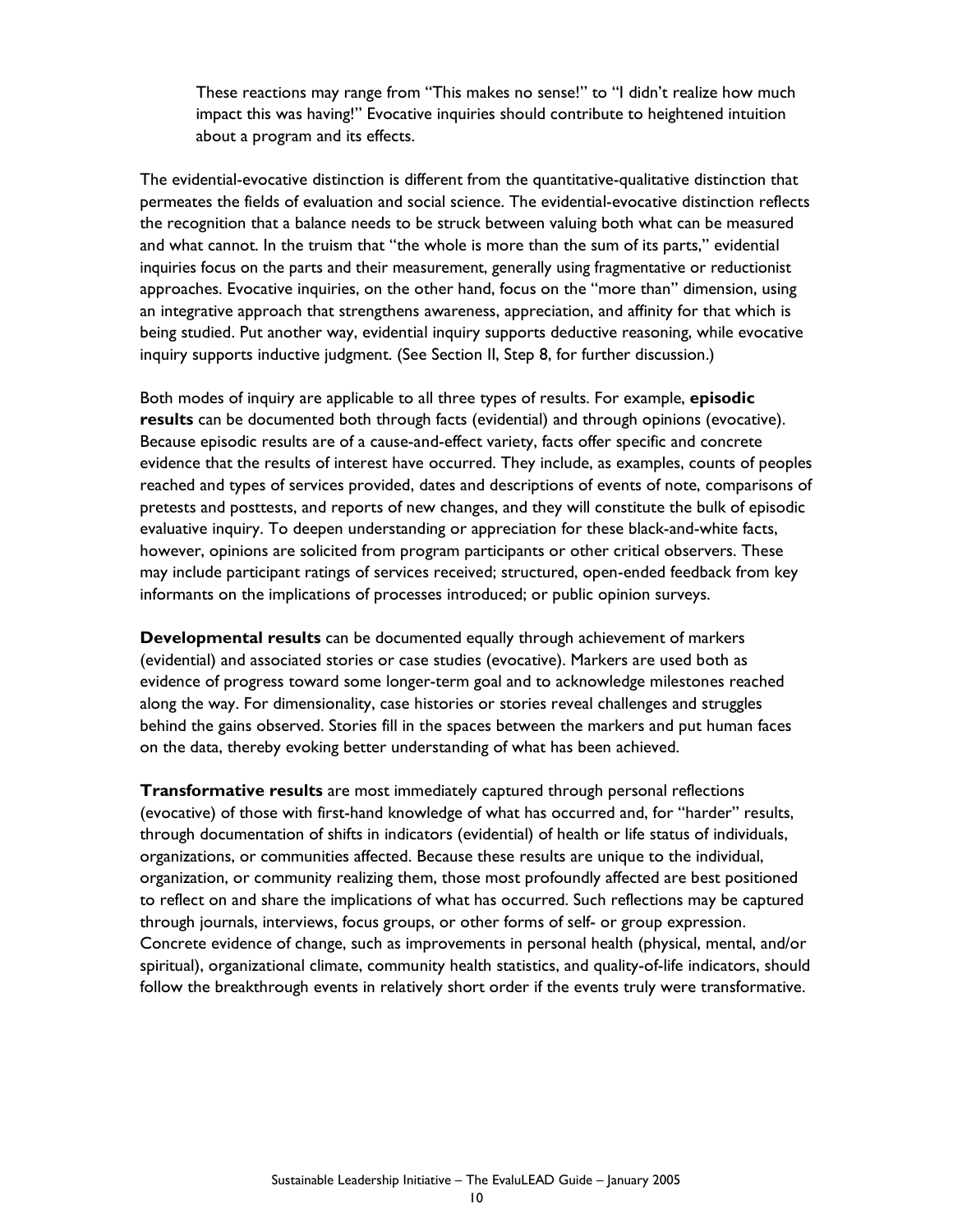### RESULTS SPACE

The EvaluLEAD methodology supports planning an evaluation that will explore the three types of results (episodic, developmental, and transformative) across all three domains (individual, organizational, and societal/community). Combining these parameters yields nine distinct lenses for focusing on the results of a leadership development program. This is a program's unique **results space,** which represents the full scope of potential results sought by a leadership development program.

Adding forms of inquiry to each yields 18  $(9 \times 2)$  prototypical evaluation activities. For example, one such activity might be using evidential inquiry to measure an episodic result occurring in the organizational domain. A second activity might be using evocative inquiry to illuminate that same result. A third activity might be using evocative inquiry to illuminate a transformative result in the individual domain. Each of these activities may then be prioritized by stakeholders and implemented according to the needs and resources of the program.

| <b>RESULT TYPES</b><br>Episodic<br>Developmental<br>Transformative | <b>DOMAINS</b><br>(3)<br>Individual<br>Organizational<br>Societal/Community | X | <b>FORMS OF</b><br><b>INQUIRY</b><br>Evidential<br>Evocative | $\equiv$ | PROTOTYPICAL<br><b>EVALUATION</b><br><b>ACTIVITIES</b><br>(18) |
|--------------------------------------------------------------------|-----------------------------------------------------------------------------|---|--------------------------------------------------------------|----------|----------------------------------------------------------------|
|--------------------------------------------------------------------|-----------------------------------------------------------------------------|---|--------------------------------------------------------------|----------|----------------------------------------------------------------|

When combined, the evaluative investigation of three result types occurring within three domains through the use of two modes of inquiry may appear formidable. However, the remainder of the Guide offers a practical and relatively simple process for delving into this complexity and drawing out valuable understanding and insights. To make best use of the EvaluLEAD methodology, it will be useful to assume a holistic perspective. In essence, this means relating each new learning back to the whole picture – viewing this learning not as an isolate but rather as a piece of a larger puzzle that is taking shape. What is learned about some episodic result at the organizational level, for example, is interpreted in terms of both earlier results observed or documented at the individual episodic and developmental levels and potential results at the societal level. Expressed in systemic terms: Each new learning both feeds back to inform all previous learning and feeds forward to set conditions for future learning in the same and other domains and results types.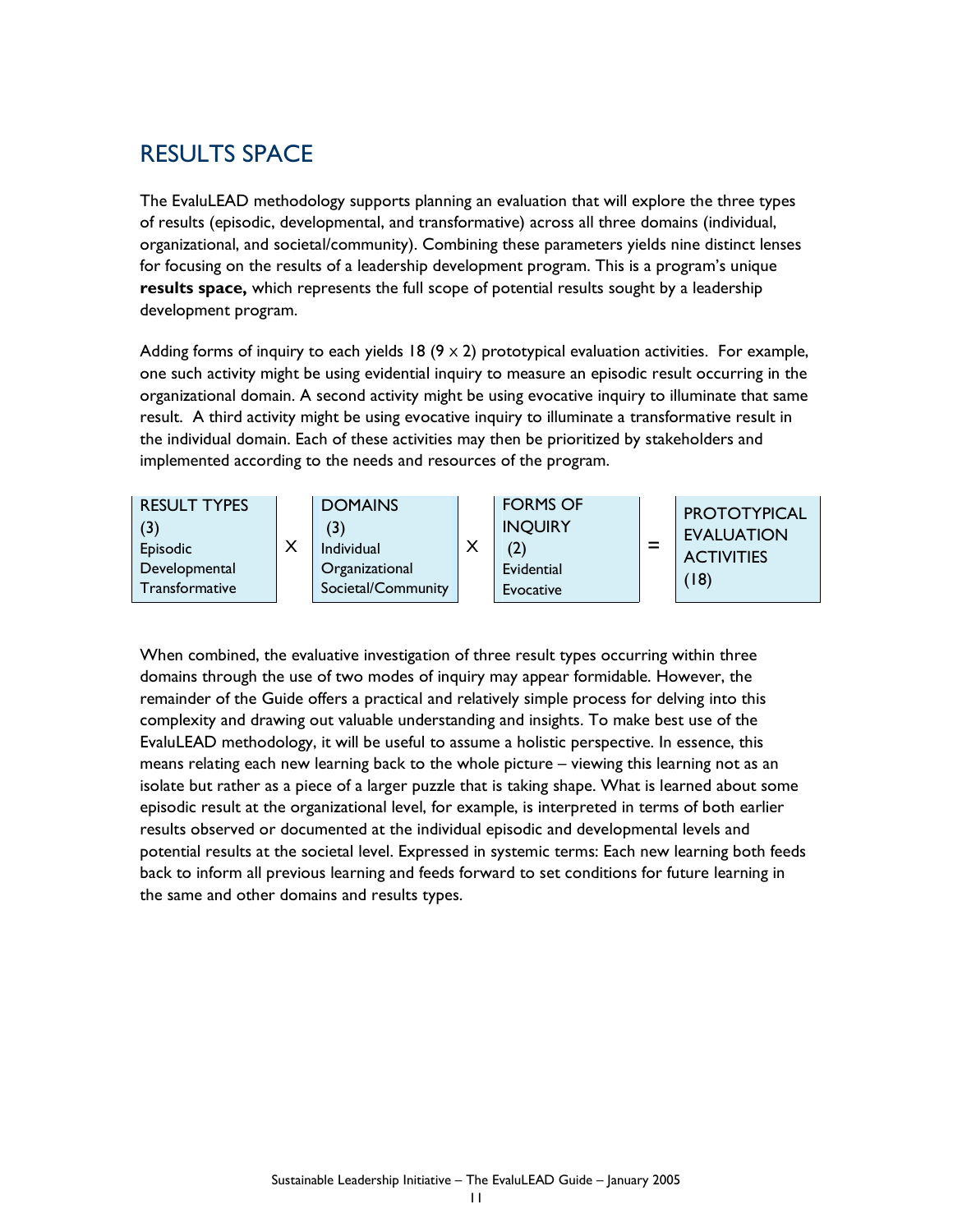## SECTION II APPLYING THE CONCEPTS

Now that we have reviewed the basic concepts underlying the EvaluLEAD methodology, let's put them into practice. This section of the document offers a step-by-step worksheet approach with questions that guide you through using these concepts in analyzing your leadership development program and developing an evaluation plan. The example offered below uses a fictitious program, Arizona Environmental Leadership Corps (AELC), to illustrate the process. You can use this section as a reference while working through your own evaluation planning in the next section.

## CLARIFY YOUR VISION

The first step in applying the EvaluLEAD methodology is to be clear about the program's overall goal or vision and how program participants and graduates will bring life to this vision.

**STEP 1: What changes in behavior, relationships, activities, or actions – for individuals, organizations, and communities – does the program aim to help bring about? Desired program impacts can be stated in ideal but realizable terms and do not have to be locked into timelines and numbers at the outset.** 

### *AELC EXAMPLE:*

*The newly created Arizona Environmental Leadership Corps (AELC) was established by the State Legislature. Its purpose is to identify, train, and support the work of environmental champions as they work collaboratively with communities, groups, and concerned individuals to protect and sustain Arizona's priceless physical environments.* 

*Intended outcomes of the AELC program include that participants acquire skills in framing issues aimed at protecting the environment, building networks, project development and implementation, increased citizen participation, engagement of youth, observable positive changes to the environment, reduction of risks of future negative consequences to the environment, and – over time – a marked increase in selected environmental quality indicators at both state and local levels.*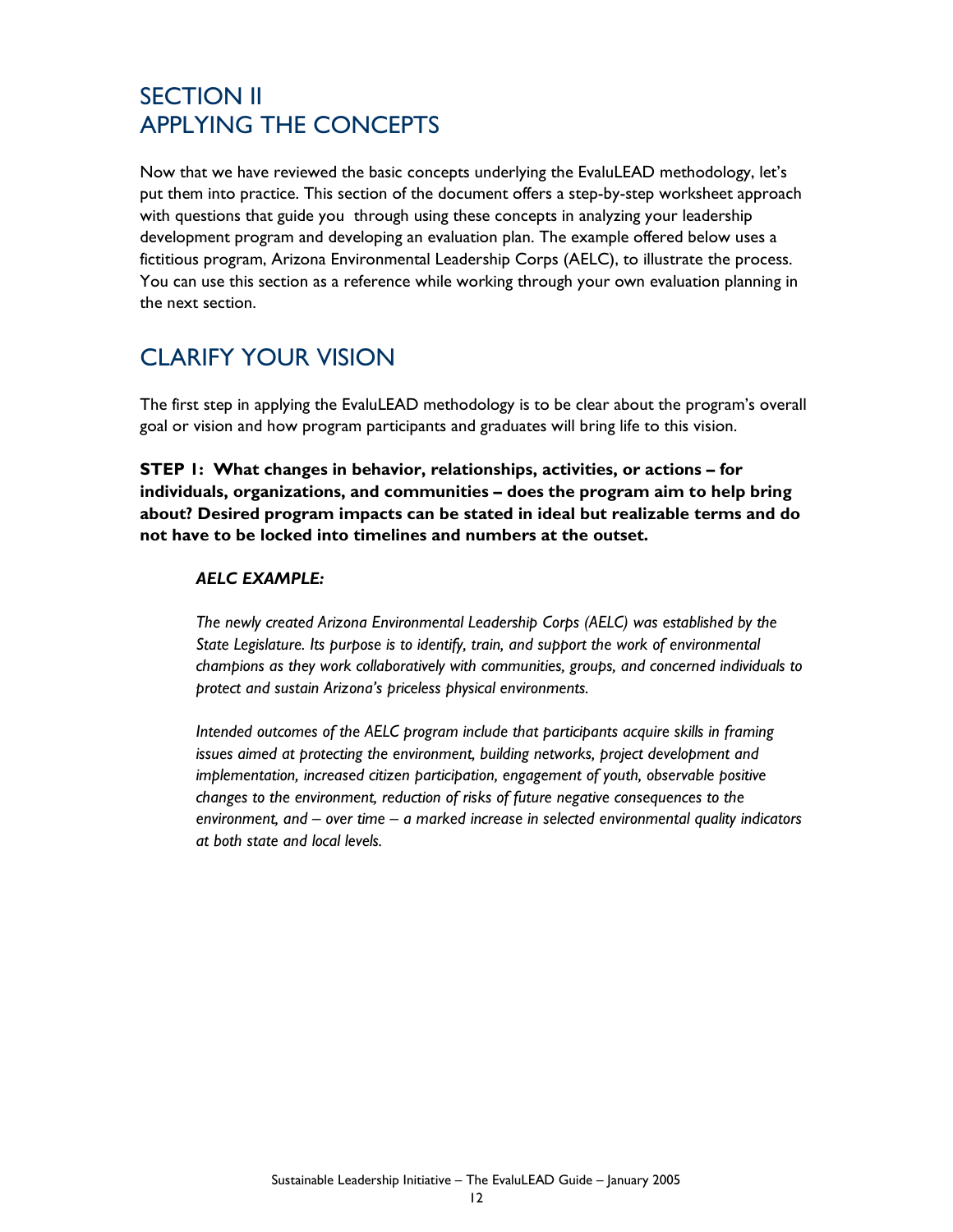## DEFINE THE CONTEXT

Next, it is important to examine and define both the leadership and evaluation context of your program, as discussed in the previous section. The next two questions on the worksheet address those questions.

**STEP 2: Describe the context within which your leadership program operates after considering the following questions:** 

- **What does leadership look like in this setting? How is it defined?**
- **Which leadership behaviors are accepted and/or rejected?**
- **What overarching beliefs are accepted and/or rejected?**
- **What aspects of this programmatic context will encourage or discourage interactions and collaboration among program graduates?**
- **Which particular paradigms does the program subscribe to (e.g., scientific, bureaucratic, organic, creative, passion-driven, or other paradigms)?**

#### *AELC EXAMPLE:*

*The AELC program will be housed within the State Department for the Environment and staffed by three full-time employees. AELC program participants will be selected from pools of individuals nominated by state legislators, local government leaders, and environmental action groups. As currently funded, each year, 25 new champions will receive stipends for attending 15 multihour and multiday training events during the year. Program graduates will be eligible to apply for minigrants and receive technical assistance as they identify and work on project to positively impact or protect the environment.* 

*It will become their responsibility as environmental champions to remain alert for threats to the environment (from natural or manmade causes) as well as for opportunities to enhance and sustain the physical environs. They must be prepared to respond to competing views and claims and to manage and help overcome controversy. The most successful champions will become adept at framing and helping implement synergistic solutions. They will be guided by values learned from Native Americans, namely that decisions are to be made to benefit our children's children and their children. Too much is at stake to allow expedient, and possibly irreversible, decisions to be made. It is crucial for success that the champions create strong personal and working bonds with one another and draw continually on mutual strengths, skills, and resources. Individually and collectively they will be guided by their passion as well as by their reason. As stewards of the environment, much is expected of them.*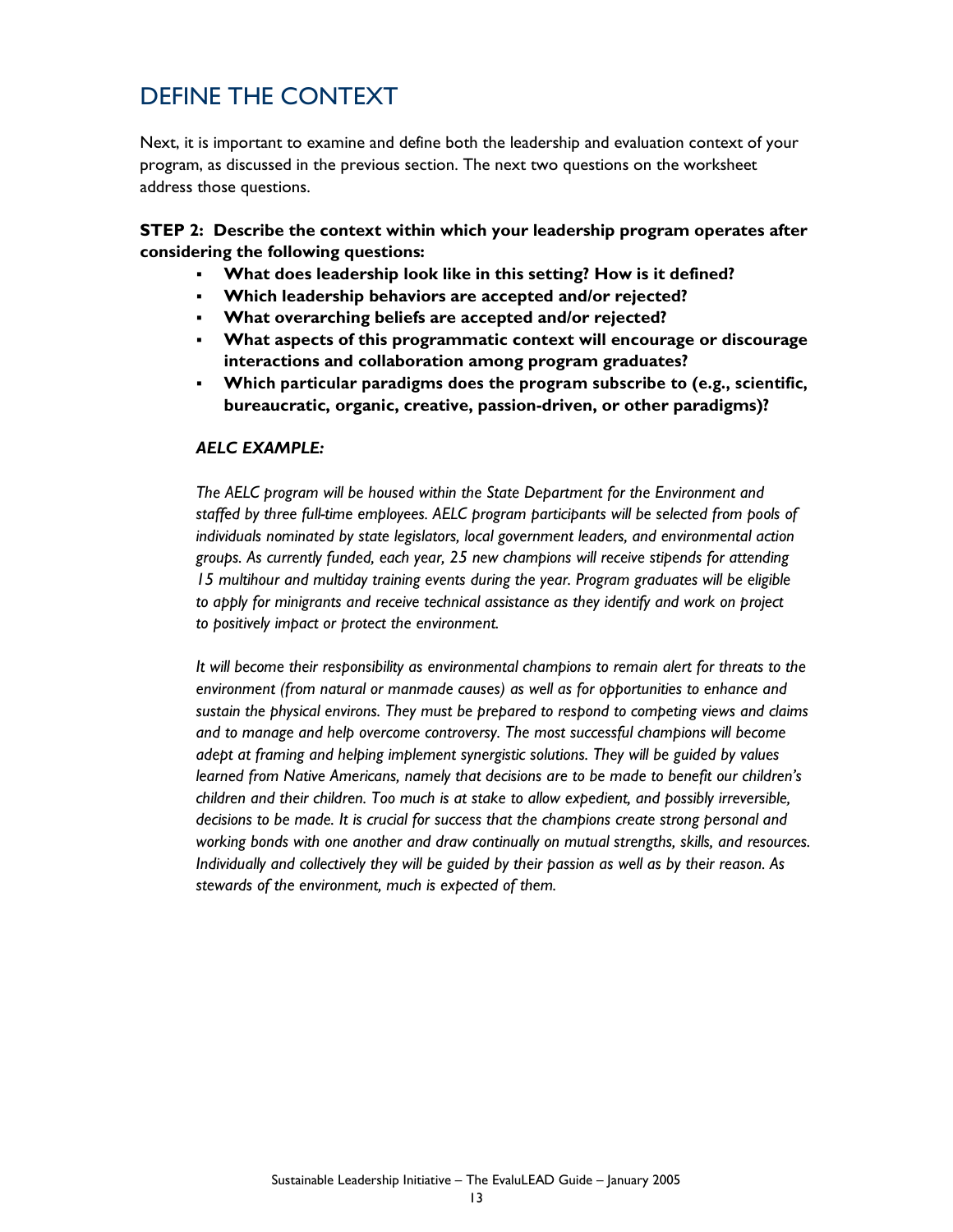**STEP 3: Describe the evaluation context of your program after considering the following questions:**

- **Who needs the information that will be generated by the evaluation?**
- **What kinds of assessment are appropriate for this environment and audience?**
- **Is there a desire for numeric presentation of findings?**
- **Is there a desire for text-based presentation of findings?**
- **What balance between evocative and evidential inquiry is appropriate?**
- **Will participants be open to sharing their stories and new learning?**

### *AELC EXAMPLE:*

*The legislative act that created AELC calls for an annual evaluation and an oral and written presentation of key findings and recommendations to the State Legislature. Ten percent of the total annual budget allocation has been set aside for evaluation purposes.* 

*AELC staff members are designated as the evaluators but may use funds to draw on the services of outside consultants. The legislators expect detailed case studies on all projects or issue areas in which the environmental champions are engaged in key roles. However, for annual reporting purposes, they are most interested in short summaries of each project that focus on major accomplishments. They also expect some form of cost-benefit analysis on a project-by-project basis and for the program overall. While there is no specific interest in the nuts and bolts of the training, minigrant, and technical-support aspects of the program, they recognize that some type of formative evaluation is needed to pinpoint program shortfalls and build on program strengths.* 

*AELC evaluators will rely on the champions to provide documentation and self-assessments of their project work. They will also need detailed feedback from individuals, organizations, and community members who were engaged in project deliberations and disputes. Rating forms, open-ended interviews, and focus groups will be used to obtain this feedback.*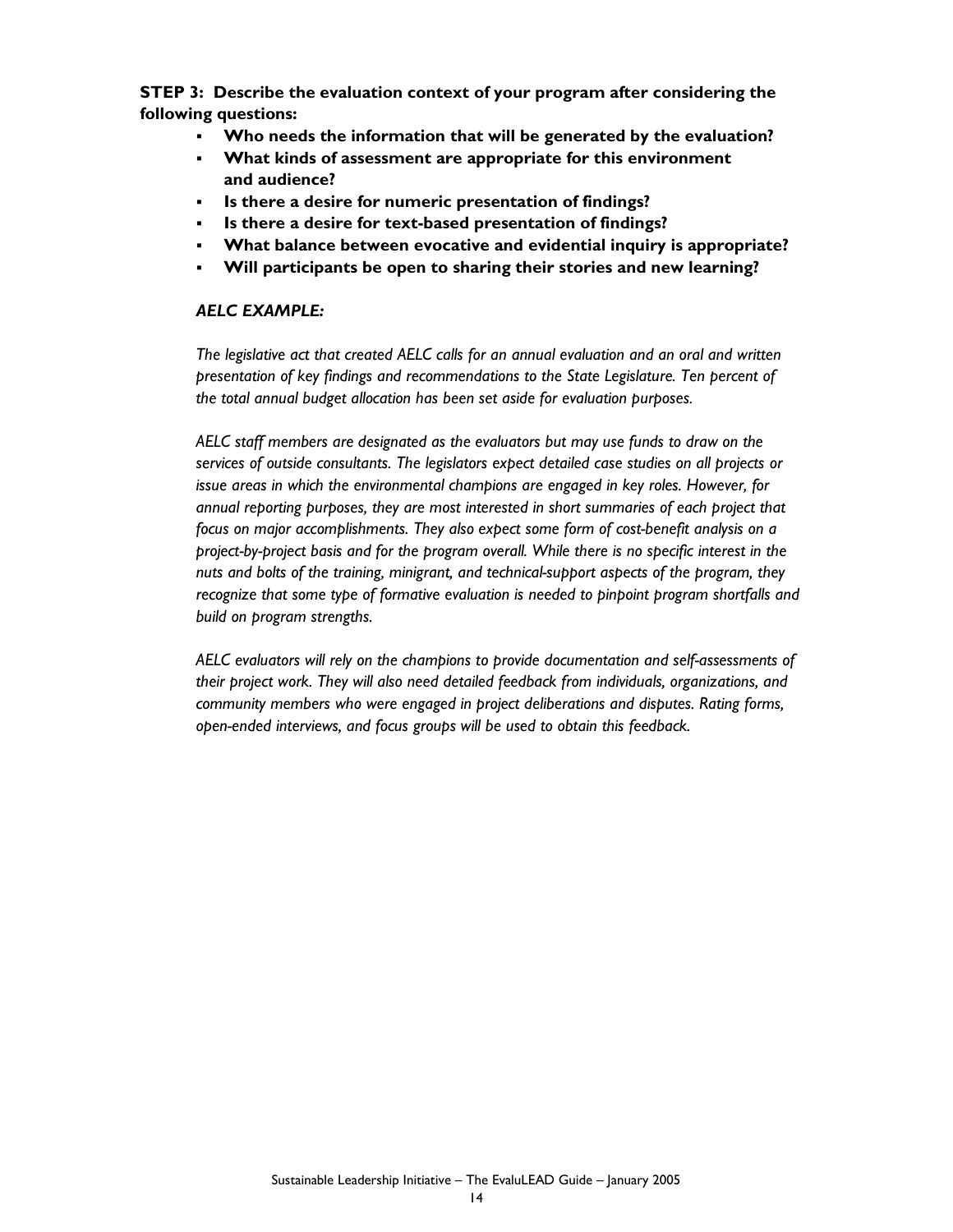## DEFINE DESIRED RESULT TYPES

Evaluation of program success must be built on a clear understanding of the types of results – outputs, outcomes, and impacts – for which the program aims, across individual, organizational, and societal/community levels.

**STEP 4: Take a moment to reflect on the following questions about the desired results of your program.**

• **Among the many likely types of episodic results, which ones would seem most worth capturing in the evaluation at the individual, organizational, and societal/community levels?** 

### *AELC EXAMPLE:*

*We will want to capture descriptive data and achievements on every project that the champions are involved with in key roles. We want to document any statewide policy changes or shifts in budgets linked to AELC. We probably ought to do some sort of pretesting and post-testing of the program participants and continue with graduates to determine what they have learned and how their views and intentions have changed or are being changed.* 

• **Are there any results targeted that might be categorized as "developmental"? If so, which one(s), and why would you categorize them in this way? Among the developmental results, which ones would seem most worth capturing in the evaluation at the individual, organizational, and societal/community levels?** 

### *AELC EXAMPLE:*

*Yes. Developmental processes are needed at all three levels for the program to be successful. At the individual level, the environmental champions must continue to mature and hone their skills and heighten their sensitivities (regarding dialog, dispute resolution, and communication with the public and legislature). At the organizational level, we need to see maturation of organizations throughout the state with respect to their appreciation for and behaviors toward the environment. And at the societal level, we need to create a scorecard and chart increasing environmental friendliness of communities across the state.* 

• **Are there any program-associated results that might be categorized as "transformative"? If so, which one(s), and why would you categorize them in this way? Among the transformative results, which ones would seem most worth capturing in the evaluation at the individual, organizational, and societal/community levels?**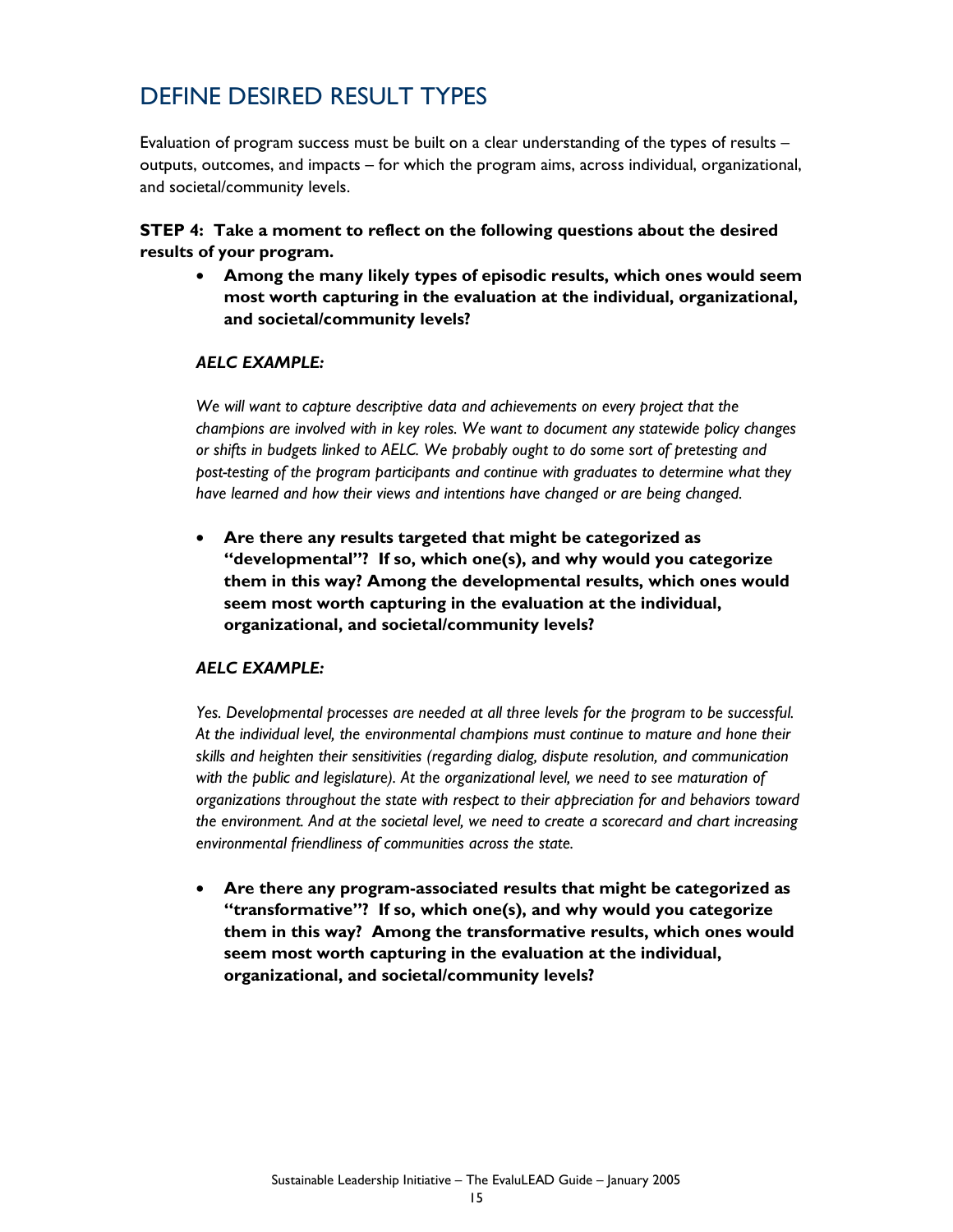#### *AELC EXAMPLE:*

*Yes. The intention of AELC is that the Arizona landscape will actually be transformed for the better through the concerted and responsible actions of humans rather than be adversely affected by such manipulations. The program is not meant to be purely conservational and protective; the sense is that more Arizonans and visitors can benefit from well-thought-out strategies for economic and cultural development that respects and honors the environment. This is transformative change at the societal level.* 

*It is reasonable to expect that several of the environmental champions, as well as some of those they work with, will gain a new sense for environmental stewardship that will be career- and life-transforming for them. It is less likely, though possible, that some new or existing organizations will emerge to champion the work of the AELC in radically new ways.* 

### DEFINE THE DOMAINS OF IMPACT

As previously discussed, every leadership development program has unique emphases and expectations regarding results at the individual, organizational, and societal/community levels. In evaluating the program, it is important to articulate expectations for each of those domains. The next few questions will help you do that.

### **STEP 5: Answer the following questions about expected results of the program that you are addressing through the EvaluLEAD methodology.**

• **Who are the direct beneficiaries of the program?** 

### *AELC EXAMPLE:*

*The environmental champions that AELC recruits, trains, and supports through mini-grants and technical assistance.* 

• **In their leadership roles, are these individuals expected to influence their "home" organizations? If so, in what ways?** 

### *AELC EXAMPLE:*

*Yes. All champions will likely be employed in key positions within some environmental-minded organization, in a paid or volunteer capacity. At a minimum, they will be expected to transfer key learning from the program to their peers and work to see that this learning is reflected in policies, practices, and programs of that organization.*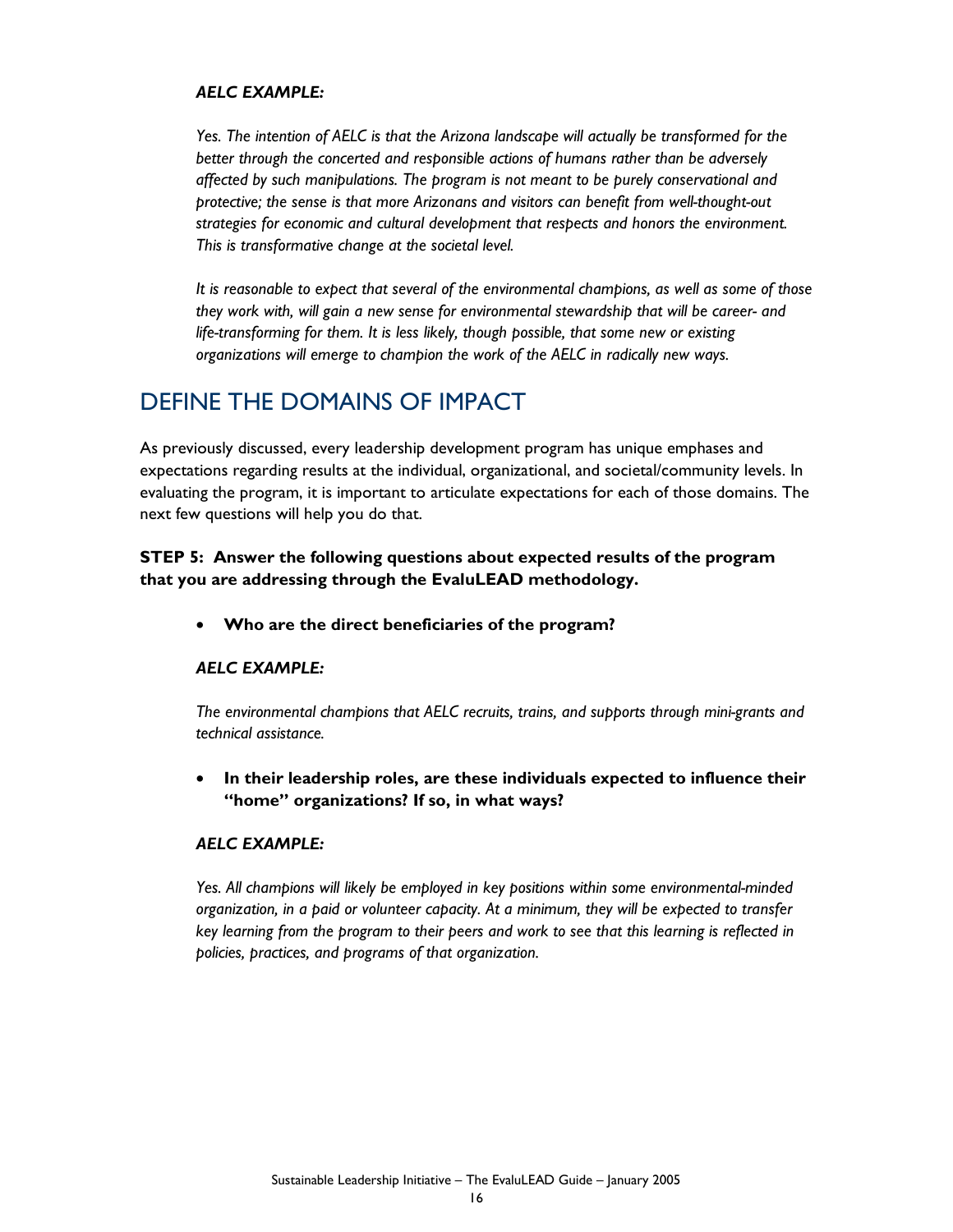### • **Are they expected to influence other "outside" organizations? If so, which ones, and in what ways?**

### *AELC EXAMPLE:*

*Yes. As advocates, they will be expected to make presentations throughout the state to forward the philosophies and strategies of the program. They will then work with interested organizations and assist them in transferring key learning to the policies, practices, and programs of these organizations. They will also encounter varied organizations (e.g., land developers or conservation groups) during disputes or project development activities and will have opportunities to influence their thinking and actions.* 

• **Are these individuals and/or their organizations expected to influence the broader society or community they serve? If so, which communities or societal sectors, and in what ways?** 

### *AELC EXAMPLE:*

*Of course. The ultimate beneficiaries of the AELC program are current and future generations of Arizonans and visitors to the state. We have a priceless and unique physical landscape that must be protected and also enjoyed. The foremost role of the champions will be to influence decisions at all levels so that the environment is protected and sustainable.* 

• **Which of these three domains of influence and associated results are considered the "bottom line" of the program?** 

### *AELC EXAMPLE:*

*All three are important. However, the bottom line is at the societal domain.*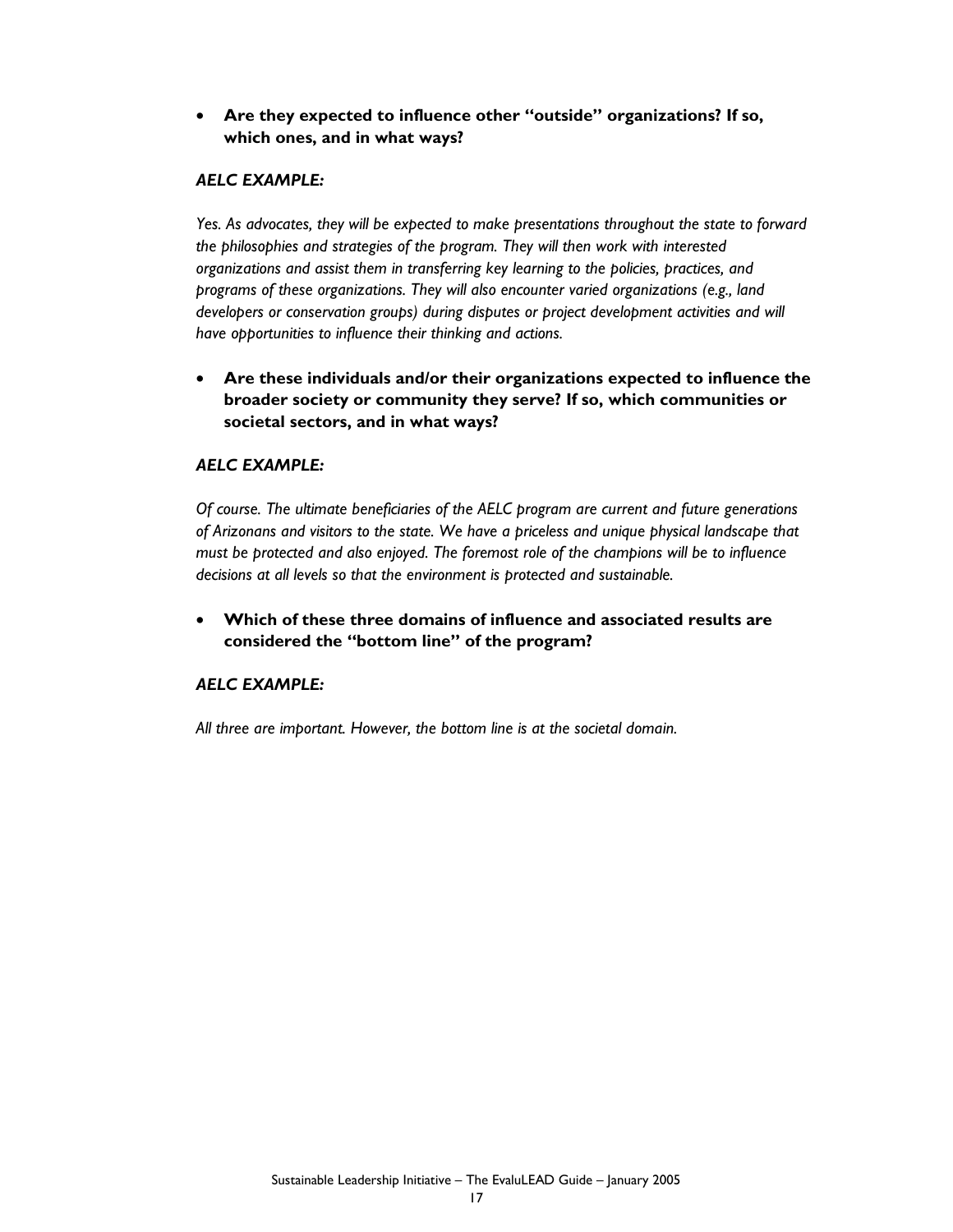## CREATE AN INITIAL PROGRAM RESULTS MAP

By now AELC has gained adequate understanding of the key parameters of the EvaluLEAD framework and how they apply to the leadership development program. Now that all elements essential to an effective evaluation have been clarified and articulated, it's time to put all the pieces together. This next section assists in applying the analysis performed in the previous section to develop a detailed evaluation strategy. Evaluation results can then be used to develop a plan for program improvement.

The following map consists of a  $3 \times 3$  matrix, with rows representing domains and columns representing results types. Each of the nine cells has an alpha-numeric code name for easy reference. Columns in the individual domain, for example, are coded I1, I2, and I3, with the numbers distinguishing among episodic, developmental, and transformative results. Those in the organizational domain are coded O1, O2, and O3. And those in the societal domain are coded S1, S2, and S3.

Labels at the bottom of each of the nine cells suggest a form of evidential inquiry (such as "gather facts" for episodic results) and a complementary form of evocative inquiry (for example, "collect opinions" for episodic results). The proportion of space allotted to these labels suggests their relative importance for inquiries within this results cell. For example, gathering facts is suggested to be more useful than is collecting opinions, while encouraging reflection is considered to offer more to the evaluation than does measuring indicators.

Try to fill in at least one significant project-related result in each of the nine cells, unless it is clear that the program has no current or future intentions to influence a particular domain or achieve a particular type of results. Write your results statements in this form: *WHO is accomplishing WHAT*. Use short, clear statements in the active present tense. Note that the results statement in any particular row does not need to be limited to a single WHO. For example, I2 might refer to a different group of individuals than does I1 or I3.

**STEP 6: Compose your results statements and place these in the appropriate cells of the map. Write your results statements in this form: WHO is accomplishing WHAT. Use the active present tense. Then, for each filled-in cell, think about what information you would want to have in order to learn more about what is happening in this result area.**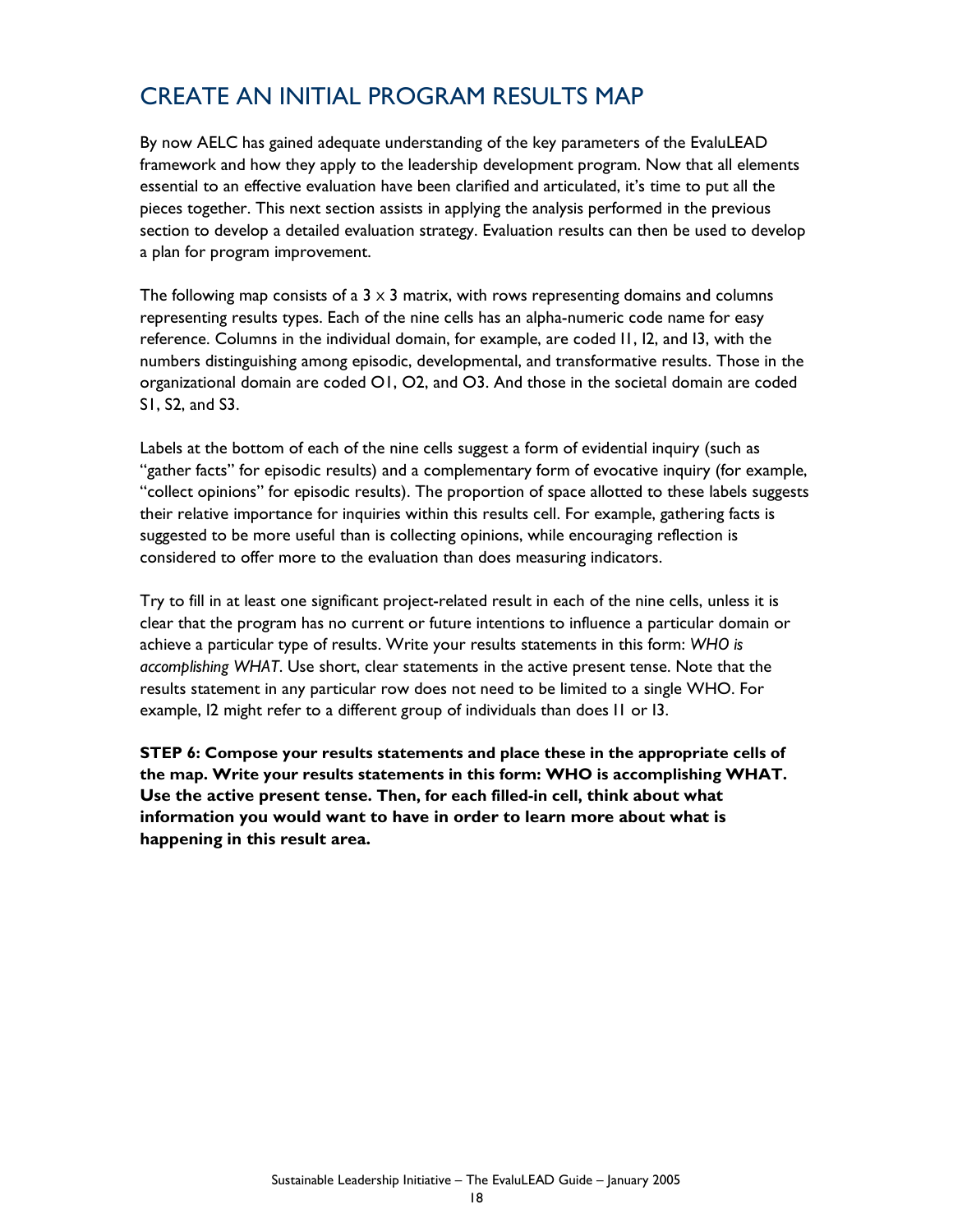## EVALULEAD PROGRAM RESULTS MAP

| PROJECT: ARIZONA ENVIRONMENTAL LEADERSHIP CORPS (AELC)                                                                                                                                                                                                     |                            |                                                                                                                                                                                                                                         |                 |                                                                                                                                                                                    |                                              |  |
|------------------------------------------------------------------------------------------------------------------------------------------------------------------------------------------------------------------------------------------------------------|----------------------------|-----------------------------------------------------------------------------------------------------------------------------------------------------------------------------------------------------------------------------------------|-----------------|------------------------------------------------------------------------------------------------------------------------------------------------------------------------------------|----------------------------------------------|--|
| SOCIETAL/COMMUNITY<br>Episodic (S1)                                                                                                                                                                                                                        |                            | SOCIETAL/COMMUNITY<br>Developmental (S2)                                                                                                                                                                                                |                 | <b>SOCIETAL/COMMUNITY</b><br>Transformative (S3)                                                                                                                                   |                                              |  |
| Project teams are developing<br>and implementing<br>environmentally friendly<br>projects throughout the state of<br>Arizona.                                                                                                                               |                            | Communities of all sizes<br>throughout the state are<br>completing annual environmental-<br>friendly scorecards, reviewing<br>results, and taking actions to<br>improve their ratings.                                                  |                 | The state of Arizona is serving<br>as a model for the rest of the<br>nation and beyond with regard<br>to creative stewardship of the<br>environment.                               |                                              |  |
| <b>Gather Facts</b>                                                                                                                                                                                                                                        | Collect<br>Opinions        | <b>Track Markers</b>                                                                                                                                                                                                                    | Compile Stories | Measure<br><b>Indicators</b>                                                                                                                                                       | <b>Encourage Reflection</b>                  |  |
| <b>ORGANIZATIONAL</b><br>Episodic (O1)                                                                                                                                                                                                                     |                            | ORGANIZATIONAL<br>Developmental (O2)                                                                                                                                                                                                    |                 |                                                                                                                                                                                    | <b>ORGANIZATIONAL</b><br>Transformative (O3) |  |
| Environmental activist groups in<br>the state have established an<br>advisory board to AELC and are<br>meeting monthly to assess<br>project proposals, review work<br>in progress, and discuss key<br>issues affecting the project and<br>the environment. |                            | The AELC program is continually<br>refining its practices, materials, and<br>services with the intention of<br>enriching its results and gaining<br>broader and deeper appreciation<br>for program accomplishments and<br>objectives.   |                 | The state Department for the<br>Environment is undergoing a<br>fundamental change in how it<br>conducts business and<br>advocates for environmental<br>protection and development. |                                              |  |
| <b>Gather Facts</b>                                                                                                                                                                                                                                        | Collect<br><b>Opinions</b> | <b>Track Markers</b>                                                                                                                                                                                                                    | Compile Stories | Measure<br><b>Indicators</b>                                                                                                                                                       | <b>Encourage Reflection</b>                  |  |
| <b>INDIVIDUAL</b><br>Episodic (II)                                                                                                                                                                                                                         |                            | <b>INDIVIDUAL</b><br>Developmental (12)                                                                                                                                                                                                 |                 | <b>INDIVIDUAL</b>                                                                                                                                                                  | Transformative (13)                          |  |
| Cohorts of at least 25<br>individuals each year are being<br>recruited by the program and<br>trained to work effectively as<br>environmental champions.                                                                                                    |                            | Program graduates are maintaining<br>their connections with the<br>program, collaborating in the<br>preparation of minigrant<br>applications, and helping launch<br>projects with considerable potential<br>to improve the environment. |                 | Environmental champions are<br>gaining new insights and<br>deepening their appreciation for<br>environmental-friendly advocacy<br>and project development.                         |                                              |  |
| <b>Gather Facts</b>                                                                                                                                                                                                                                        | Collect<br>Opinions        | <b>Track Markers</b>                                                                                                                                                                                                                    | Compile Stories | Measure<br><b>Indicators</b>                                                                                                                                                       | <b>Encourage Reflection</b>                  |  |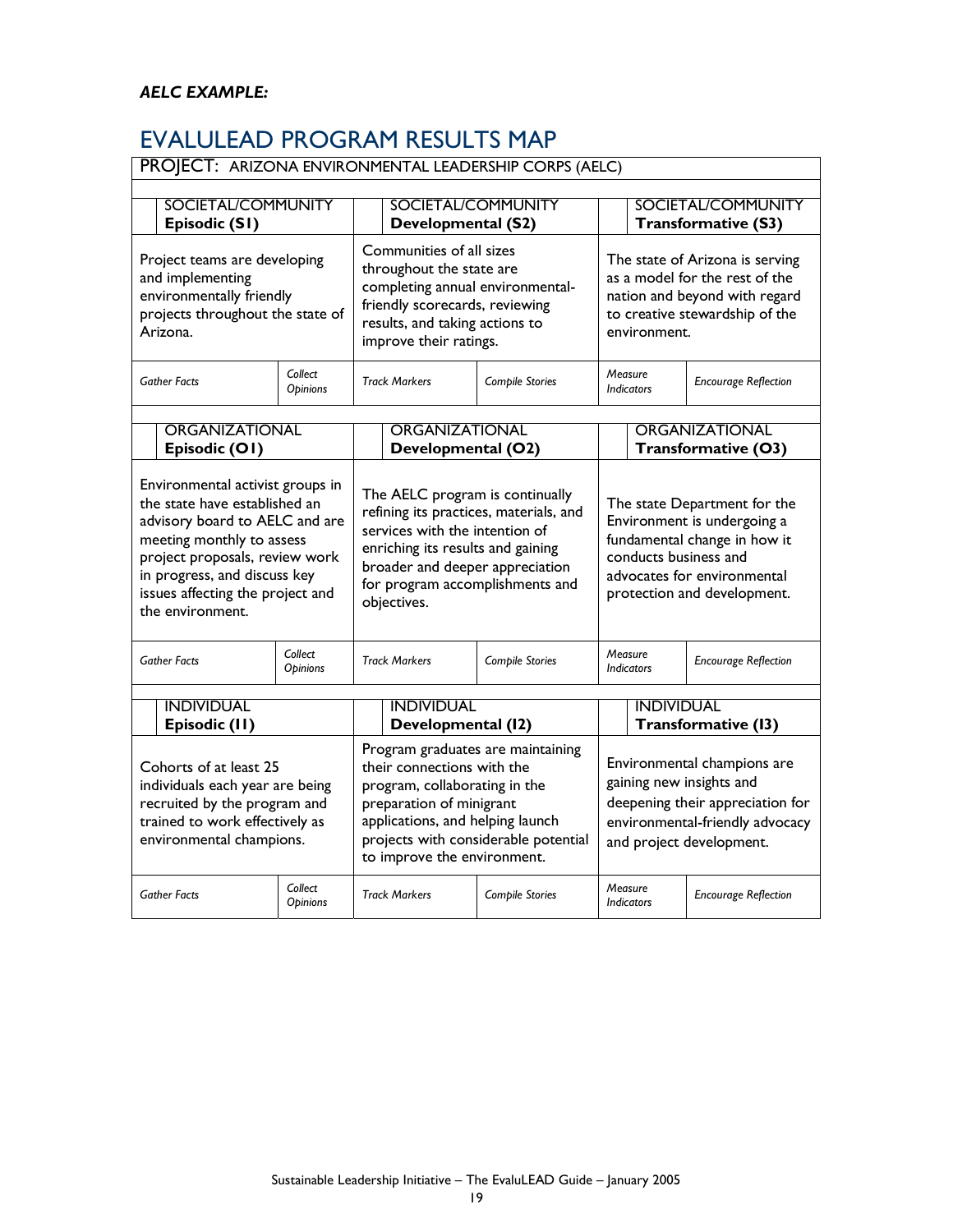## PRIORITIZE RESULTS

When viewed in its entirety, the nine-cell initial Program Results Map should offer a compelling and comprehensive picture of your program. It will also make clear that an evaluation of all aspects would be both costly and time-consuming – perhaps dwarfing the program itself. The next task, then, is to bring the evaluation design within manageable limits by setting priorities regarding the level of effort that will be devoted to each of the nine results areas identified on the map.

Looking at the suggested modes of inquiry indicated in each cell should help you understand what the search for data and feedback will entail in general terms. Working alone or with other key stakeholders, you can estimate how challenging it will be to gather the needed data and solicit the desired feedback for each result. You then need to weigh that estimate against the priority that stakeholders place on the particular result – for example, how important are demonstrations of individual change versus organizational gains to individual stakeholders? – in order to set priorities for evaluation activities. The following grid graphically represents the intersection of assessment of the data-collection challenge against stakeholder priority, to help you establish a priority ranking for each results area (cell) of potential evaluation inquiry.

|                                       |             | <b>DATA COLLECTION CHALLENGE</b> |                      |                         |  |  |  |
|---------------------------------------|-------------|----------------------------------|----------------------|-------------------------|--|--|--|
|                                       |             | <b>EASY</b>                      | <b>FEASIBLE</b>      | <b>DIFFICULT</b>        |  |  |  |
|                                       | н<br>G<br>н | 3<br><b>Definitely Collect</b>   | Worth Collecting     | Consider an Alternative |  |  |  |
| <b>STAKEHOLDER</b><br><b>PRIORITY</b> | M<br>Е<br>D | 2<br>Worth Collecting            | Collect if Have Time | Collect if Have Time    |  |  |  |
|                                       | L<br>Ο<br>w | Collect if Have Time             | Collect if Have Time | Ignore                  |  |  |  |

### WHERE SHOULD EVALUATION RESOURCES BE EXPENDED?

For example, if information about a specific result can easily be obtained and stakeholder interest in it is very high, the result falls into the upper left-hand cell of the grid, with an assigned score of 3, indicating that it is of highest priority. On the other extreme, if it would be difficult to collect data and feedback for a useful exploration of one of the results and there is low interest in it among stakeholders, then the corresponding evaluation activity falls in the lower right-hand cell of the grid; it receives a priority score of 0, indicating that exploration of results in that area is not worth conducting.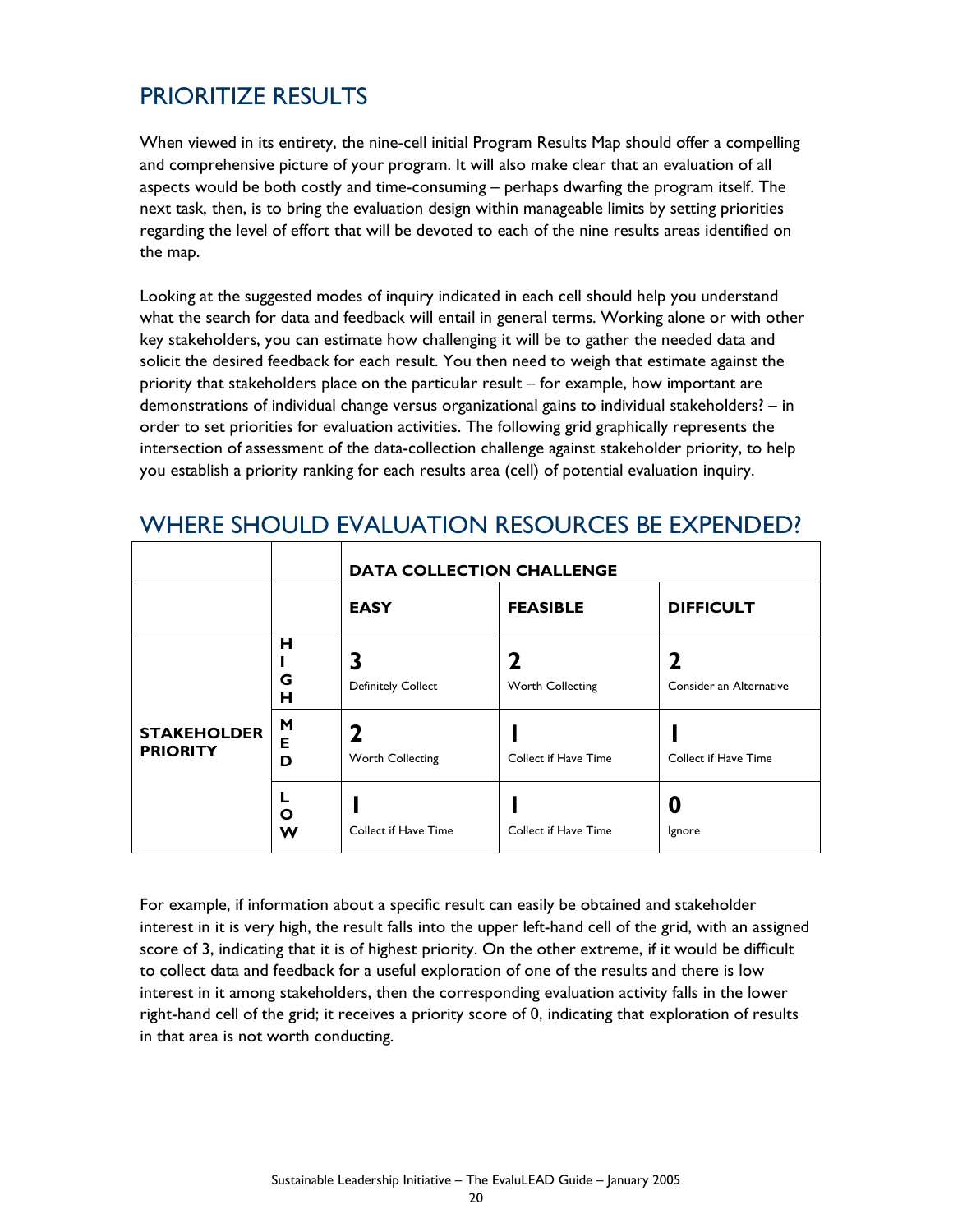This process can be as involved as you like. For example, you could generate a set of priority scores based on program staff input and then establish separate scores with board members or donors. The two sets could then be averaged or juxtaposed and used in a joint discussion of the program.

### **STEP 7: Go back to your initial Program Results Map. Using the explained grid above, assess data-collection challenge and stakeholder interest in order to determine a priority score for each proposed results area (cell). Place the assigned priority score in the small box in the upper left-hand corner of each cell of the Program Results Map.**

This process can also enable you to do a "reality check" on your initial choices and wording of results. For example, if in the process of prioritizing results you find significant areas of disagreement on the importance of a result, you might want to reframe a result so that it will earn a higher priority score. You could rewrite the original result, defining a different "who" or "what," or replace it with an entirely different result. Similarly, where initial ideas about types of evidence you might be able to look for to document a particular result seem overly resource intensive to gather, you may want to brainstorm alternative ideas of "evidence" and related evaluation strategies.

### *AELC EXAMPLE:*

### EVALULEAD PROGRAM RESULTS MAP

|                                                                               | PROJECT: ARIZONA ENVIRONMENTAL LEADERSHIP CORPS (AELC) |                                                                                |              |                                         |                                                                             |                                            |                              |                             |
|-------------------------------------------------------------------------------|--------------------------------------------------------|--------------------------------------------------------------------------------|--------------|-----------------------------------------|-----------------------------------------------------------------------------|--------------------------------------------|------------------------------|-----------------------------|
|                                                                               |                                                        |                                                                                |              |                                         |                                                                             |                                            |                              |                             |
| 3                                                                             | SOCIETAL/COMMUNITY<br>Episodic (S1)                    |                                                                                |              | Developmental (S2)                      | SOCIETAL/COMMUNITY                                                          | SOCIETAL/COMMUNITY<br>Transformative (S3)  |                              |                             |
| Project teams are developing<br>and implementing projects                     |                                                        | Communities of all sizes<br>throughout the state are<br>completing annual      |              |                                         | The state of Arizona is serving<br>as a model for the rest of the<br>nation |                                            |                              |                             |
|                                                                               | <b>Gather Facts</b>                                    | Collect<br><b>Opinions</b>                                                     |              | <b>Track Markers</b><br>Compile Stories |                                                                             |                                            | Measure<br><b>Indicators</b> | <b>Encourage Reflection</b> |
|                                                                               |                                                        |                                                                                |              |                                         |                                                                             |                                            |                              |                             |
| $\mathbf{2}$                                                                  | ORGANIZATIONAL<br>Episodic (O1)                        |                                                                                | 3            | ORGANIZATIONAL<br>Developmental (O2)    |                                                                             | ORGANIZATIONAL<br>ı<br>Transformative (O3) |                              |                             |
| Environmental activist groups in<br>the state have established an<br>advisory |                                                        | The AELC program is continually<br>refining its practices, materials, and<br>. |              |                                         | The State Department for the<br>Environment is undergoing a                 |                                            |                              |                             |
|                                                                               | <b>Gather Facts</b>                                    | Collect<br><b>Opinions</b>                                                     |              | <b>Track Markers</b>                    | Compile Stories                                                             | Measure<br><b>Indicators</b>               |                              | <b>Encourage Reflection</b> |
|                                                                               |                                                        |                                                                                |              |                                         |                                                                             |                                            |                              |                             |
| 2                                                                             | <b>INDIVIDUAL</b><br>Episodic (II)                     |                                                                                | $\mathbf{2}$ | <b>INDIVIDUAL</b><br>Developmental (12) |                                                                             | $\mathbf{2}$                               | <b>INDIVIDUAL</b>            | Transformative (13)         |
| Cohorts of at least 25<br>individuals each year are being<br>recruited by the |                                                        | Program graduates are maintaining<br>their connections with the program<br>.   |              |                                         | Environmental champions are<br>gaining new insights and<br>deepening their  |                                            |                              |                             |
|                                                                               | <b>Gather Facts</b>                                    | Collect<br>Opinions                                                            |              | <b>Track Markers</b>                    | Compile Stories                                                             |                                            | Measure<br><b>Indicators</b> | <b>Encourage Reflection</b> |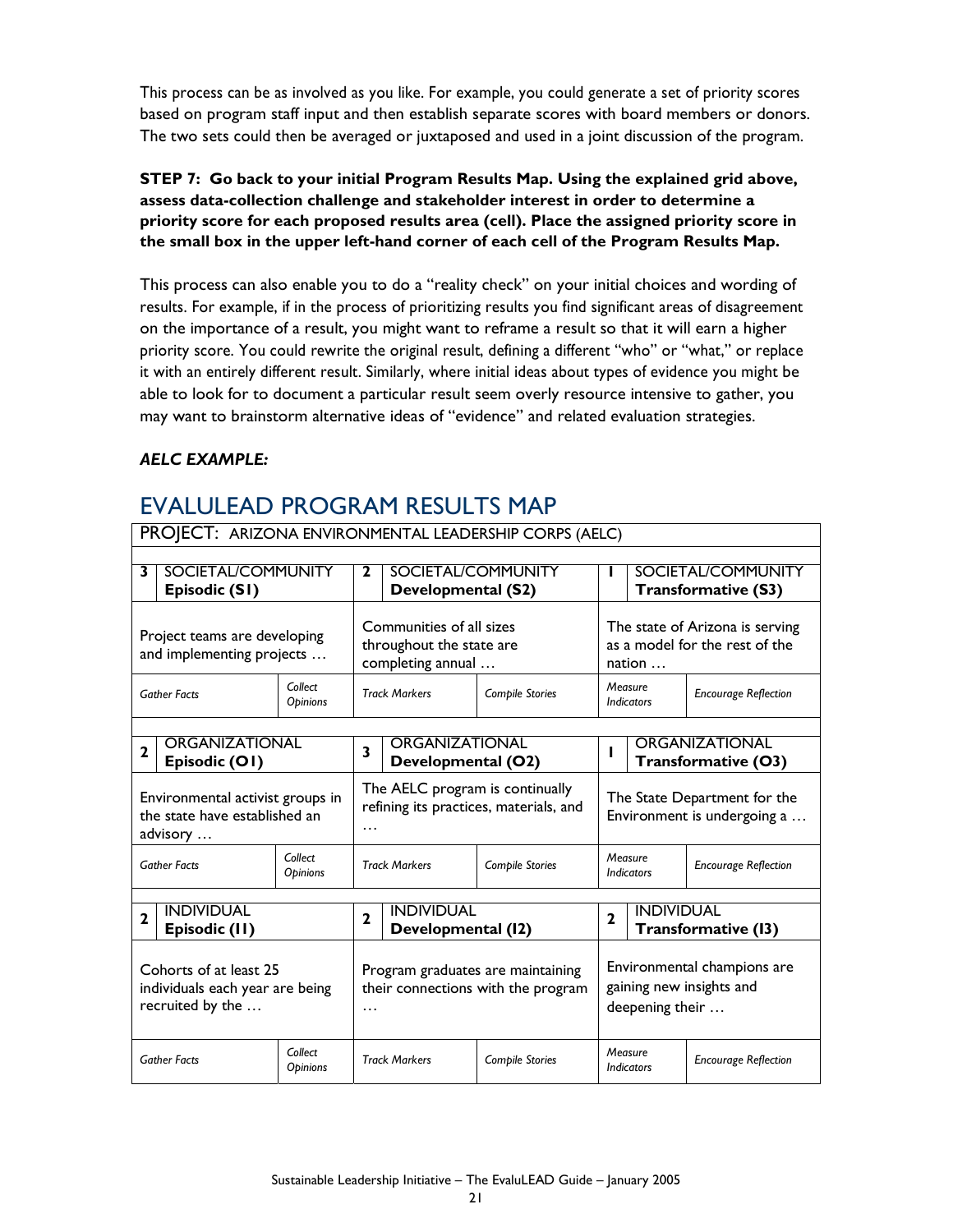## DEVELOP DATA-COLLECTION STRATEGIES

When completing the previous step, you may not know the exact data-collection challenges associated with a particular result. Nevertheless, an initial assessment of likely effort versus stakeholder interest is useful, so that you invest time and effort in refining your understanding of data collection only for the most important results. After you complete a Results Investigation Worksheet for selected cells of the map (see next step), additional light will be shed on what might be required to actually explore those results. After doing so, you might return to the map and adjust selected priority scores upward or downward.

### **STEP 8: Fill out a Results Investigation Worksheet for each result on your initial Program Results Map that has a priority score greater than 0. Begin with the results to which you assigned the highest priority scores.**

First fill in the cells indicating the name of the project, the specific result being examined, the relevant domain, and type of result. Note the suggested evaluation approach (e.g., track the markers) by filling in the bubble. Then, suggest a specific strategy for conducting an **evidential inquiry** of this result. Then, consider and note opportunities and challenges that might be faced in actually conducting the investigation of this result using the strategy.

Then devise a strategy for conducting an **evocative inquiry**. Again, note the specific strategy type (e.g., capture the stories) by filling in the bubble. Then, detail a strategy based on this suggested evaluation approach. Consider and note opportunities and challenges that might be faced in actually conducting the investigation of this result using the strategy.

The strategies and consideration of opportunities and challenges need not be very detailed at this point in the design process. It is more important that worksheets be completed for all results in the map that have priority scores greater than zero.

The strategies associated with evidential inquiry revolve around data gathering and analytical interpretation. For episodic results, you might want to identify what the principal sources of data will be and what techniques or protocols will be used to compile and analyze these. For developmental results, you might want to suggest some markers that indicate stages of advancing practice or influence (i.e., what you might expect to be reached, what you would like to see reached but is somewhat less likely, and what you would love to see reached as an infrequent but highly desired result). Again, you would also want to note the protocols that will be used to discover and gauge this progress. For transformative results, you should suggest the one or few impact indicators that would demonstrate that transformation has occurred (e.g., significant shifts in organizational priorities or spending patterns, reductions in incidents of some disease, or increases in some social indicator reflecting life quality) and the likely sources of these impact data.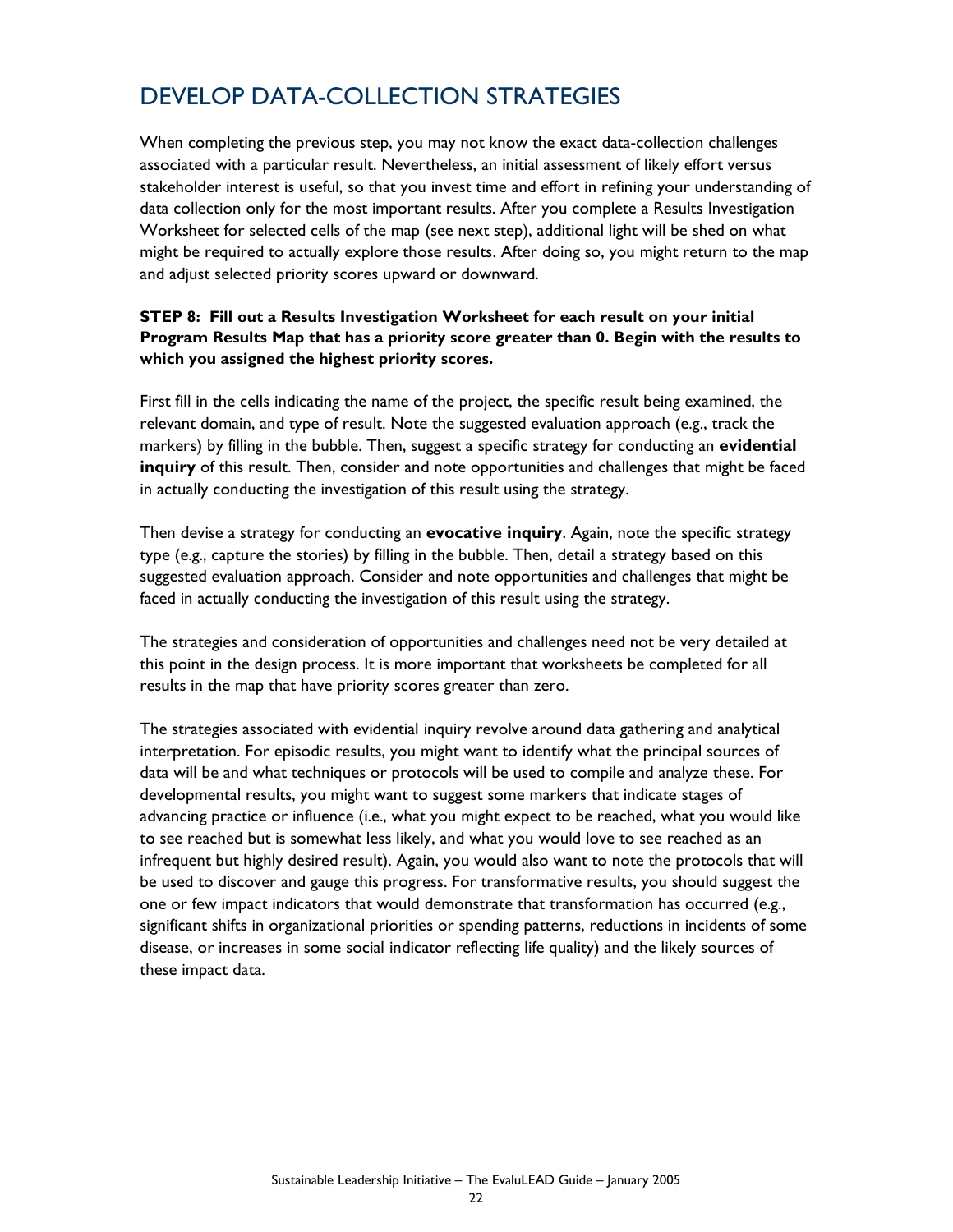### EVALULEAD RESULTS INVESTIGATION WORKSHEET

| PROJECT: Arizona Environmental Leadership Corps (AELC)<br>SHEET $#$                                                 |              |            |            |               |              |              |
|---------------------------------------------------------------------------------------------------------------------|--------------|------------|------------|---------------|--------------|--------------|
| RESULT: Project teams are developing and<br>implementing environmentally friendly<br>projects throughout the state. | <b>INDIV</b> | <b>ORG</b> | <b>SOC</b> | <b>EPISOD</b> | <b>DEVEL</b> | <b>TRANS</b> |

### **EVIDENTIAL INQUIRY** o **Gather the Facts O Track the Markers O Measure Indicators**

EVALUATION STRATEGY: Devise an online project tracking form that includes fields for entering key dates, partners, tasks, costs, intended benefits, and timelines. Train environmental champions in its use during the oneyear training and have participants fill out and receive feedback on their entries at several points during the training. Instruct program graduates to complete this form for each new project in which they engage.

CONTEXT OPPORTUNITIES AND CHALLENGES: As the number of graduates increases, the number of new projects will increase as well. This is both an opportunity (richer data and more results to highlight) and a challenge (more difficult to monitor and keep up with all the graduates and their work). It might be a good idea to select one or two individuals from each cohort and assign them to keep track of projects from their respective cohorts.

### **EVOCATIVE INQUIRY** o **Collect Opinions O Capture the Stories O Encourage Reflection**

EVALUATION STRATEGY: Included in the tracking form should be a field or fields in which the environmental champion indicates both key supporters for the project and key opponents. Phone or in-person interviews would be conducted with all or samples of these individuals/groups and, if appropriate, they might be assembled together for a collective interview.

CONTEXT OPPORTUNITIES AND CHALLENGES: Arizona is a large state, and tracking down these individuals and groups will pose some logistical problems. Still, it is critical to capture their voices. Perhaps, as the program expands, we can assign field representatives to various parts of the state to conduct some interviews.

With all completed sheets in hand, you can now stand back and view the entire evaluation in its preliminary form and draw your own first impressions of its usefulness. Based on your assessment, you might want to return to the Program Results Map and refine some results statements and adjust some priority scores. Again, this might be done alone or as part of a collaborative process.

### REFINE EVALUATION PLANS

Now, you have a solid Program Results Map and a series of Results Investigation Worksheets that include detailed information on your evaluation strategies. Your next step is to compare evaluation strategies to identify overlapping data-collection activities, and to clarify, organize, and plan next steps.

**STEP 9: Complete the Method Matrix, listing your priority results. Indicate the domain and appropriate types and forms of inquiry for each. For each type of inquiry in the columns, explore the following questions to get closer to an actionable evaluation plan.**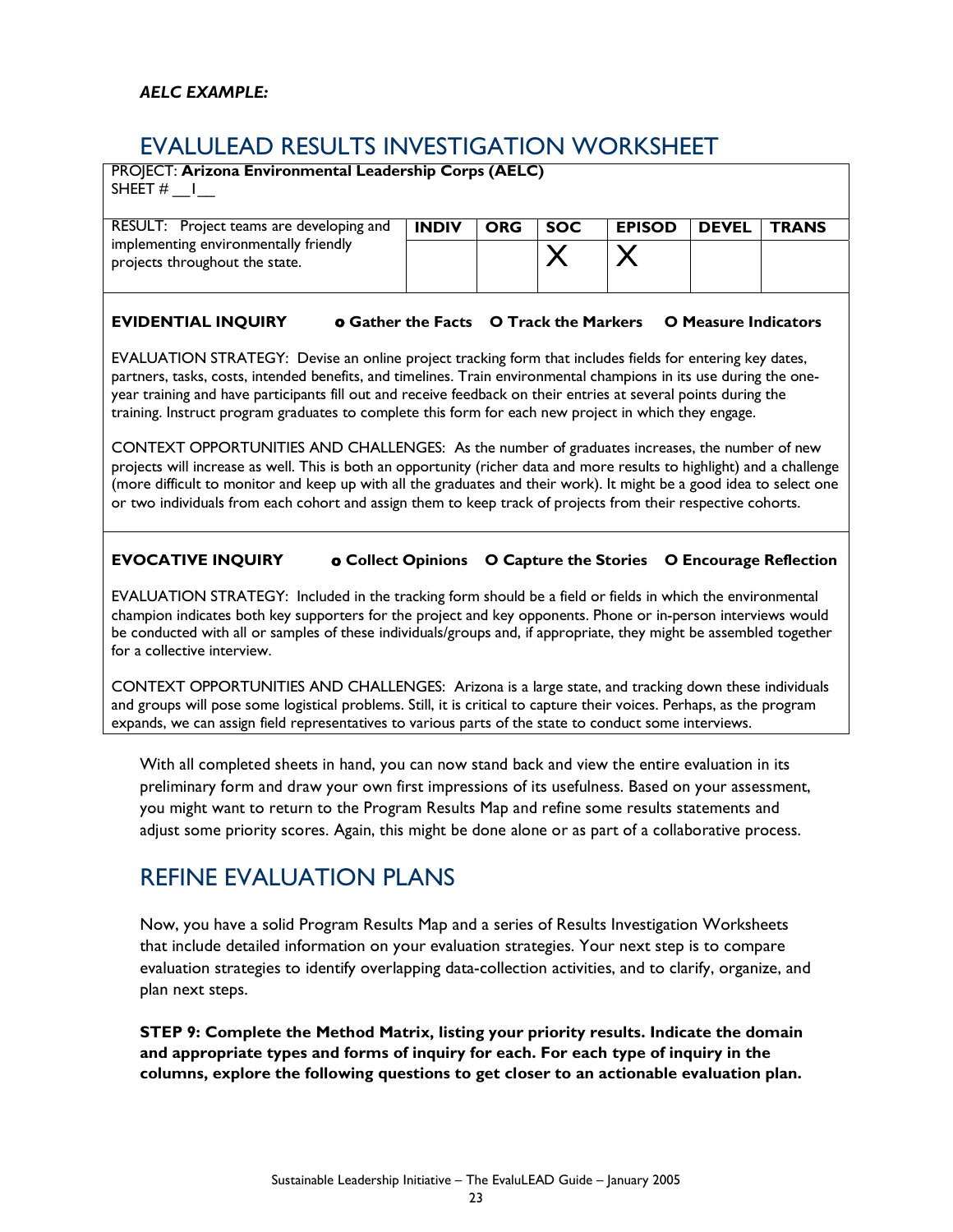- **Does the completed Method Matrix indicate any overlap in evaluation strategies?**
- **Are there apparent places to combine approaches?**

### *AELC EXAMPLE:*

## EVALULEAD METHOD MATRIX

| <b>EVIDENTIAL/</b>                 |                               | <b>PRIMARY APPROACH</b>                   | <b>NEXT STEPS</b>           |                                          |                                |                                         |
|------------------------------------|-------------------------------|-------------------------------------------|-----------------------------|------------------------------------------|--------------------------------|-----------------------------------------|
| <b>EVOCATIVE</b><br><b>INQUIRY</b> | What are<br>we<br>collecting? | From whom?                                | How?                        | When?                                    | First<br>Priority:             | Next 6<br>months:                       |
|                                    | Project data                  | Champions                                 | Tracking form               | Throughout<br>project                    | Design the<br>form             | Establish<br>protocol                   |
| <b>FACTS</b>                       | Training<br>gains             | Participants                              | Pre-Post                    | Start and<br>end of<br>training<br>phase | Design the<br>instrument       | Use with<br>first cohort                |
|                                    | Advisory<br>Board<br>minutes  | Board<br>secretary                        | Meeting notes               | At all<br>meetings                       | n/a                            | n/a                                     |
| <b>OPINIONS</b>                    | Reactions to<br>projects      | Community<br>groups                       | Phone<br>interviews         | Throughout<br>project                    | Develop<br>key<br>questions    | n/a<br>(Projects<br>start in<br>year 2) |
|                                    | Reactions to<br>training      | Participants                              | Post-event<br>feedback form | After each<br>event                      | Design the<br>form             | Start using<br>it                       |
|                                    |                               |                                           |                             |                                          |                                |                                         |
|                                    | Milestones<br>reached         | Champions                                 | Tracking form               | Throughout<br>project                    | Design the<br>form             | <b>Establish</b><br>protocol            |
| <b>MARKERS</b>                     | Quality of<br>environment     | All Arizona<br>communities                | Community<br>scorecards     | Annual                                   | Develop<br>scorecard           | Collect<br>baseline<br>data             |
|                                    |                               |                                           |                             |                                          |                                |                                         |
| <b>STORIES</b>                     | Program<br>history            | AELC staff,<br>participants,<br>champions | Focus groups                | Quarterly                                | Set up first<br>groups         | One<br>additional<br>round              |
|                                    |                               |                                           |                             |                                          |                                |                                         |
|                                    |                               |                                           |                             |                                          |                                |                                         |
| <b>INDICATORS</b>                  | Quality of<br>environment     | All Arizona<br>communities                | QOL<br>indicators           | Annual                                   | Select<br>indicators<br>to use | Collect<br>baseline<br>data             |
|                                    |                               |                                           |                             |                                          |                                |                                         |
|                                    | New<br>learning               | Participants/<br>Champions                | On-line<br>journals         | Throughout<br>project                    | Set up<br>application          | Start using<br>it                       |
| <b>REFLECTIONS</b>                 |                               |                                           |                             |                                          |                                |                                         |
|                                    |                               |                                           |                             |                                          |                                |                                         |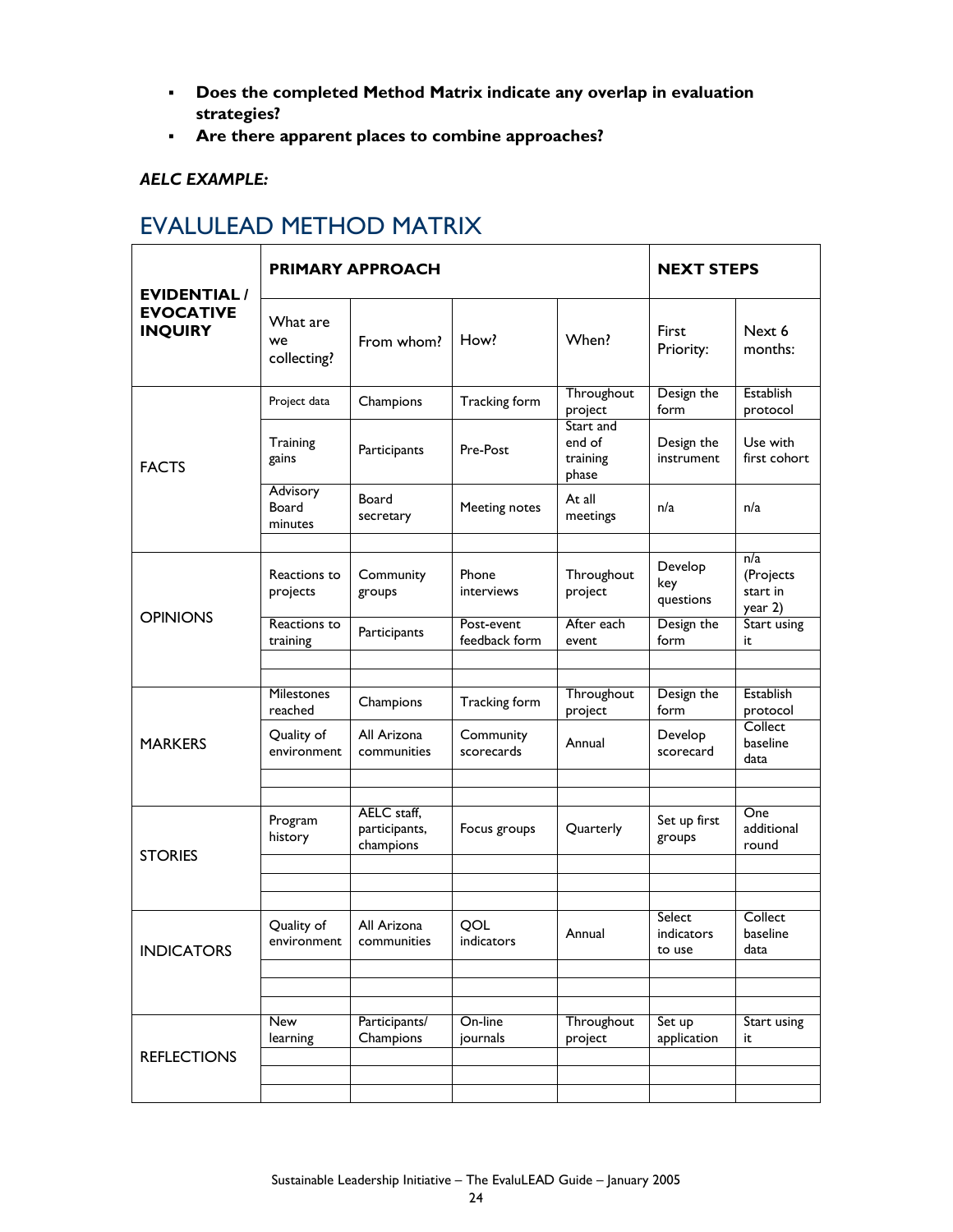## SECTION III BUILDING YOUR OWN EVALUATION PLAN

## CLARIFY YOUR VISION

**STEP1: What changes in behavior, relationships, activities, and actions – for individuals, organizations, and communities – does the program aim to help bring about? Desired program impacts can be stated in ideal but realizable terms and do not have to be locked into timelines and numbers at the outset.** 

## DEFINE THE CONTEXT

**STEP 2: Describe the context within which your leadership program operates after considering the following questions:** 

- **What does leadership look like in this setting? How is it defined?**
- **Which leadership behaviors are accepted and/or rejected?**
- **What overarching beliefs are accepted and/or rejected?**
- **What aspects of this programmatic context will encourage or discourage interactions and collaboration among program graduates?**
- **Which particular paradigms does the program subscribe to (e.g., scientific, bureaucratic, organic, creative, passion-driven, or other paradigms)?**

**STEP 3: Describe the evaluation context of your program after considering the following questions:**

- **Who needs the information that will be generated by the evaluation?**
- **What kinds of assessment are appropriate for this environment and audience?**
- **Is there a desire for numeric presentation of findings?**
- **Is there a desire for text-based presentation of findings?**
- **What balance between evocative and evidential inquiry is appropriate?**
- **Will participants be open to sharing their stories and new learning?**

## DEFINE DESIRED RESULT TYPES

**STEP 4: Take a moment to reflect on the following questions about the desired results of your program.** 

- **Among the many likely episodic results, which categories of results would seem most worth capturing in the evaluation at the individual, organizational, and societal/community levels?**
- **Are there any results targeted that might be categorized as "developmental"? If so, which one(s), and why would you categorize them in this way? Among the developmental results, which ones would**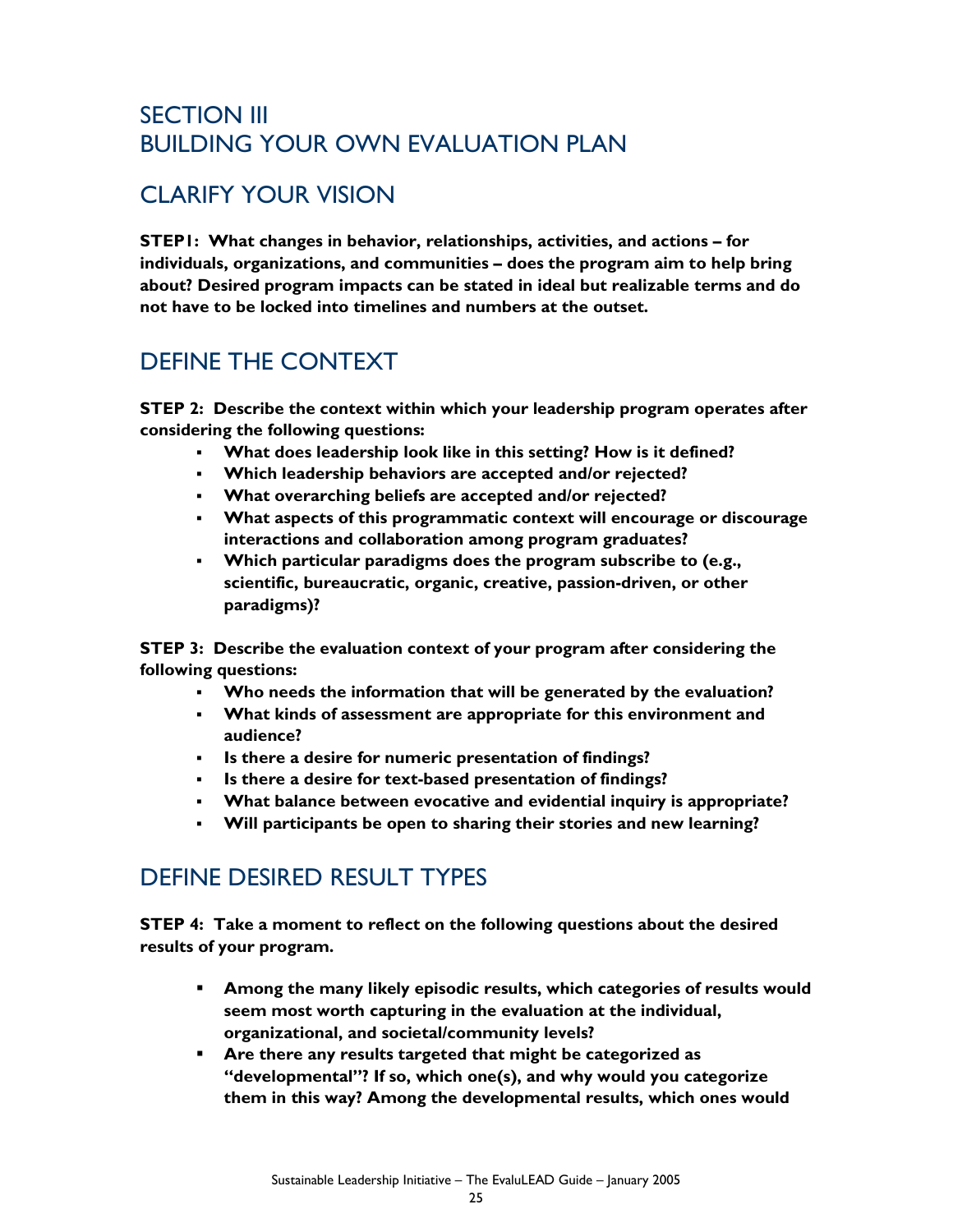**seem most worth capturing in the evaluation at the individual, organizational, and societal/community levels?** 

 **Are there any program-associated results that might be categorized as "transformative"? If so, which one(s), and why would you categorize them in this way? Among the transformative results, which ones would seem most worth capturing in the evaluation at the individual, organizational, and societal/community levels?** 

## DEFINE THE DOMAINS OF IMPACT

**STEP 5: Take a moment to answer the following questions about expected results of the program that you are addressing through the EvaluLEAD methodology.** 

- **Who are the direct beneficiaries of the program?**
- **In their leadership roles, are these individuals expected to influence their "home" organizations? If so, in what ways?**
- **Are they expected to influence other "outside" organizations? If so, which ones, and in what ways?**
- **Are these individuals and/or their organizations expected to influence the broader society or community they serve? If so, which communities or societal sectors, and in what ways?**
- **Which of these three domains of influence and associated results are considered the "bottom line" of the program?**

### CREATE AN INITIAL PROGRAM RESULTS MAP

**STEP 6: Compose your results statements and place these in the appropriate cells of the map. Write your results statements in this form: WHO is accomplishing WHAT? Write them in the active present tense. Then, for each filled-in cell, think about what information you would want to have in order to learn more about what is happening in this result area.**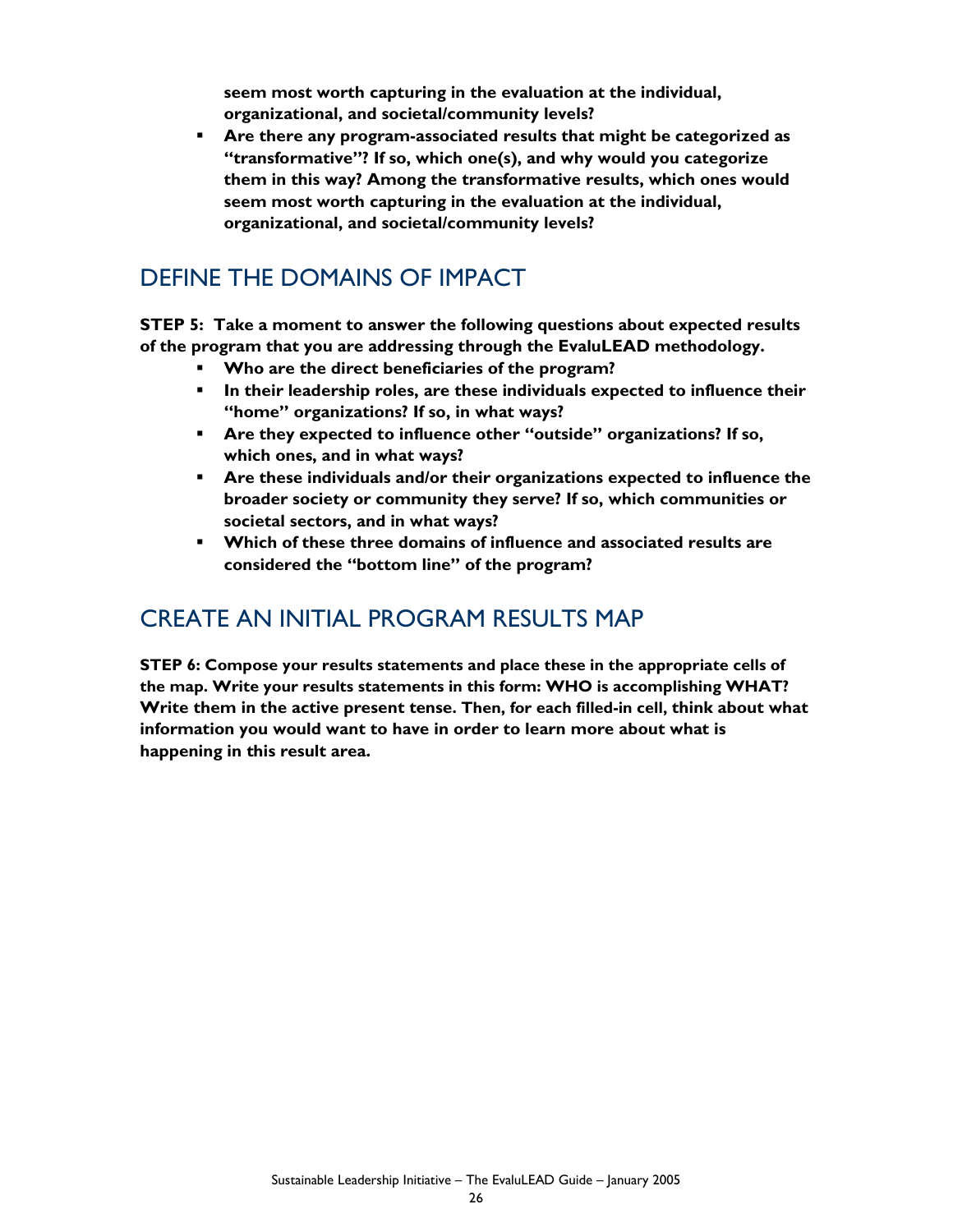## EVALULEAD PROGRAM RESULTS MAP

| <b>PROJECT:</b>                            |                     |                                             |                    |                                 |                                              |  |  |
|--------------------------------------------|---------------------|---------------------------------------------|--------------------|---------------------------------|----------------------------------------------|--|--|
| <b>SOCIETAL/COMMUNITY</b><br>Episodic (S1) |                     | <b>Developmental (S2)</b>                   | SOCIETAL/COMMUNITY |                                 | SOCIETAL/COMMUNITY<br>Transformative (S3)    |  |  |
| <b>Gather Facts</b>                        | Collect<br>Opinions | <b>Track Markers</b>                        | Compile Stories    | Measure<br><b>Indicators</b>    | <b>Encourage Reflection</b>                  |  |  |
| ORGANIZATIONAL<br>Episodic (O1)            |                     | <b>ORGANIZATIONAL</b><br>Developmental (O2) |                    |                                 | <b>ORGANIZATIONAL</b><br>Transformative (O3) |  |  |
| <b>Gather Facts</b>                        | Collect             | <b>Track Markers</b>                        | Compile Stories    | Measure                         | <b>Encourage Reflection</b>                  |  |  |
| <b>INDIVIDUAL</b>                          | Opinions            | <b>INDIVIDUAL</b>                           |                    | Indicators<br><b>INDIVIDUAL</b> |                                              |  |  |
| Episodic (II)                              |                     | Developmental (12)                          |                    |                                 | Transformative (13)                          |  |  |
| <b>Gather Facts</b>                        | Collect<br>Opinions | <b>Track Markers</b>                        | Compile Stories    | Measure<br>Indicators           | <b>Encourage Reflection</b>                  |  |  |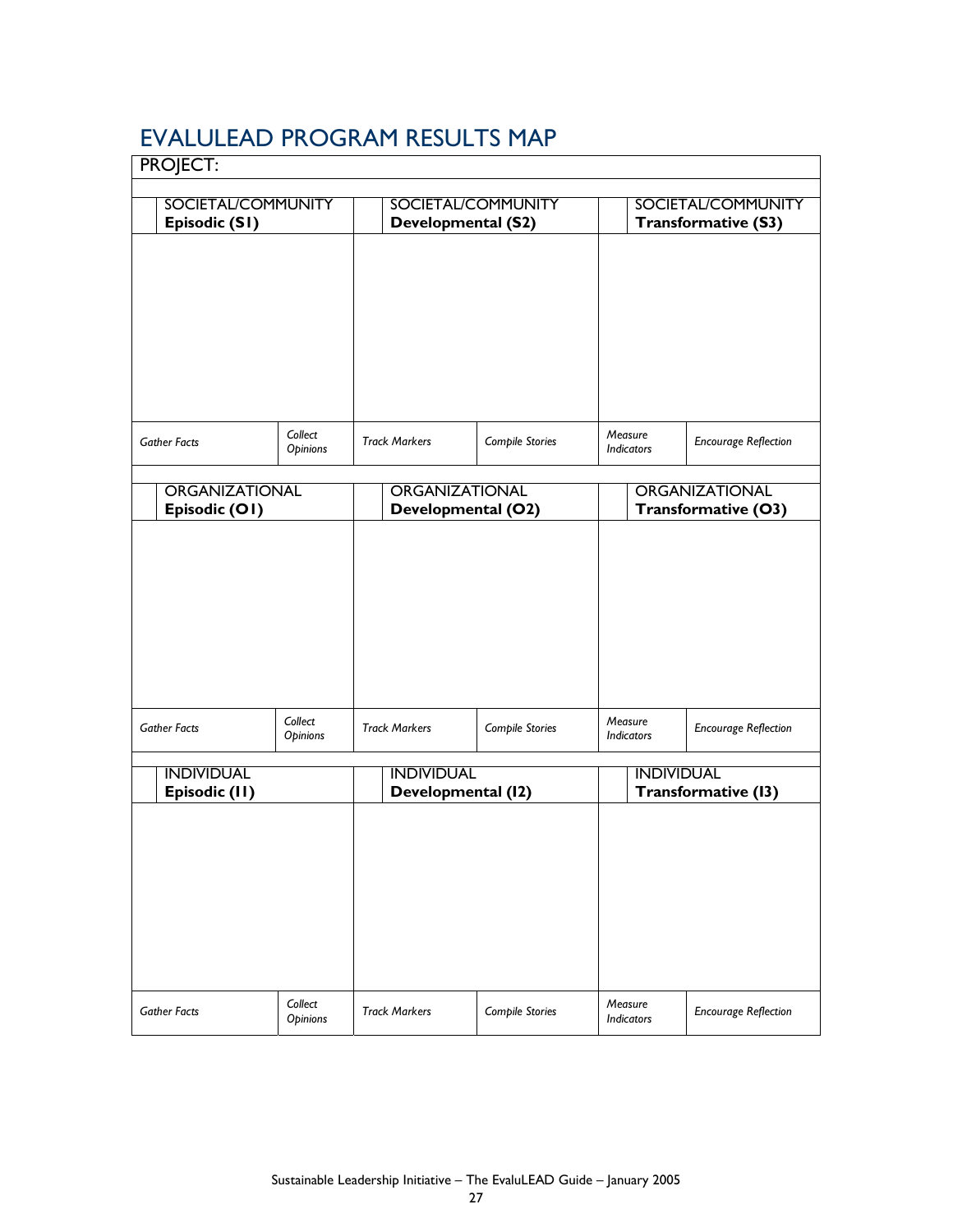## PRIORITIZE RESULTS

**STEP 7: Go back to your initial Program Results Map. Using the grid that follows, assess data-collection challenges and stakeholder interest in order to determine a priority score for each proposed evaluation activity. Place the assigned priority score in the small box in the upper left-hand corner of each cell.** 

### WHERE SHOULD EVALUATION RESOURCES BE EXPENDED?

|                                       |             | <b>DATA COLLECTION CHALLENGE</b> |                      |                         |  |  |  |
|---------------------------------------|-------------|----------------------------------|----------------------|-------------------------|--|--|--|
|                                       |             | <b>EASY</b>                      | <b>FEASIBLE</b>      | <b>DIFFICULT</b>        |  |  |  |
|                                       | н<br>G<br>н | <b>Definitely Collect</b>        | Worth Collecting     | Consider an Alternative |  |  |  |
| <b>STAKEHOLDER</b><br><b>PRIORITY</b> | M<br>Е<br>D | Worth Collecting                 | Collect if Have Time | Collect if Have Time    |  |  |  |
|                                       | L<br>O<br>W | Collect if Have Time             | Collect if Have Time | Ignore                  |  |  |  |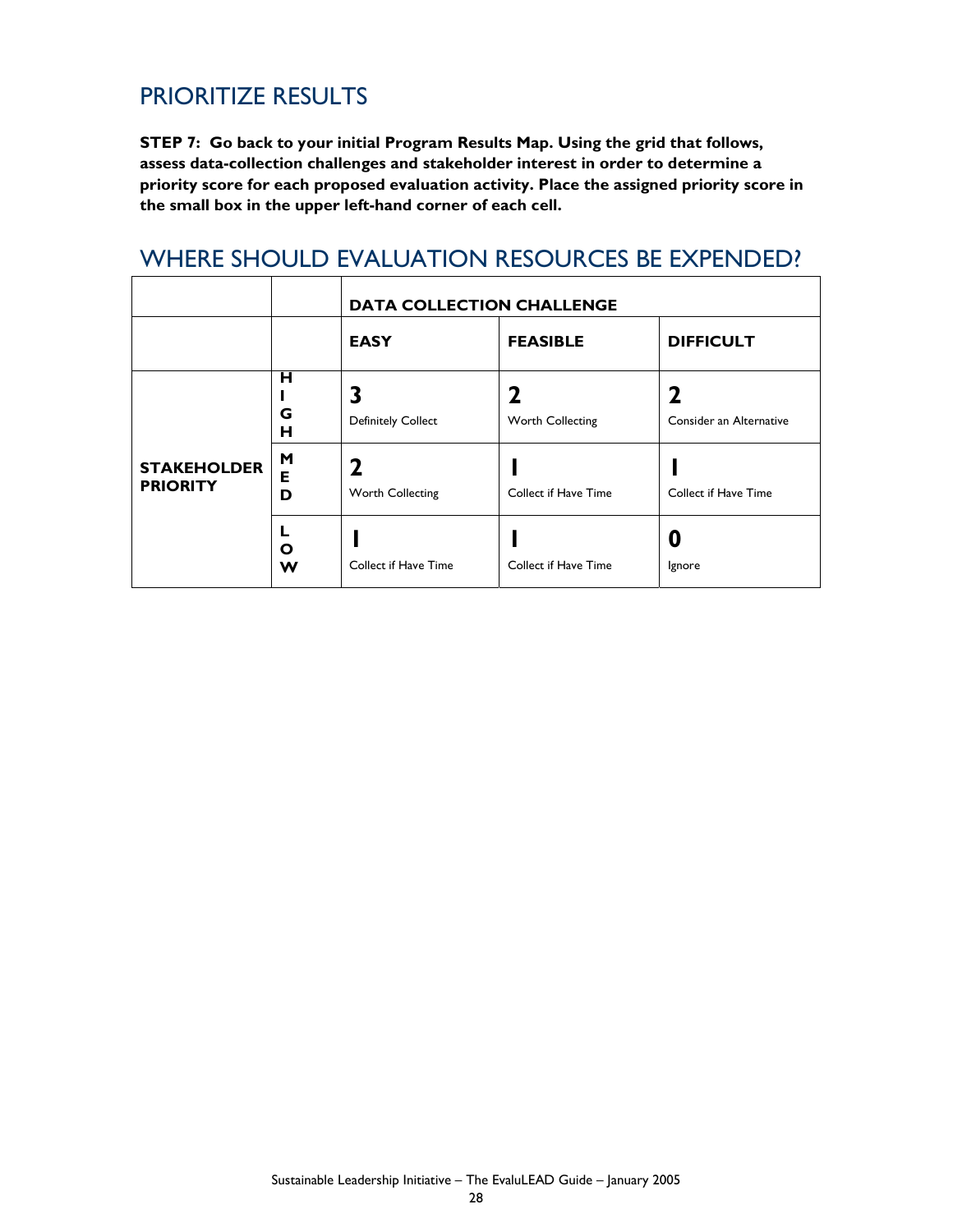## DEVELOP DATA-COLLECTION STRATEGIES

**STEP 8: Fill out a Results Investigation Worksheet for each result on your initial Program Results Map that has a priority score greater than 0. Begin with the results to which you assigned the highest priority scores.** 

### EVALULEAD RESULTS INVESTIGATION WORKSHEET

| <b>PROJECT:</b>                                                                |                                                                 |              |            |            |               |              |              |
|--------------------------------------------------------------------------------|-----------------------------------------------------------------|--------------|------------|------------|---------------|--------------|--------------|
|                                                                                |                                                                 |              |            |            |               |              |              |
|                                                                                |                                                                 | <b>INDIV</b> | <b>ORG</b> | <b>SOC</b> | <b>EPISOD</b> | <b>DEVEL</b> | <b>TRANS</b> |
| <b>RESULT:</b>                                                                 |                                                                 |              |            |            |               |              |              |
|                                                                                |                                                                 |              |            |            |               |              |              |
| EVIDENTIAL INQUIRY O Gather the Facts O Track the Markers O Measure Indicators |                                                                 |              |            |            |               |              |              |
|                                                                                |                                                                 |              |            |            |               |              |              |
| <b>EVALUATION STRATEGY:</b>                                                    |                                                                 |              |            |            |               |              |              |
|                                                                                |                                                                 |              |            |            |               |              |              |
| <b>CONTEXT OPPORTUNITIES AND CHALLENGES:</b>                                   |                                                                 |              |            |            |               |              |              |
|                                                                                |                                                                 |              |            |            |               |              |              |
|                                                                                |                                                                 |              |            |            |               |              |              |
|                                                                                |                                                                 |              |            |            |               |              |              |
| <b>EVOCATIVE INQUIRY</b>                                                       | O Collect Opinions O Capture the Stories O Encourage Reflection |              |            |            |               |              |              |
| <b>EVALUATION STRATEGY:</b>                                                    |                                                                 |              |            |            |               |              |              |
|                                                                                |                                                                 |              |            |            |               |              |              |
|                                                                                |                                                                 |              |            |            |               |              |              |
| <b>CONTEXT OPPORTUNITIES AND CHALLENGES:</b>                                   |                                                                 |              |            |            |               |              |              |
|                                                                                |                                                                 |              |            |            |               |              |              |
|                                                                                |                                                                 |              |            |            |               |              |              |
|                                                                                |                                                                 |              |            |            |               |              |              |
|                                                                                |                                                                 |              |            |            |               |              |              |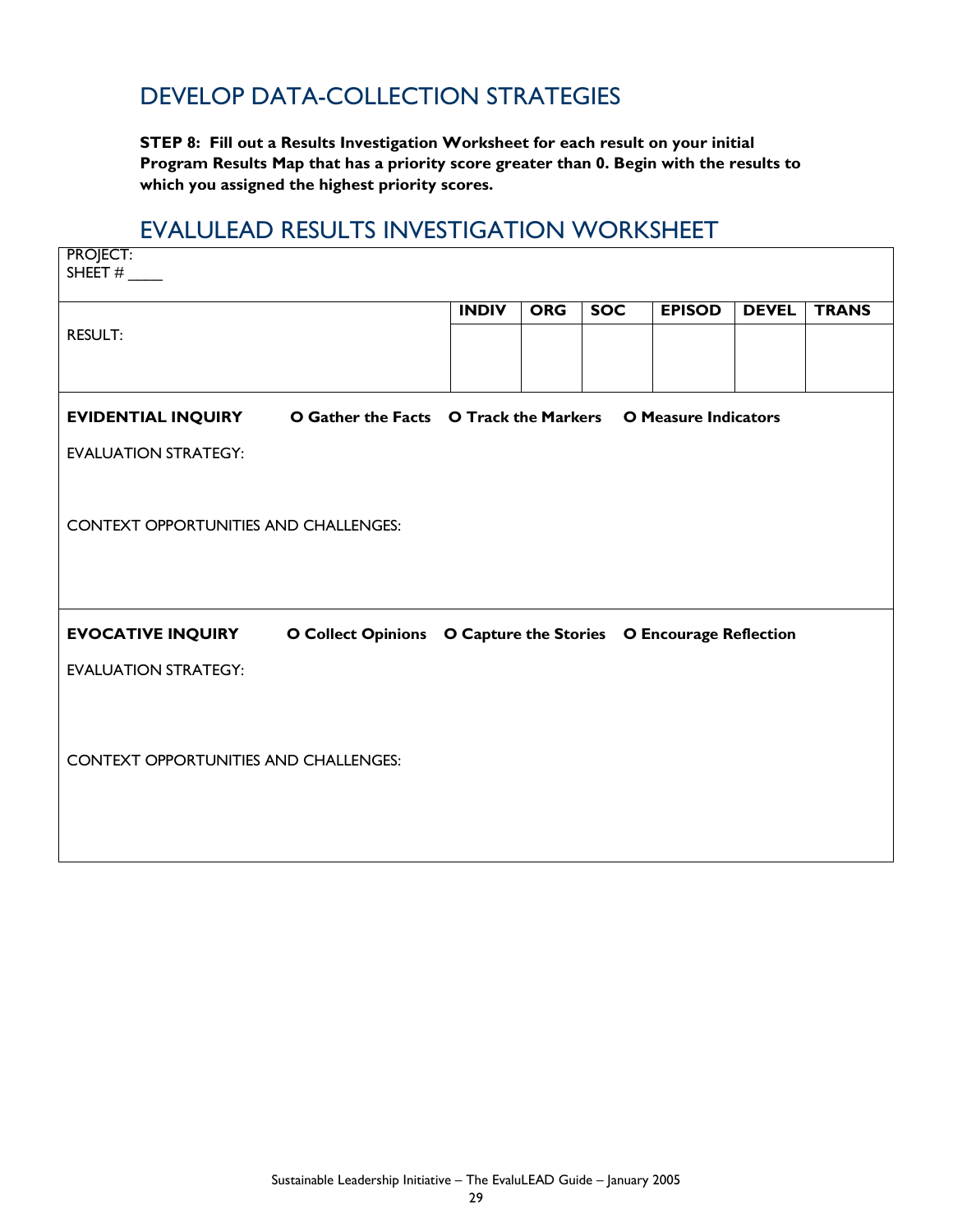## REFINE EVALUATION PLANS

**STEP 9: Complete the Method Matrix, listing your priority results. Indicate the domain and appropriate types and forms of inquiry for each. For each type of inquiry in the columns, explore the following questions to get closer to an actionable evaluation plan.**

- **Does the completed Method Matrix indicate any overlap in evaluation strategies?**
- **Are there apparent places to combine approaches?**

| <b>EVIDENTIAL /</b><br><b>EVOCATIVE</b><br><b>INQUIRY</b> |                               | <b>PRIMARY APPROACH</b> | <b>NEXT STEPS</b> |       |        |                   |
|-----------------------------------------------------------|-------------------------------|-------------------------|-------------------|-------|--------|-------------------|
|                                                           | What are<br>we<br>collecting? | From<br>whom?           | How?              | When? | Today: | Next 6<br>Months: |
| <b>FACTS</b>                                              |                               |                         |                   |       |        |                   |
| <b>OPINIONS</b>                                           |                               |                         |                   |       |        |                   |
| <b>MARKERS</b>                                            |                               |                         |                   |       |        |                   |
| <b>STORIES</b>                                            |                               |                         |                   |       |        |                   |
| <b>INDICATORS</b>                                         |                               |                         |                   |       |        |                   |
| <b>REFLECTIONS</b>                                        |                               |                         |                   |       |        |                   |

## EVALULEAD METHOD MATRIX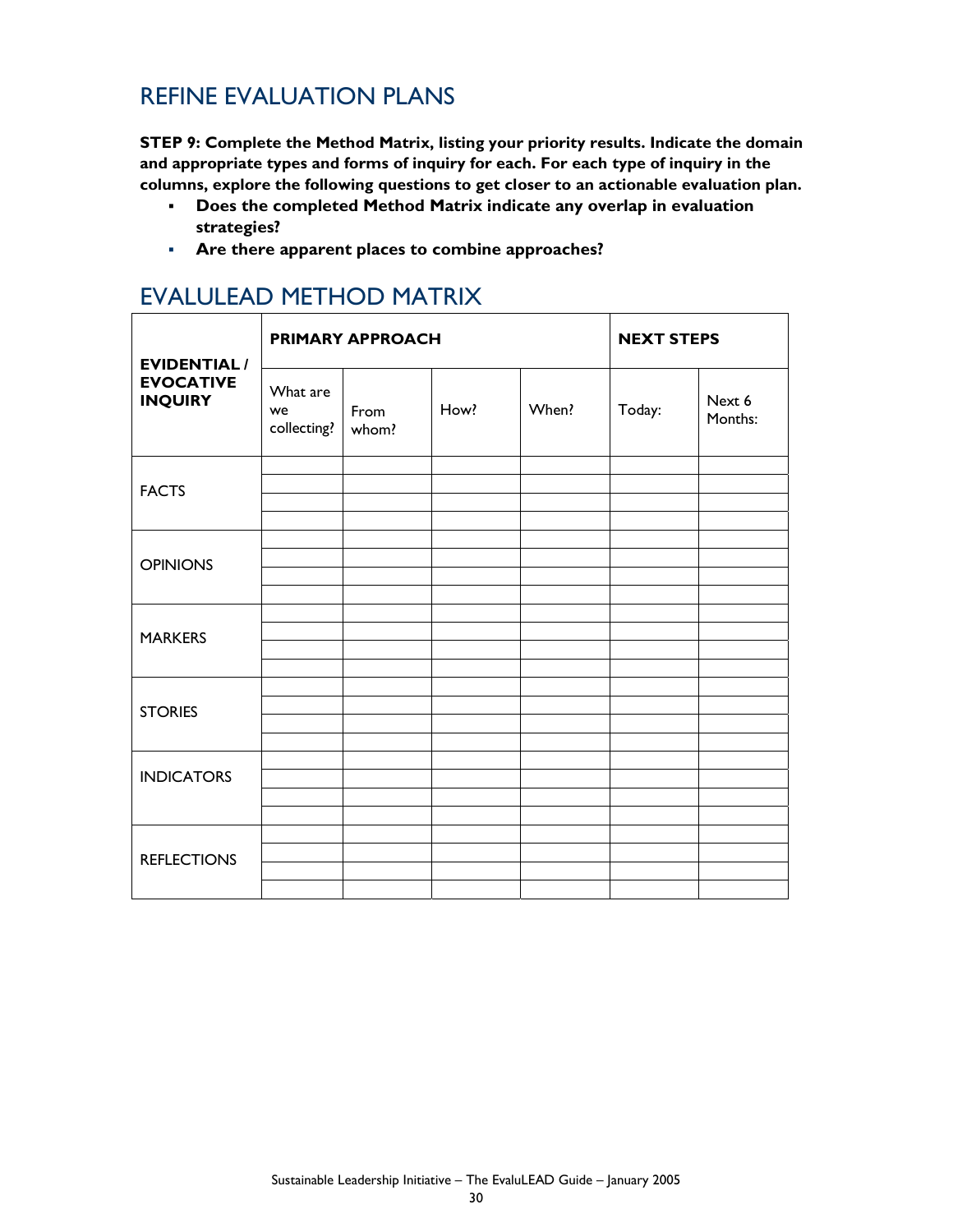## **CONCLUSION**

This Guide has attempted to take the mystery out of evaluation for leadership development programs - which by their nature operate in an open system - and encourage formative evaluation as a process to support learning. Using an open-systems perspective, it has offered a way to systematically examine the desired results of leadership programs and help map out the synergy between the individual, organization, and community spheres of leadership programs, making those relationships more apparent and coherent.

EvaluLEAD not only can significantly change the way that leadership programs frame their evaluation efforts and use of evaluation instruments; it also can serve as a powerful learning tool that enables program stakeholders to specify their program's desired results in richer terms and, in turn, to assess progress toward them more accurately and persuasively.

In addition to helping to clarify and make operational the programmatic vision among stakeholders, EvaluLEAD offers a way to identify gaps in a program's evaluation strategy, highlighting where an evaluation might be strongly designed for collecting some types of data and weak in taking the opportunity to capture other important information that contributes to the picture of that program's impact.

In light of all the different ways evaluation can happen, EvaluLEAD offers structures, in the form of results matrices and planning frameworks. Its use encourages both evidential and evocative inquiry approaches, and provides a systematic structure for considering how best to capture evidential information and evocative insights about the programs' effects.

Many of the 17 leadership programs that participated in the EvaluLEAD Field Test during 2004 found the framework to be a powerful tool, deepening their understanding of their organizational mission and potential, clarifying program designs and priorities, and helping to better articulate evaluative methodology. For some, this increased understanding led to shifts in programming or programmatic theory. With this approach, we encourage evaluations of leadership programs to move beyond the individual domain and episodic results to consider how program leaders want their programs to work, and what they hope they will achieve. A recurring theme in our discussions with leadership programs has been, "To a large extent, we know and do things that we cannot show we know and do." We hope you will find that EvaluLEAD provides a useful framework and process for identifying these elements and making them explicit and concrete.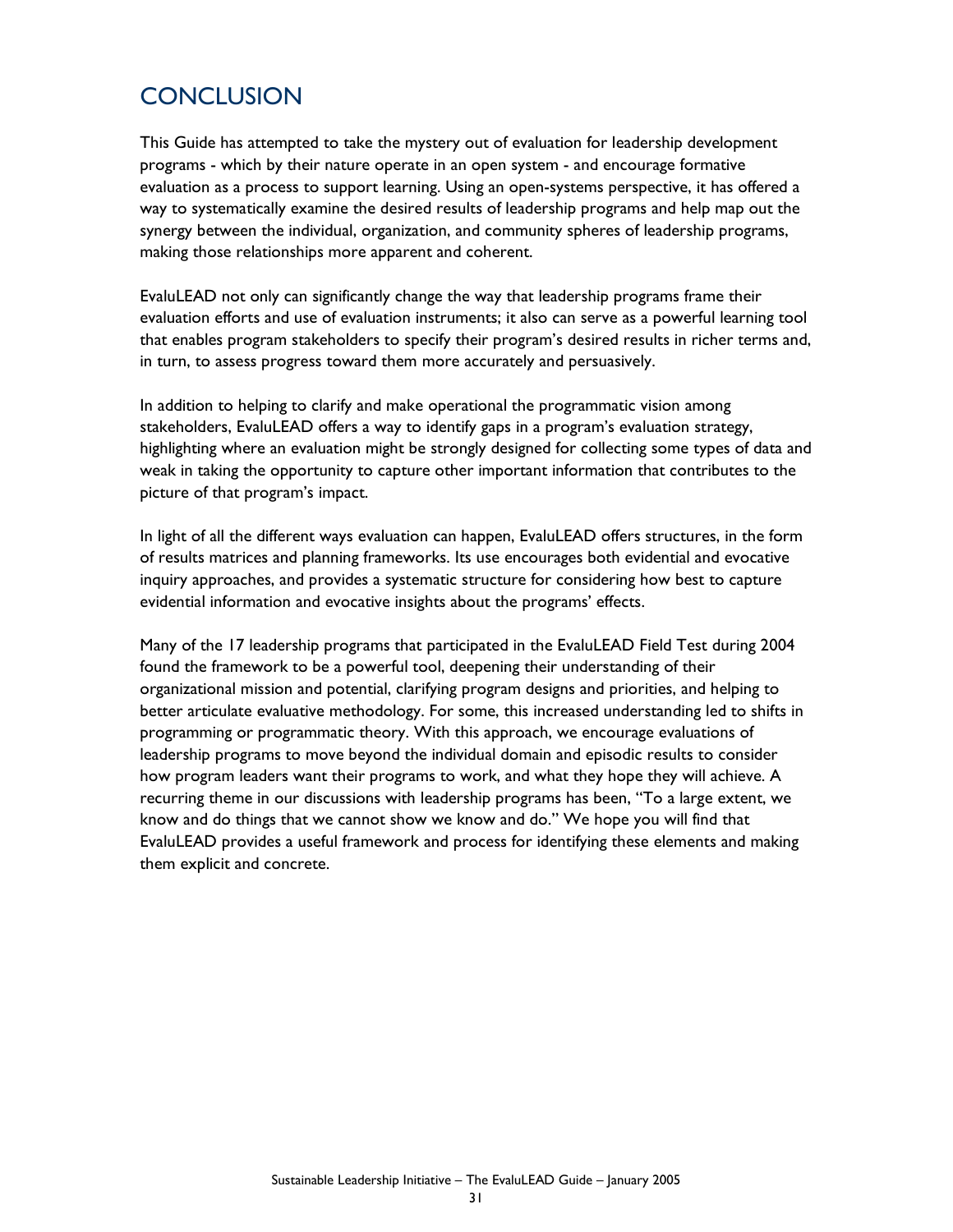## **GLOSSARY**

**closed system** – a closed system is self-contained: outside events and forces are assumed to have no significant influence on the routine workings of that system.

**community** – a unified body of individuals; people with common interests living in a particular area; a body of persons of common and especially professional interests scattered through a larger society.

**developmental** – relating to changes taking place over an extended time period and building upon one another

**episodic** – relating to changes that occur within a prescribed time period and can be viewed as isolatable occurrences

**evidential** – providing or constituting observable or measurable information

**evocative** – generating or inviting feelings and insights

**open system** – an open system likely will be influenced by events and factors outside of the declared boundaries of that system

**organization** – a group of persons organized for a particular purpose, or a structure through which individuals cooperate systematically for a purpose

**result** – a consequence of a particular action, operation, or process

**results space** – the full scope of potential outcomes sought by a leadership development program

**society** – one or more communities that share a common ethos

**transformative** – relating to shifts in outlook, status, or consciousness that have profound influences on future behaviors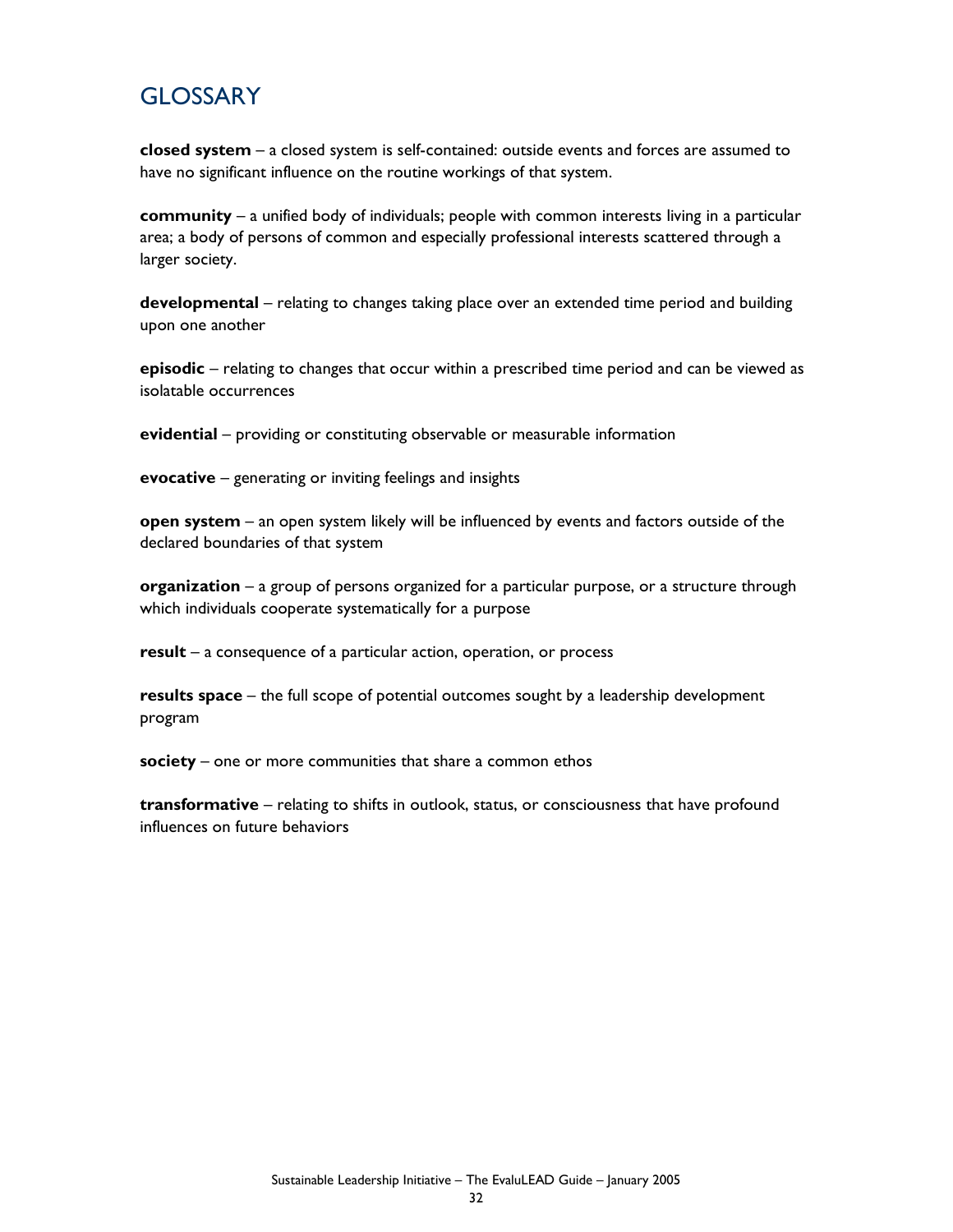## APPENDIX 1: VOICES: PARTICIPATING PROGRAMS AND THEIR REFLECTIONS ON THE FIELD TEST

### **ALDO LEOPOLD LEADERSHIP PROGRAM – BOSTON, MA**

Represented by Cynthia Robinson www.leopoldleadership.org

The Aldo Leopold Leadership Program enhances the effectiveness of academic environmental scientists to communicate with non-scientific audiences through training in leadership and outreach. The program empowers scientists to increase society's understanding of complex environmental issues with the goal of improving policies and practices for sustainability of the planet. The nation's only leadership and communications training program exclusively for academic environmental scientists, the program raises the profile of emerging academically based leaders in the environmental sciences, encourages the support of academia for scientific outreach "beyond the ivory tower," and elevates awareness of the importance of the environment to society in general. Leopold Leadership Fellows form a remarkable network of academic scientific leaders communicating and promoting understanding of environmental science to serve people and the planet. In 2005, the program will expand to include Fellows from Canada and Mexico.

#### **ALTERNATIVES IN ACTION – ALAMEDA, CA**

Represented by Leslie Medine, Julie Lieberman Neale, Mara Mahmood www.homeproject.org

Alternatives in Action (AIA) is a nonprofit organization founded by Leslie Medine and Diana Gordon in 1994 with the vision of creating and implementing programs that enhance the quality of education and community life for children and youth in the Greater San Francisco Bay Area. Since its inception, AIA has launched several major projects including HOME, a youth development program that engages youth in community projects; BASE, a public charter high school that prepares young people for college and the real world; and HOME Sweet HOME, a preschool with staff that educate youth in child development and partner with them to provide a quality program for children of working families.

### **AMERICAN LEADERSHIP FORUM HOUSTON/GULF COAST CHAPTER – HOUSTON, TX**

Represented by Harriet Wasserstrum www.alfhouston.com

The American Leadership Forum joins and strengthens diverse leaders to better serve the public good. We do this through an intense yearlong program that fosters learning and trust among experienced leaders from every sector of our community. The result is a unique forum where barriers between people are removed, issues are openly discussed, and solutions emerge that benefit the entire community. The American Leadership Forum was founded in Houston in 1981 by Joseph Jaworski. The Houston/Gulf Coast Chapter was established as a separate entity in 1989 and is now one of nine chapters.

#### *Harriet Wasserstrum:*

*EvaluLEAD high - Sharing best practices with other leadership programs when we met in San Francisco. A-ha moment – That I can use non-random anecdotes as evidence to show what the program is capable of doing. Learning; continuing challenges – I really like the construct of a migration from episodic to developmental to transformative. I was already very aware of impact on the individual participant versus impact on our community. It is an ongoing challenge to be intentional about measurement, and measurement works most easily when data is collected as part of a regular process. This can be both evidential and evocative data. The goal is to change "regular" processes to include more opportunities to gather more and better data. We will continue to struggle with that. My story – I decided to scribe stories at two recent events, an ALF Board meeting and Stand and Deliver (the graduation event of the last class). I was able to get great quotes to use in our new brochure.*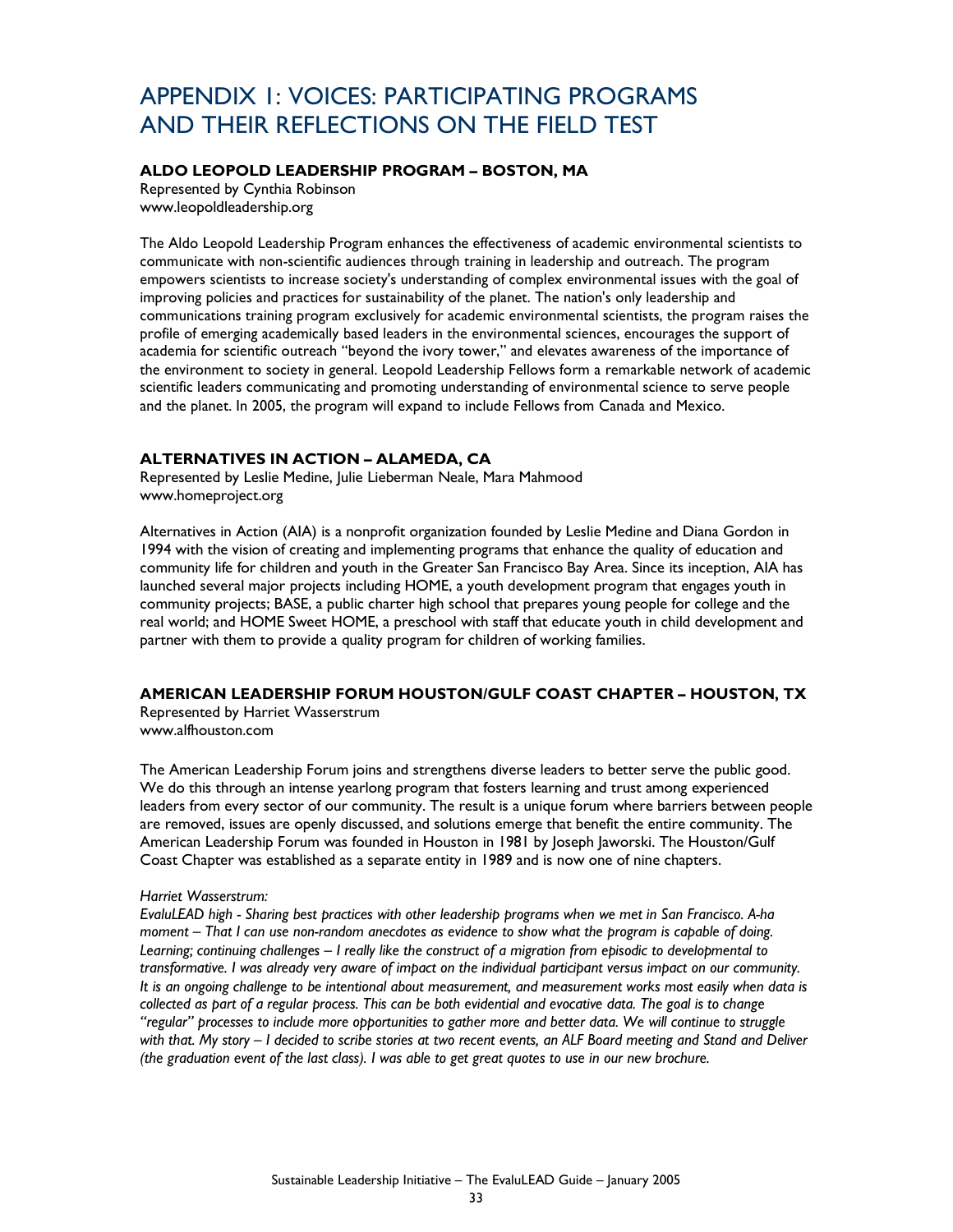#### **AMERICAN LEADERSHIP FORUM SILICON VALLEY – SANTA CLARA, CA**

Represented by Mike Hochleutner www.alfsv.org

Each year, ALF selects a group of outstanding senior-level leaders, drawing from across the spectrum of community life: the arts, nonprofits, corporations, government and politics, media, education, the professions, philanthropy, and religion. As Fellows, these individuals participate in a year-long program that begins with what may be its most critical element: a six-day wilderness experience in the mountains, during which powerful bonds are forged. Monthly seminars follow, focusing on collaboration, consensus, understanding differences, and ethics. There is currently a network of approximately 300 Senior Fellows, of whom many are Silicon Valley's most dynamic and influential leaders, including the mayor of San Jose and other regional cities; regional representative in Congress; chairmen and CEOs of Silicon Valley's most well-known companies (3Com, Adobe, Cisco, Netflix, Agilent, and more); and those running the area's educational, religious, and social service organizations.

#### **BILL AND MELINDA GATES INSTITUTE FOR POPULATION AND REPRODUCTIVE HEALTH, JOHNS HOPKINS BLOOMBERG SCHOOL OF PUBLIC HEALTH – BALTIMORE, MD**

Represented by Rob Stephenson, Gbolahan Oni www.jhsph.edu/gatesinstitute/

The Gates Institute helps develop future leaders by enhancing their skills and enabling them to articulate and pursue a vision of change that motivates others to join them in taking well-considered risks. The Institute's leadership training also builds the knowledge base for population and reproductive health, and fosters the skills needed to deconstruct problems and find solutions. The leadership training program of the Gates Institute has three arms: degree training, short-term non-degree training, and individual skill building. The Gates Institute works with several partner institutions in developing countries to build both institutional and individual capacity for research, teaching, and leadership. One mechanism through which we build individual capacity is to bring members of our partner institutions' faculty to the School of Public Health to both audit courses and participate in collaborative research with Hopkins faculty. We are thus building leaders in three ways: by providing recognized qualifications in public health, short-term intensive skill building, and one-on-one collaboration.

#### *Gbola Oni:*

*The Gates Institute leadership evaluation method utilizes similar concepts as those defined within the EvaluLEAD framework. In fact, one can say that the Gates Institute's approach is very much embedded in the EvaluLEAD*  framework. The "domains" of impact are the same (i.e., Individual, Organization, and Society). There are three *types of effects that we consider to assess, i.e. short-term, medium-term, and long-term effects of leadership*  training. This gives a nine-cell evaluation matrix as in the EvaluLEAD framework. Both qualitative and quantitative *data are gathered for analysis. I must, however, admit that our (Gates) approach has not fully utilized the richness in the "evocative" enquiries which help to "capture or re-create some of the richness and human dimension of*  what is happening." We still need to have a better understanding of the "process" of change that is taking place, *and EvaluLEAD provides the means of doing this. The "Results Map" in EvaluLEAD is also a very useful and understandable chart of summary of methods and results of the evaluation.*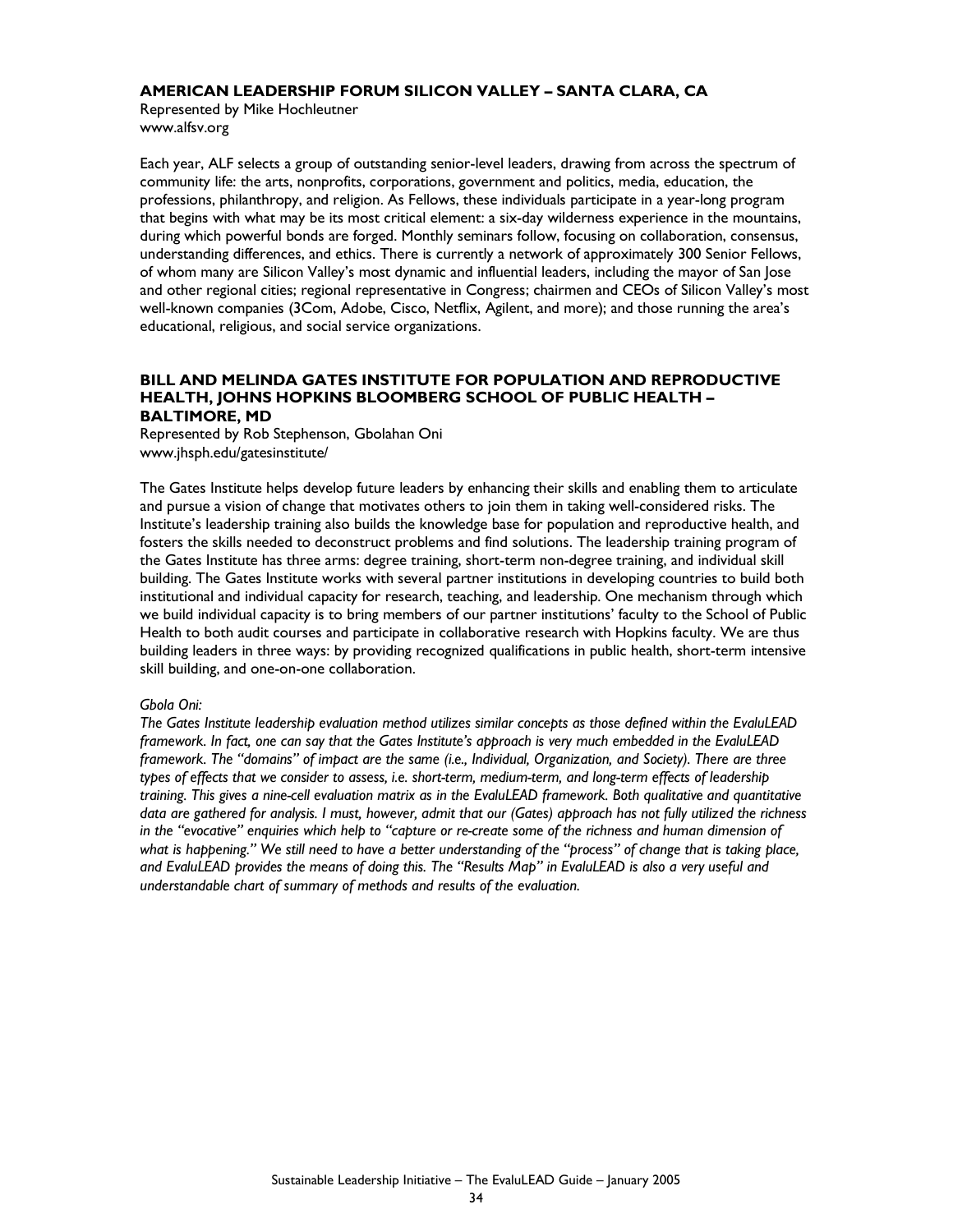#### **CENTRAL VERMONT COMMUNITY PARTNERSHIP – BARRE, VT**

Represented by Paula Francis, Jennifer Jewiss www.cvtcp.org

Vermont's Youth Initiated Grants (YIG) Project originated to help position youth as leaders in their communities: youth serve as grantmakers and as grant recipients who manage locally funded programs. Philanthropic Youth Councils, established in ten of the twelve regions of the state, operate in affiliation with Vermont's Regional Partnerships – community-based initiatives which engage the commitment, assets, and energy of citizens, nonprofits, businesses, and state and local governmental agencies to improve the well-being of their communities. Guided by principles of positive youth development, the Youth Councils endorse strength-based approaches to prevention and the role of youth as leaders in these locally funded programs.

#### *Paula Francis:*

*The EvaluLEAD approach encourages people to move beyond the traditional visioning of programs to living in the transformative realm as though it (transformation) has already occurred.* 

#### *Jennifer Jewiss:*

*EvaluLEAD has taken the mystery out of evaluation by creating tools that are accessible to all stakeholders of your program.* 

#### **THE EXCELLENCE THROUGH DIVERSITY INSTITUTE, UNIVERSITY OF WISCONSIN–MADISON – MADISON, WI**

#### Represented by Hazel Symonette

The Excellence Through Diversity Institute (EDI) is a leadership development resource for the other campus workforce learning communities and many other initiatives on campus and beyond. It is sponsored by Office of Human Resource Development and the Equity and Diversity Resource Center. EDI is an intensive train-the-trainers/facilitators learning community and organizational change support network organized around self-as-responsive-instrument and diversity-grounded assessment at multiple levels. It is an intentional capacity-building community of practice that strives for excellence through creating authentically inclusive and responsive teaching, learning, and working environments that are conducive to success for all. We strive to work together at and beyond the edge – pressing the boundaries of current knowledge of self and others as well as our current skills in order to put wheels under the vision for an expansively inclusive and vibrantly responsive world-class educational institution.

#### *Hazel Symonette:*

*EvaluLEAD has had great value and utility as a formative program development and developmental evaluation resource. The Investigation Space Worksheet, in particular, challenged me to more explicitly, systematically, and holistically scan and probe the EDI intervention activities for the "active ingredients," i.e., the specific places where the intended outcomes are being cultivated among participants.* 

#### **LEADER***SPRING* **– OAKLAND, CA**

Represented by Cynthia Chavez www.leaderspring.org

Leader*Spring*'s mission is to foster high-performing nonprofits by strengthening and connecting the people who lead them. This mission is achieved by providing a richly diverse cohort of community-based agency leaders with a two-year, on-the-job fellowship. The Leader*Spring* Fellowship exposes competitively selected community leaders to innovative practices around the country; improves their leadership and management skills; enhances capacity of the organizations they lead, and provides opportunities for peerto-peer learning and partnership both locally and nationally. With support from professional trainers and facilitators, Fellows learn and teach one another about innovative practices in nonprofit leadership and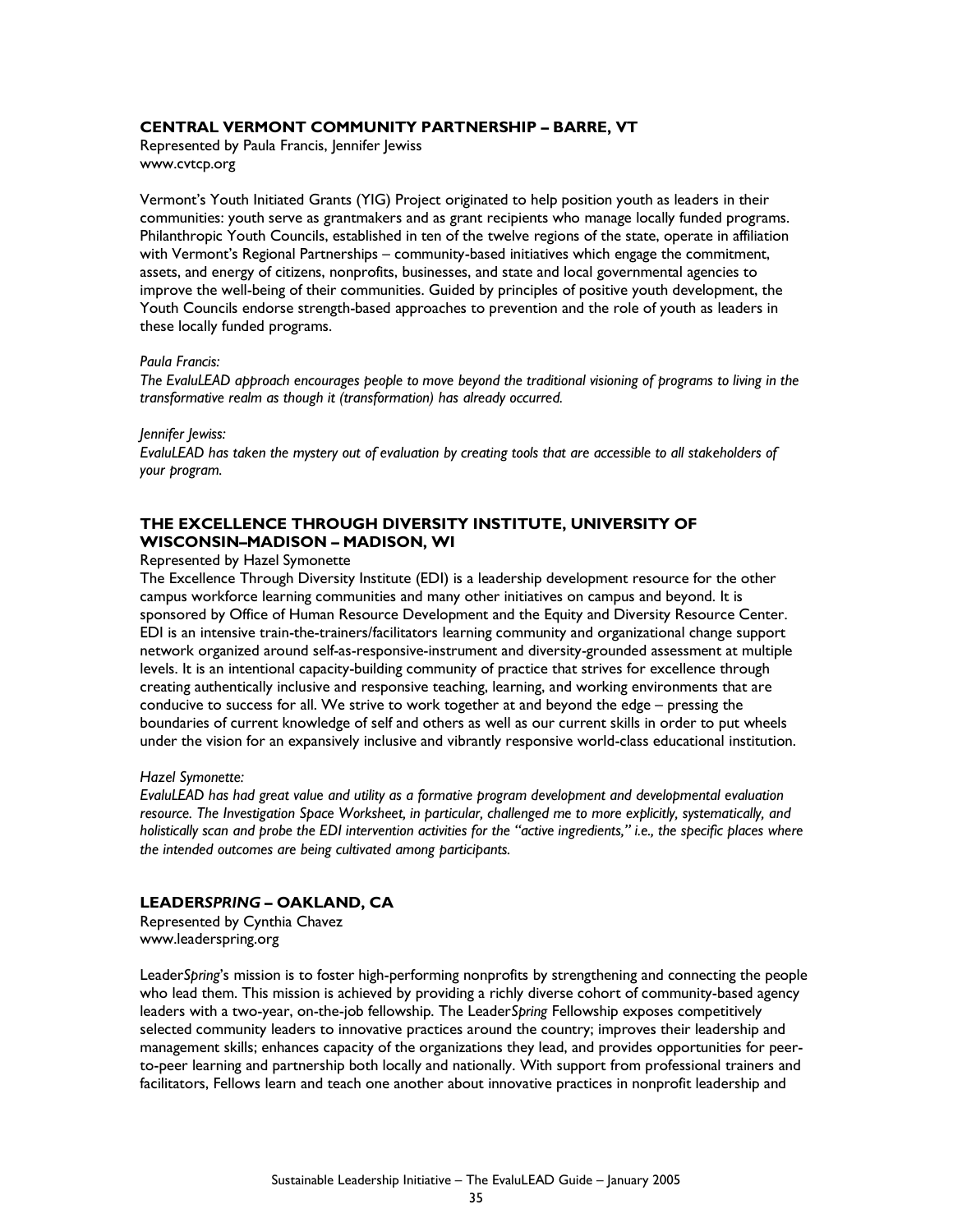management. Areas of skill development include board governance, fiscal management, personnel, strategic planning, and community collaborations.

#### *Cynthia Chavez:*

*By far the high of this EvaluLEAD experience was the first three-day training in San Francisco. It provided an opportunity to learn about the EvaluLEAD model, get acquainted with others working in the field, and learn about new tools and approaches to evaluation. I have never experienced a deeper or more meaningful peer learning community. It was important to expand my knowledge of other leadership programs; experience participants freely sharing tools and practices with one another; and access relevant and compelling knowledge that will surely enhance the quality of our program efforts.* 

*A low of the EvaluLEAD experience has been due to an internal organizational challenge. During a year of growth and transition, it has been difficult to dedicate adequate staff attention toward application of the EvaluLEAD model.* 

*There were several "aha" moments in this year-long experience. One was learning about the important use of*  words in constructing outcomes statements for my program. I better understand the importance of using words in *the present tense, that speak to an achievable outcome, and that are written in a positive, inspiring manner.* 

*A continuing challenge is to develop and execute a comprehensive plan that integrates the EvaluLEAD framework*  into our agency's Fellowship program. Continued access to the expertise of EvaluLEAD staff would be quite useful *toward this end.*

*My sincere thanks to all those at EvaluLEAD and at the W.K..Kellogg Foundation who made this valuable learning experience available to me and my agency!* 

#### **GRACE E. HARRIS LEADERSHIP INSTITUTE AT THE CENTER FOR PUBLIC POLICY, VIRGINIA COMMONWEALTH UNIVERSITY – RICHMOND, VA**

Represented by Carmen Foster www.vcu.edu/gehli

The Virginia Commonwealth University Board of Visitors established the Grace E. Harris Leadership Institute in May 1999 to recognize Dr. Harris's 32 years of service in roles from faculty member to acting president, as the highest ranking woman and African-American leader in the university's history. Her legacy and ideals, representing collaboration, inclusion, excellence, and positive change, are a hallmark inspiring the framework for the Institute's curriculum and initiatives. Through various learning formats, the Institute promotes the development of current and emerging leaders in academic institutions; other public, private, and nonprofit organizations; and communities with a commitment to identify the next generation of leaders who will impact public policies and institutions. Among them, "Higher Ground," a 9 month women's leadership program with funding by the Jessie Ball duPont Fund, provides leadership development for women in higher education and faith-based organizations.

#### *Carmen Foster:*

*Participation in the EvaluLEAD program has significantly changed the way that we frame our program evaluation efforts and broadened our use of evaluation instruments. The high point has been in using new evaluation tools at the mid-point of our women's leadership program to dramatically enhance the outcomes of the program. These*  tools are now being used in all of our leadership programs as we find better ways to use this data to promote, *market, and redesign future programs.* 

*The low point has been our own organizational challenge with limited staffing and resources, hindering us from taking full advantage of all that the EvaluLEAD program offers. When we couldn't come to EvaluLEAD, EvaluLEAD*  came to us. We benefited enormously from a technical assistance visit that helped us to identify some tools that *we could immediately implement to enhance our work to our staff. These tools have caught the attention of other clients that we serve, broadening EvaluLEAD's influence with other organizations as well.*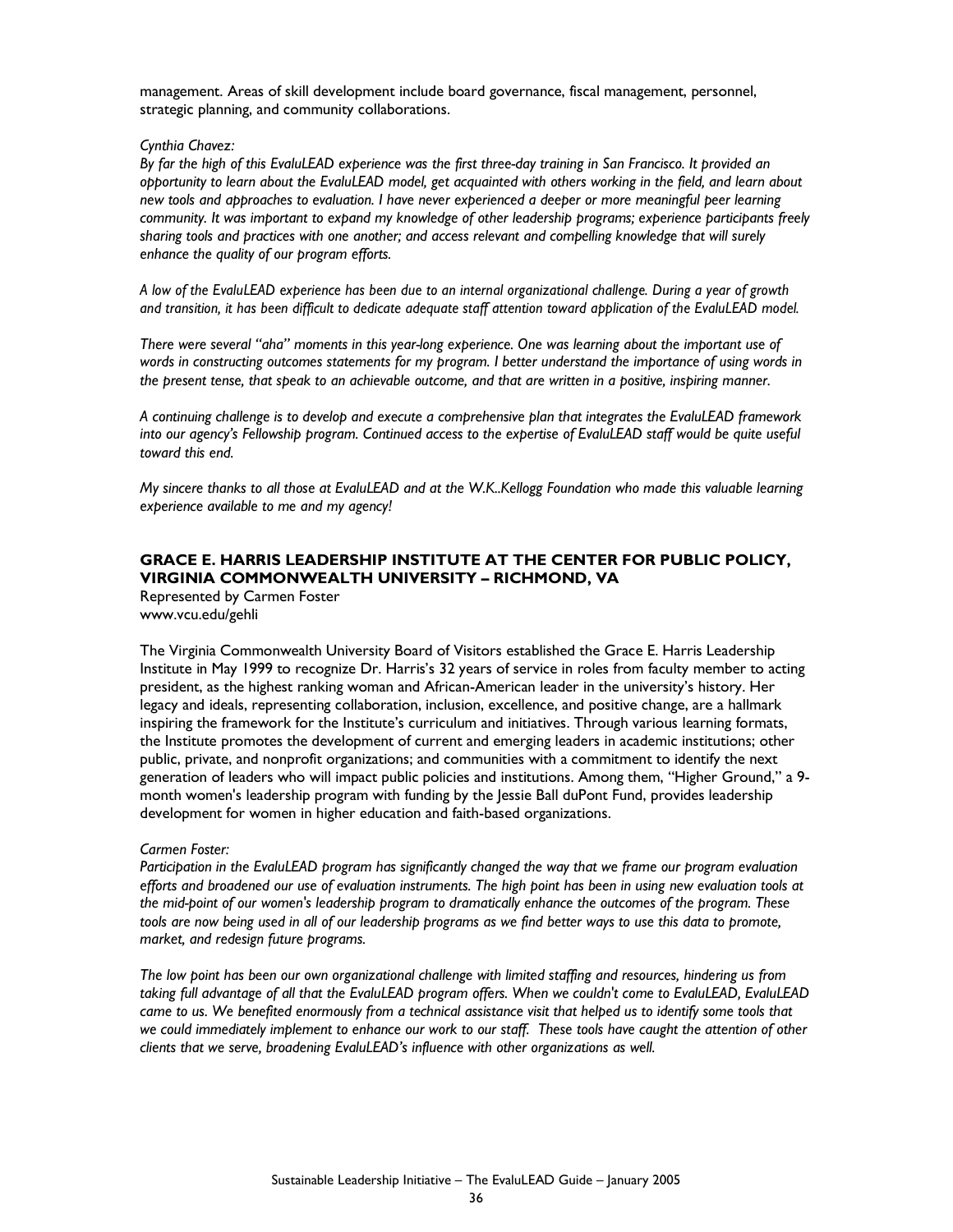#### **INSTITUTE FOR EDUCATIONAL LEADERSHIP, EDUCATION POLICY FELLOWSHIP PROGRAM – WASHINGTON, DC**

Represented by Hunter N. Moorman, Bela Shaw www.iel.org

The Institute for Educational Leadership's leadership program, the Education Policy Fellowship Program (EPFP), is a 10-month professional development program in Washington, DC, that prepares mid-level leaders in public and private organizations to exercise greater responsibility in creating and implementing sound public policy in education and related fields. The program promotes learning in the areas of leadership and policy development among professionals in public education and related fields. EPFP began in 1964 and now operates in 11 state sites across the country. Fellows sharpen their understanding of leadership in theory and in practice, build their knowledge of policy issues and processes at state and federal levels, and extend their professional networks as they hone their capacity to shape and carry out effective public policy.

#### *Hunter N. Moorman:*

*EvaluLEAD provided a powerful learning tool that enabled me to specify my program's goals in richer terms and to measure our progress toward them more accurately and persuasively.* 

#### **INSTITUTE OF INTERNATIONAL EDUCATION – SAN FRANCISCO, CA**

Represented by Julia Hendrickson, Jeanette Kesselman, Shrimalie Perera www.iie.org

The Leadership Development Mechanism (LDM) is an international population initiative that facilitates leadership development in the fields of reproductive health and population in five countries: Ethiopia, India, Nigeria, Pakistan, and the Philippines. The overall goal is to strengthen emerging and established leaders in these countries in order to expand reproductive health choices and services. Key program objectives are to enhance knowledge and expand skills of 125 newly selected leaders in reproductive health and population through high-quality training experiences, with in-country and regional training opportunities; and core-build among 425 LDM and other Packard Fellows to improve family planning/reproductive health services in focus countries.

#### **INTERNATIONAL HEALTH PROGRAMS – SANTA CRUZ, CA**

Represented by James Williams, Marian Morris, Gwendolyn Smith www.ihp.org

International Health Programs (IHP), a Center of the Public Health Institute, currently implements three reproductive health leadership programs. The International Family Planning Leadership Program II (IFPLP II), funded by the Packard Foundation and the Bill and Melinda Gates Foundation, has a primary goal to develop cadres of leaders with vision, commitment, skills, and knowledge to expand and improve RH/FP choices and services in focus countries of Asia, Africa, and Latin America. IFPLP II provides ongoing technical assistance and a forum for promoting continuous networking of reproductive health leaders. IHP has just completed the first year of a 3-year leadership development program funded by the Summit Foundation – the Youth Leadership in Sexual and Reproductive Health Program (GOJoven), which focuses on improving adolescent sexual and reproductive health (ASRH) in Belize, Guatemala, Honduras, and Quintana Roo, Mexico. IHP's Family Planning Technical Assistance Program (FPTAP), also funded by the Packard Foundation, provides administrative support and technical assistance through senior technical advisors and research associates to help guide and direct the accomplishment of the Packard Foundation's goal of making reproductive health choices more widely available and accessible in five countries: India, Pakistan, Ethiopia, Sudan, and Philippines.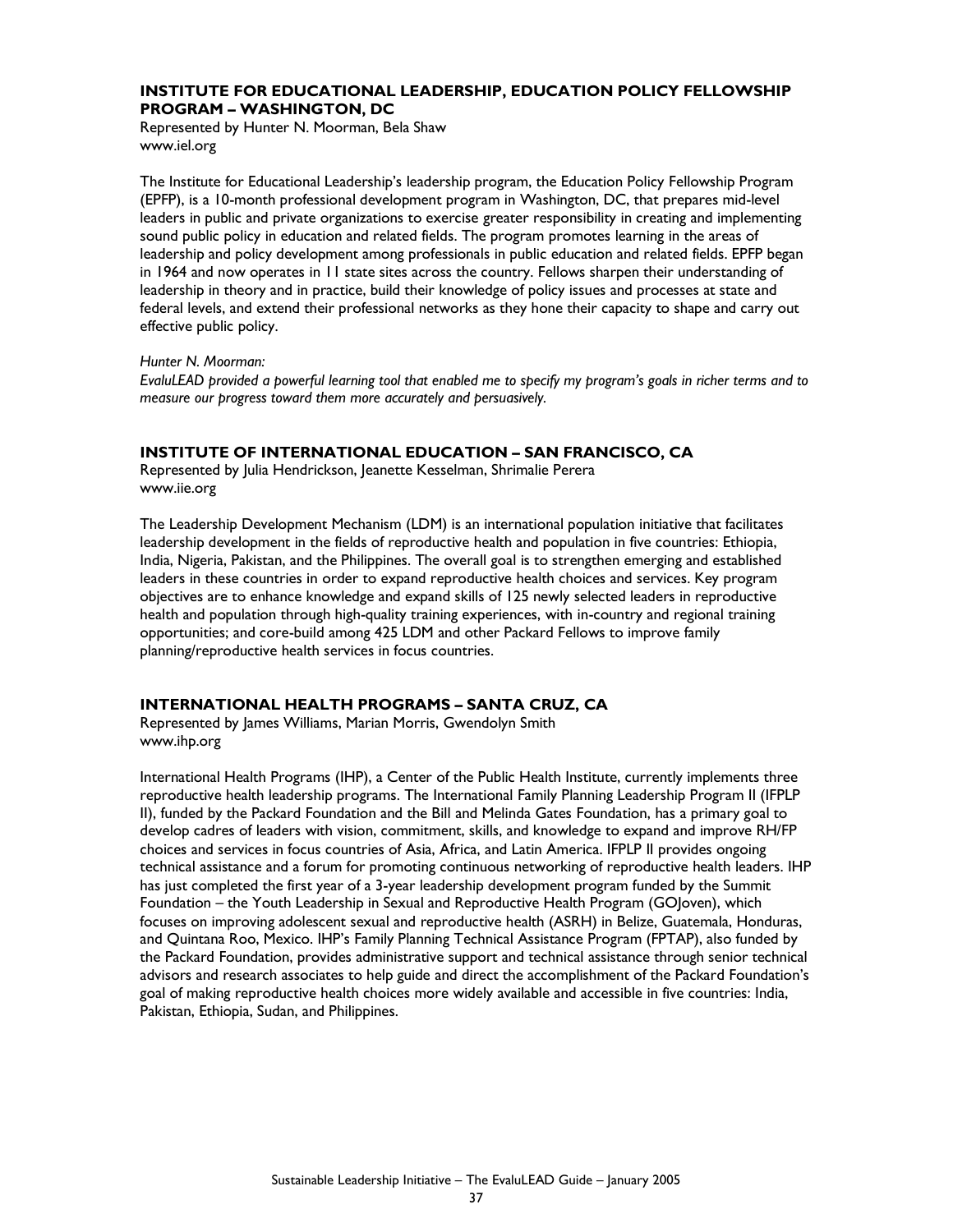#### *Gwendolyn Smith:*

*The first year of GOJoven coincided nicely with IHP's participation in the EvaluLEAD field test and provided a unique opportunity to experiment with and craft evaluation program requirements and results using the EvaluLEAD*  framework and methodology. The overall goal of the program is to strengthen the field of ASRH by developing an *influential cadre and network of young leaders who have the knowledge, skills, and vision to implement youthfriendly reproductive health policies, programs, and services in their communities. Some of the results envisioned by*  the program are the acquisition of skills and knowledge, building networks and alliances, strengthening institutional *capacity in focus countries, fostering an enabling environment for young leaders, and achieving positive changes in adolescent reproductive policies and services. The EvaluLEAD framework helped map out the linkages and synergy between the individual, organization, and community spheres of the program, making those relationships more coherent. In turn, this overview helped operationalize the program's vision among stakeholders and clarify what we hope to achieve through GOJoven.* 

*From the program's inception, there has been an eagerness to capture the evocative spirit of GOJoven – the "goose bumps," so to speak. As well as legitimizing the importance of evocative information, EvaluLEAD has provided a useful methodology and tools for collecting such information and insights. The evocative dimensions of the program are especially appealing to staff, beneficiaries, and the funding agency. Likewise the exuberance of the young leaders is very suited to gathering the evocative. We collect personal testimonies, and Fellows keep journals reflecting on their participation in GOJoven. One such reflection is illustrated here: "The experiences we shared together are so emotionally fulfilling. The bond I feel we made with one another is just so real and I really love that all of us share a common passion for helping others, especially the youth of the communities we live in. I* felt so comfortable with everyone that I even lost track of time at the training. ... I am now so comfortable with *myself. … In a nutshell, this training has done more than impact my life – it has changed it almost completely."* 

#### *James Williams:*

*To begin, let me tell you a story.* 

*Just before traveling to NYC to attend the final EvaluLEAD workshop, I participated in the second of a series of leadership development trainings. During one of the end-of-day reflection sessions halfway through the workshop – a time when every trainer expects a flat spot in the energy and drive of participants – I listened raptly to an hour of transformational stories from a small cohort of young leaders. In the middle of these incredible descriptions of individual and team transformations – acts of true bravery, adaptations of new and sometimes dangerous*  conceptual frameworks, one story after another of the light bulb being lit, and the understanding that it could not *ever be turned off – my "a-ha" experience came to me.* 

*The true and lasting product of the program's intervention is this articulation of individual change and, more important, how these young leaders saw themselves as "angels of change" in their peer groups and communities. They truly see an enlightened future because they have enlightened themselves through engaging in a leadership development program with verve and insights that move them far beyond the accomplishments expected by the program's goals and objectives.* 

*It occurs to me that this is the essence of what our program evaluation should articulate and describe. It moves me to consider just how, exactly, I will move beyond the probabilities, the actuals, and the reconciliations provided by our usual excellent evaluations to unfolding the possibilities that our collective imaginative extension of hopes can bring. It occurs to me that evaluation can be inspiring as well as informing.* 

#### *Marian Morris:*

*EvaluLEAD brought clarity and structure to a discussion and a gut feeling that our program evaluation of IFPLP II was missing out on crucial information. We knew that the stories we heard from our Fellows were critical pieces of information that we weren't sure how to handle. EvaluLEAD concretized, legitimized, and systematized our efforts to collect and present a balance of "hard data" and "stories." While coming late in the program's life, EvaluLEAD nevertheless arrived at an opportune moment, allowing us to revise our evaluation efforts to capture a balance of evidential and evocative information. As we embarked on a new effort to capture evaluation data in the field, EvaluLEAD brought order to the effort and to the information we collected. Because the collection of evocative data was concretized, legitimized, and systematized, evaluation efforts were efficient and confident. These new tools strengthen our ability to show results – to the entire group of trainees, to program staff and administration, to collaborators, and to funders.*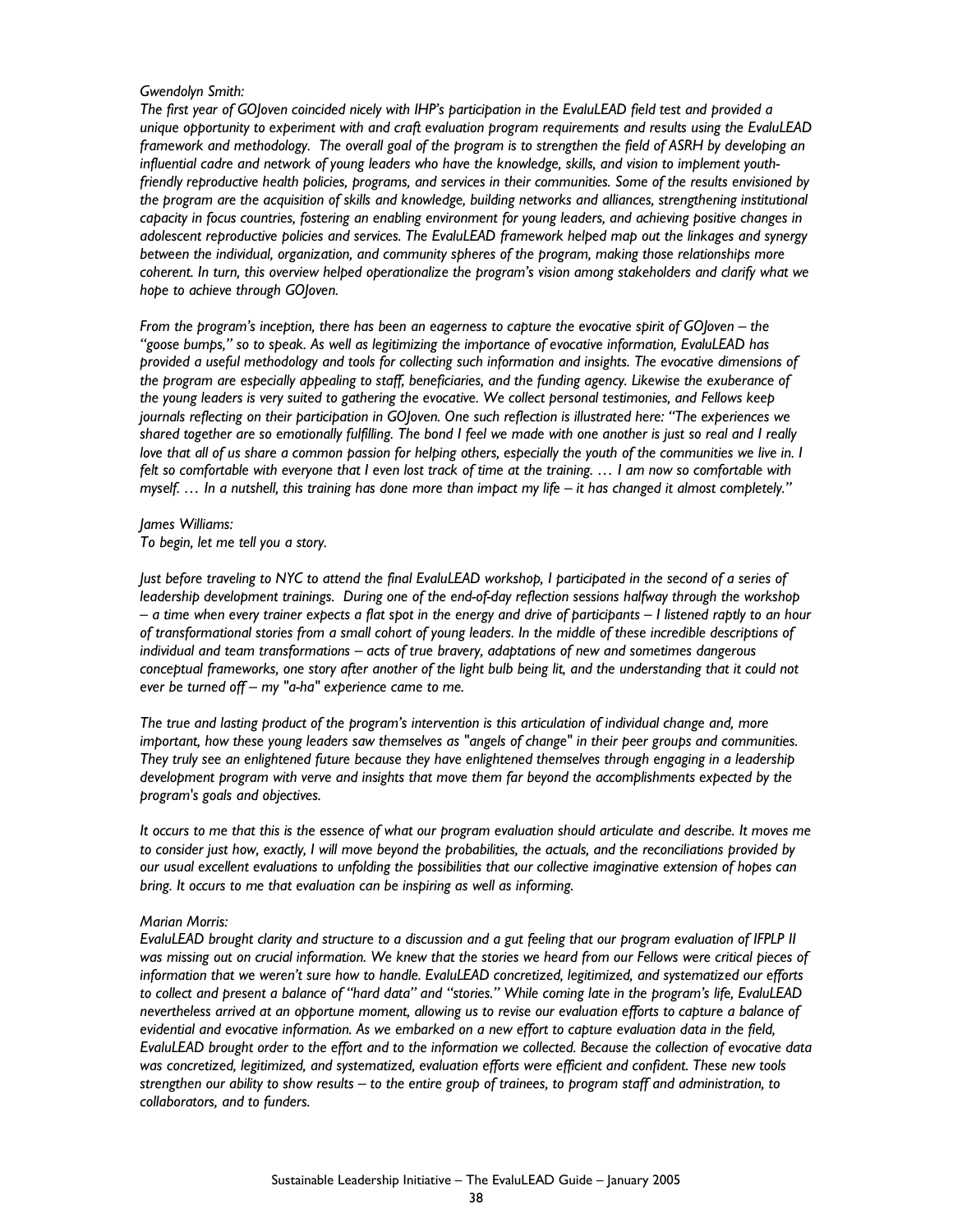#### **LEADERSHIP ANCHORAGE, ALASKA HUMANITIES FORUM – ANCHORAGE, AK**

Represented by Barbara Brown www.akhf.org/leadership.htm

Leadership Anchorage is designed to expose the "emerging leaders" of nonprofit, neighborhood, and ethnic organizations to the larger power brokers of Anchorage and Alaska. These individuals have already demonstrated a commitment to their community, and have already shown leadership, but in one arena. By recruiting individuals from multiple arenas across the Anchorage spectrum, the program provides a Big Picture overview. The individuals and their communities gain access to mainstream movers and shakers as well as a powerfully diverse network. The goal of Leadership Anchorage is to make sure these emerging voices are heard in the mix of Anchorage decisionmaking. The keystones of the program are a one-onone mentorship program, group projects fulfilling already-expressed needs in the community, and a series of readings in the humanities.

#### **METROPOLITAN ALLIANCE OF COMMUNITY CENTERS – MINNEAPOLIS, MN**

Represented by Jan Berry www.maccalliance.org

The Metropolitan Alliance of Community Centers (MACC) is a partnership of twelve human service organizations that are rooted in community, building an alliance of people and agencies that can leverage collective resources and voice. MACC's Board of Directors is composed of the CEOs of its member agencies. MACC members play critical roles in building and sustaining strong, interdependent metro area communities in Minneapolis and St. Paul. MACC's new Strategic Plan calls for the development of an infrastructure that integrates leadership development into every aspect of its work. MACC's vision requires growth and change in individual agency leaders, individual agencies, between agencies, and throughout the systems they touch. They include neighborhoods, financial supporters, the public sector, and the business community.

#### *Jan Berry:*

*This process/framework is the evaluative tool I have been searching for to capture the transformation of lives and organizations and communities that happens every day in our neighborhoods.* 

#### **MID-SOUTH DELTA LEADERS, DELTA STATE UNIVERSITY – CLEVELAND, MS**

Represented by Christy Riddle Montesi, Myrtis Tabb www.msdi.org/leadership

The Mid-South Delta Leaders (MSDL) program is a community leadership development program that serves as a means of improving the intellectual and social capital needed to drive community and economic growth in the 55-county Delta region of Arkansas, Louisiana, and Mississippi. MSDL is the only tri-state leadership program in existence in the mid-south and is a partnership among three regional universities: Delta State University, in Mississippi, which serves as the lead partner and fiscal agent; Arkansas State University, in Arkansas; and Grambling State University, in Louisiana. Class members of MSDL are chosen for their interest in creating positive change as well as their expressed commitment to the region. The curriculum is designed to improve the leadership, management, and communication skills of the participants. MSDL enables these leaders to deepen their understanding and appreciation of the Delta's socioeconomic and cultural realities and offers techniques to bring about change in their communities.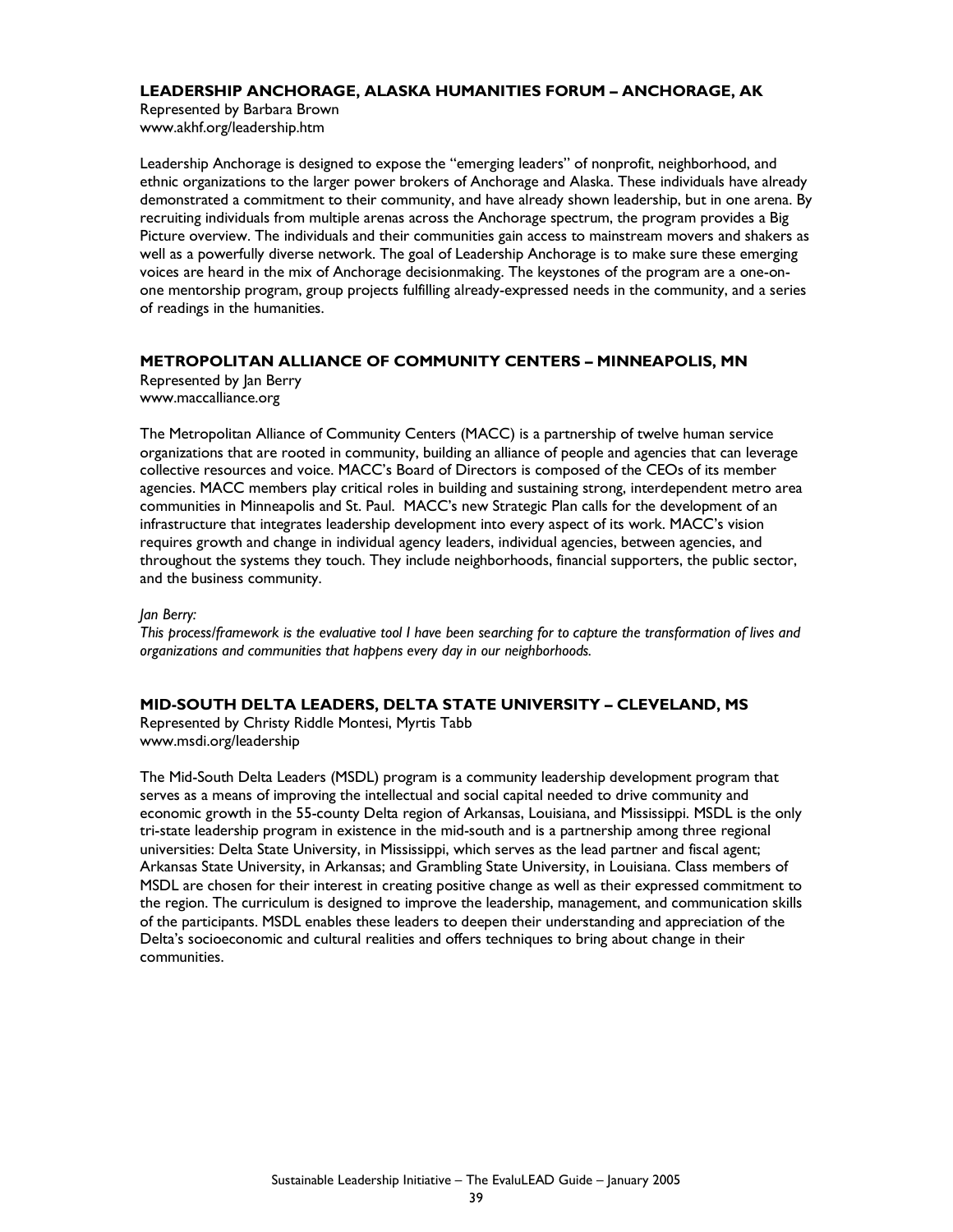#### **PUBLIC ALLIES, INC – MILWAUKEE, WI**

Represented by Claire Thompson, David McKinney www.publicallies.org

The Public Allies leadership model is based on organizational values of collaboration, diversity, community assets, integrity, and continuous learning, which infuse all service and educational activities. Through fulltime apprenticeships, team service projects, and an intensive training program, Allies gain skills to build healthier and more empowered communities, make nonprofits more effective and responsive, and increase civic engagement among themselves and the communities they serve.

*Claire Thompson:* 

*EvaluLEAD has enriched our existing evaluation methods by inspiring us to incorporate more rigorous evocative methodologies to our national evaluation systems. Most important, it will have greatest impact on our future eval strategy development for alumni programming in the future.* 

#### **THE SCHOTT FOUNDATION FOR PUBLIC EDUCATION – CAMBRIDGE, MA**

Represented by Valora Washington, Tamara Bates www.schottfoundation.org

The Schott Foundation works to develop and strengthen a broad-based movement to achieve fully funded, quality preK–12 public education in New York and Massachusetts. Building on the lessons learned from a series of statewide diversity dialogs, we designed our newest initiative: The Schott Fellowship in Early Care and Education. This program – targeted to senior yet underrepresented leaders in early care and education (ECE) – builds upon four previous years of work in developing child and family policy leaders in communities of color. The purpose of the Schott Fellowship is to ensure opportunities for diverse and representative leadership in policy advocacy for children. Schott works to expand their networks and capacity to engage with others in creating change for children in the Commonwealth. Over time, fellows will become visible in significant positions of public policy (elected; high/policy-level public employment; appointive office; or leadership of public policy organization). The Schott Fellowship completed its pilot year in December 2004 and began its first class in January 2005.

#### *Valora Washington:*

*EvaluLEAD provided a constructive framework for program visionary and planning as well as evaluation. Continuing challenges relate to communicating results. Also, a challenge is the staff needed to do everything we want to do*  with Fvalul FAD.

#### **SOLUTIONS FOR ECONOMIC EMPOWERMENT AND DIGNITY – FOREST HILLS, NY**

Represented by Melinda Lackey, Carlos Monteagudo www.seed-ny.org

SEED was established in 2002 as a laboratory to devise, test, and propagate potent training methodologies that support diverse groups to achieve deep and far-reaching systemic change. SEED methodologies are designed for application to solve seemingly intractable issues, especially to build the capacity of organizations to address poverty. SEED works with groups of all sizes, types, and purposes whose members wish to be more creative, and dramatically more productive together. This includes teams, organizations, alliances, and multisite institutions. SEED responds to the needs of any group whose members recognize that the "we experience" is that catalytic missing ingredient in their work together.

#### *Carlos Monteagudo:*

*The EvaluLEAD framework has dramatically changed – transformed – the potential and priorities of SEED. It proved a powerful tool to deepen our understanding of what we are doing and how to realize our vision. It helped clarify our approaches and better define our methodology. The process to create the EvaluLEAD Results Matrix was especially impactful.*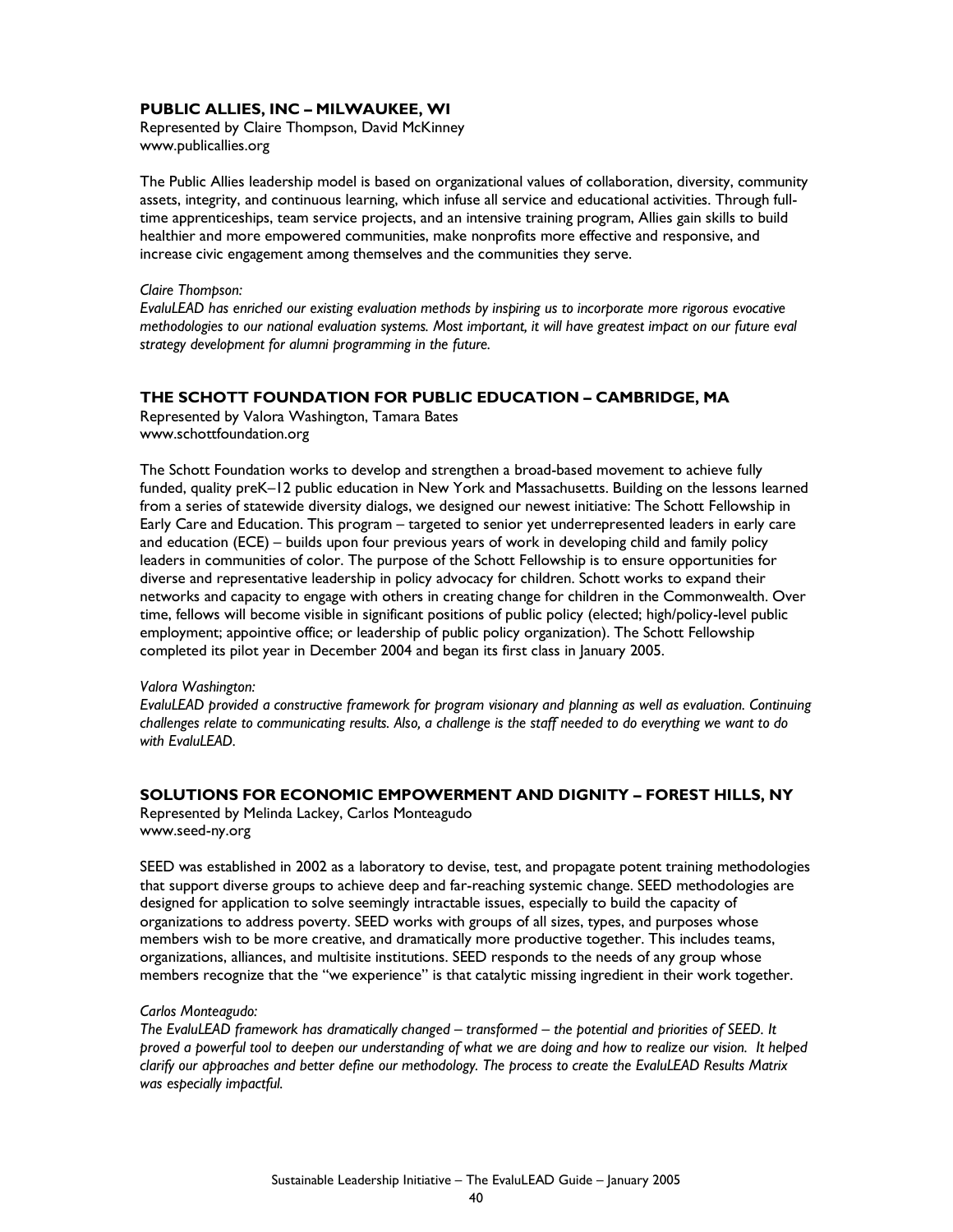*Prior to defining results using the EvaluLEAD matrix, the SEED methodology was designed, delivered, and assessed in essentially three dimensions: "people, process, and product." Today, a fourth dimension has been identified, "potential." This addresses "S2" objectives that were previously not captured in our program design.* 

*Recognizing that SEED's success ultimately relies on its work in this fourth dimension sparked the idea to create a "serious game" as a blueprint to guide our client organizations into the depths of "S2" potential.* 

*This transformed capacity has in turn led SEED to dramatically shift its plans so that now it will widely extend its pilot training operations beyond New York.* 

#### *Melinda Lackey:*

*Among the biggest challenges facing societal change agents is figuring out how to take compelling prototype solutions "to scale" so that entire communities and populations-in-need – and not just a relative few – might benefit.* 

*As a direct outgrowth of our EvaluLEAD experience, and working closely with Barry Kibel, SEED has developed a very exciting, interactive training tool that community groups can use to expand their organizing base, and progress from fragmentation (separate perspectives, competing agendas) to integration (co-creative engagement).* 

*The game encourages community-building processes that increase the depths and breadth of relationships across professional, cultural, generational, and other divides. It also provides learning experiences that shift frames of reference so that groups can imagine what it looks like to operate at scale and act strategically from this broadened perspective. This product will allow the diffusion of SEED to far more groups than can be reached through hands-on, labor-intensive consultation.* 

*SEED aims to extend the EvaluLEAD framework with other SEED diagnostic, conceptual, and evaluative tools that enable organizations and programs to base their designs and actions on a clear theory for going to scale. Such tools are not typically available to nonprofit and grassroots leaders tackling the complex root causes of our most pressing economic, health, education, and social issues.*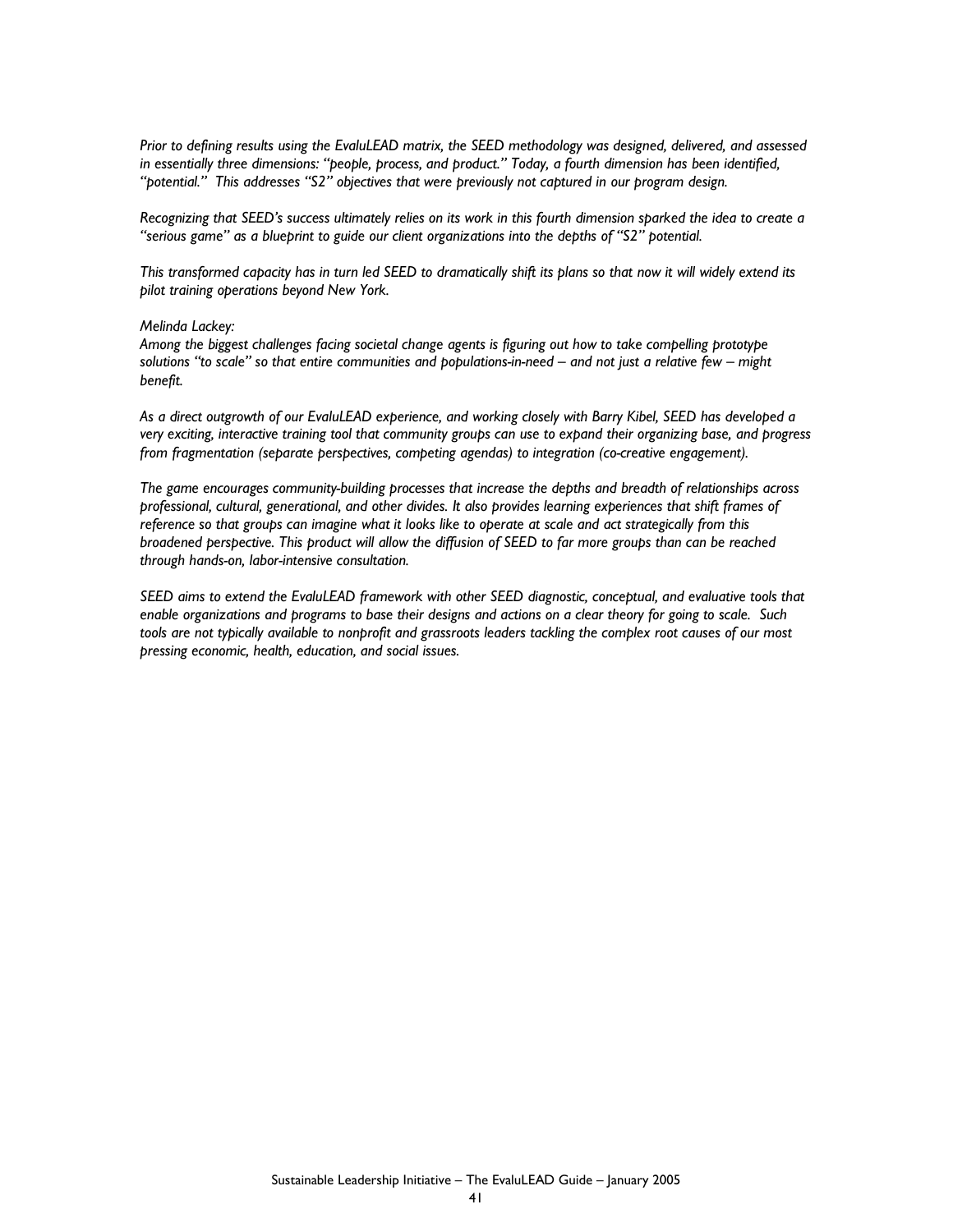### APPENDIX 2: BEYOND THE LOGIC MODEL: EVALULEAD

**Authors' Discussion January 6, 2005 John Grove, Barry Kibel, Taylor Haas** 

### **OVERVIEW**

At the conclusion of the EvaluLEAD Field Test in December 2004, John Grove, Barry Kibel, and Taylor Haas were inspired to think more broadly about the EvaluLEAD approach and associated tools. Based on the foundational concepts of open-systems program design and assessment, it seemed that the framework – intact or slightly reframed – holds tremendous possibility as an alternative to the traditional logic model. Two of the authors had, in fact, conducted a daylong workshop at the 2004 American Evaluation Association Annual Conference, where EvaluLEAD was offered as a generic open-systems framework.

So in January 2005, EvaluLEAD's three authors met to explore the potential expansion of the EvaluLEAD framework (1) beyond leadership development and (2) beyond evaluation. This exploration was prompted by inquiries and suggestions on this topic from field-test participants, colleagues, and a W.K. Kellogg Foundation representative, as well as by the authors' growing appreciation for the framework and its more universal applicability.

The team pinpointed two elements that most clearly distinguish EvaluLEAD from the logic model. First, EvaluLEAD is centered on inquiring holistically about any program that seeks transformation of lives, organizations, and communities. Second, EvaluLEAD seeks meaning by including evaluative techniques that aim to evoke the essence of a program, its participants, organizations, and communities. On the issue of how EvaluLEAD works with or against a logic model, the authors determined that it all depends on what one is trying to find out and for what purpose the inquiry is used.

Haas states, *My impression is that it's not that we ignore or embed causality, and I think both of those things are true, but it's not the most important thing. It's not really what EvaluLEAD is trying to inquire about, it's not the primary source of searching in program evaluation using EvaluLEAD, where with other approaches and other methodologies that is really your main goal. With EvaluLEAD it's not. I think the approach is a little bit more*  interested in thinking about, "Well, what is our program about and what are all the avenues that we're expecting", *and really looking for an intended effect, and thinking about where else your program might stretch to get to the goals that you're thinking to achieve.*

Kibel suggests, *Well, also implied in what you are saying is if one opts for a logic-type framework, one ultimately is hoping for replication. There is the hope of isolating and understanding those factors or connections, which when activated with regularity can reasonably be expected to lead to the ongoing, predictable, and desired results. In contrast, the EvaluLEAD is normative rather than predictive. The aim of a program using EvaluLEAD is to use the*  insights and feedback gleaned from the framework to get better at what the program does, to reach more levels *and also to have more of an influence on developmental processes and transformational results on each level. The search is not for that one factor, or even cluster of factors, that is going to make an expected result more likely, but rather the search is for understanding regarding how all the factors might be better harmonized and orchestrated together to surpass, modestly or perhaps dramatically, current levels of performance.*

Grove adds, *I think that's an important point, Barry, and that comes back to how we look at time. And I think as we develop this further, looking at the issue of time – program time, and real-world time – it will be interesting to explore when and where programs look at things through static time or through more of an open-system relationship to time. Are the people who opt to use EvaluLEAD or another related approach more willing to look at things in terms of dynamic time, rather than static time?*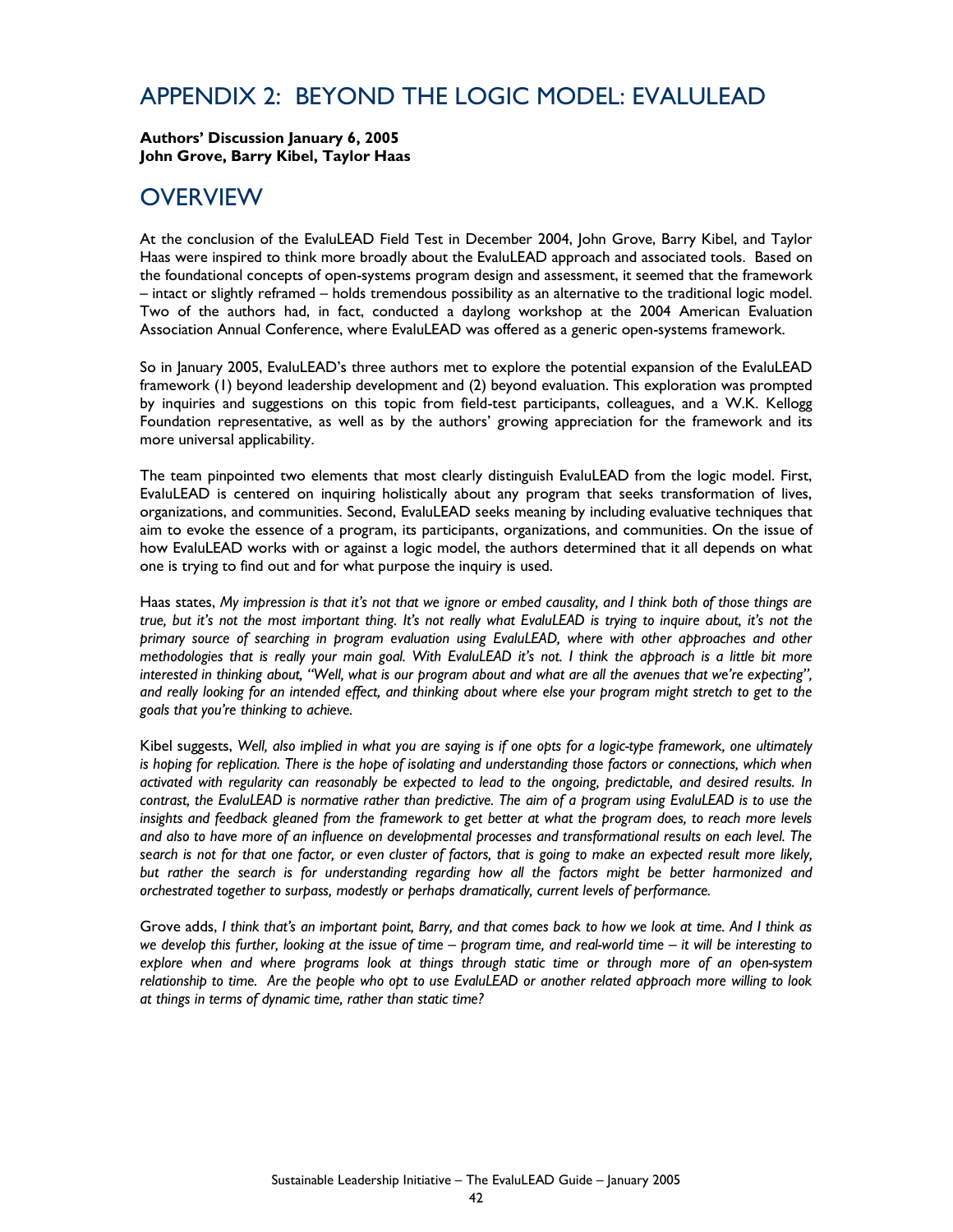#### **Highlights of the January conversation follow. 1**

JOHN GROVE: Well, I guess to get us started, we can think about the first question: "How does EvaluLEAD differ and complement the traditional, logical framework?" That's something that's been coming up a lot. Craig [Russon] had an epiphany at the seminar, saying, "Hey, this is beyond the log frame." We said, "Yeah, that's what we've been thinking." So we all feel that it offers another tool, but how does it actually do that? Maybe that can get us started on our conversation.

#### BARRY KIBEL: Do you want me to start with that one?

JG: Sure. Let's just have a conversation and jump in wherever we feel we want to.

BK: Okay, good. I've been thinking a bit about that question. Let me start very general and then I will hone in. Benjamin Lee Whorf – I don't know if you've heard of him – was a pioneer in "linguistic relativity." His basic premise was that the language that different cultures use affects the way their members view time and space in a most fundamental way and, accordingly, the way they frame their thoughts about all aspects of reality. Whorf noted, for example, that the use of most Western languages evokes imagery of things and spaces between them, and so Westerners tend to see the world through what might be called Newtonian filters. Whereas, for example, the Hopi language, which Whorf found particularly intriguing, appears to be energy-based and flow-based – verb-like and holistic in character – and so users of the Hopi language tend to experience reality more as modern physicists, New Age thinkers, and mystics observe the world and draw conclusions about it.

It occurred to me that when we're talking about the logic model versus the EvaluLEAD framework, we're dealing with what might be called "representational relativity." Let me explain what I mean. If you adopt the logic model, you automatically try to lock in your beginning point and your end points or stages. So, for example, if a leadership development program is being funded because its sponsors would like to see improvements in, say, both state and national education policy emerging from that work, then the program evaluator employing the logic model might draw two boxes way at the end, usually to the right or bottom, and label them with words referencing these ultimate two targets. Next, that evaluator might put a box way to the left or up at the top, which represents and is labeled as the starting point of the program. Then a series of boxes are drawn and labeled that connect with each other via arrows and perhaps feedback loops to form one or multiple pathways from the starting box to the two targets. And that's sort of the logic frame, and that's the way it's represented conceptually. You would agree with that?

#### JG: Yes.

BK: Now, the difference with the EvaluLEAD framework is that the evaluator says, "Well, the program begins in the left bottom cell of activity, which we call I1 [Individual Episodic]. And everything programwise is initially happening in that space. But as the program begins to unfold, the activities and accomplishments of some individuals are better represented in the I2 cell [Individual Developmental] and now we have two spaces within which things are being done and results are happening at the same time. It's not that the evaluator has abandoned I1. So we have I1 going on and we also have I2 going on, and we have the two-way flows between the cells. Then at some point, near the beginning or later on, the program starts to do work leading to results in Organizational Episodic, 01. So now we have three spaces going, and we have the flows between and across the three, because while you're doing something in 01, that activity may inform back what happens in I1 and I2; and similarly for the other two cells." Eventually, as the program gets more and more complex, you've got as many as nine different fields of activity or inquiry going on simultaneously and mutually interacting. And so the notion of going from a starting point to an end point, which is the concept of the logic frame, is not the way the evaluator conceptualizes or represents the world through EvaluLEAD.

<sup>&</sup>lt;u>.</u> 1 The authors' conversation was recorded January 6, 2005. The text was transcribed and edited for readability and clarity of concepts. The \*\*\* denotes a section of the conversation removed.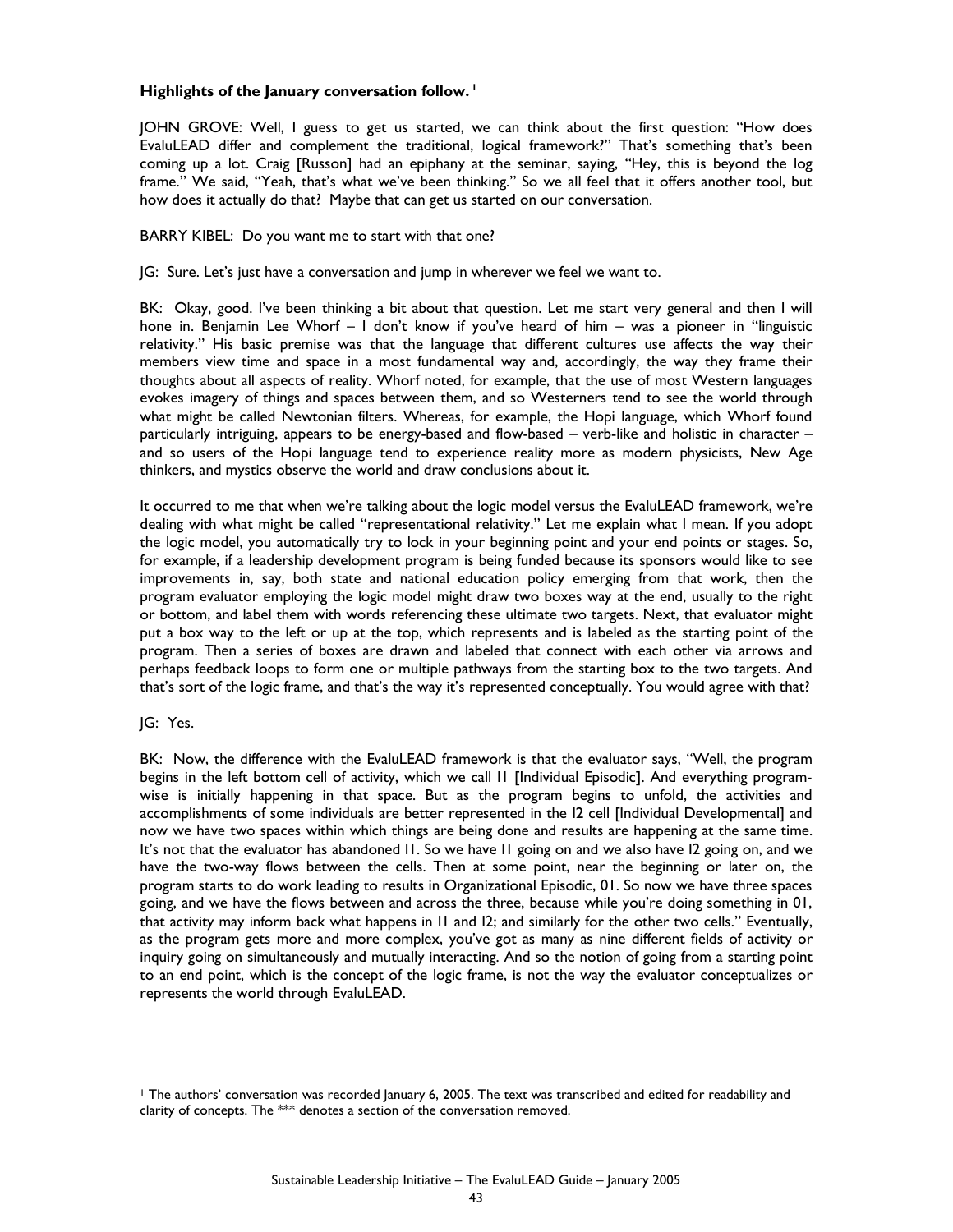TAYLOR HAAS: And how does that deal with the issue of [directional] causality?

BK: The evaluator abandons that idea … or, better stated, the evaluator embraces the fact that within and across certain cells at certain times there are causal links, but the dominant connectivity is synchronistic, synergistic, and serendipitous. For example, the fact that something the program did as an I 1 [Individual Episodic] activity triggered one or some or perhaps all individuals to progress to I 2 [Individual Developmental] and be on a developmental path, as opposed to simply having episodic experiences, is viewed as contributory but not causal. The evaluator might choose to simplify the link from I 1 to I 2 and represent it through some boxes and arrows, but it seems that there are more interesting dynamics at play.

JG: That, for me, I think, is where people are expecting a little more thinking. And for me, it comes down to thinking about this question of how we interpret and look at a program and how we make decisions using information. With a logical framework, you're using more of an analytical approach where you're breaking things down, and you're looking at different pieces of it, and not necessarily the whole picture. For example, when you develop an indicator, you're breaking down a portion of the objective into one piece of that objective that might indicate the extent to which you're getting to that objective, but it's certainly not the whole picture. So by that you're breaking down the objective and looking at the different points.

And with EvaluLEAD I feel like we've got an opportunity to look at the bigger, more holistic picture of a program. Like you say, Barry, when you step back and look at it, and you're looking at it more in terms of interpreting and making decisions. I think it allows an opportunity to pull things together, looking at the whole picture, more of a synthesis kind of an approach than analytical kind of approach. And both have value, but it depends on what kind of environment and what kind of program you're looking at.

And I think the causality issue comes down to how we think about causality, in that I think the minute we say "causal," people automatically think about more elaborate research design that we traditionally use. But I think if EvaluLEAD is to have causality embedded in it, we're going to need to think a little bit more about what that looks like and how we talk about it.

TH: My impression is that it's not that we ignore or embed causality, and I think both of those things are true, but it's not the most important thing. It's not really what EvaluLEAD is trying to inquire about, it's not the primary source of searching in program evaluation using EvaluLEAD, where with other approaches and other methodologies that is really your main goal. With EvaluLEAD it's not. I think the approach is a little bit more interested in thinking about, "Well, what is our program about and what are all the avenues that we're expecting," and really looking for an intended effect, and thinking about where else your program might stretch to get to the goals that you're thinking to achieve.

BK: Well, also implied in what you are both saying is if one opts for a logic-type framework, one ultimately is hoping for replication. There is the hope of isolating and understanding those factors or connections, which when activated with regularity can reasonably be expected to lead to the ongoing, predictable, and desired results. In contrast, the EvaluLEAD is normative rather than predictive. The aim of a program using EvaluLEAD is to use the insights and feedback gleaned from the framework to get better at what the program does, to reach more levels and also to have more of an influence on developmental processes and transformational results on each level. The search is not for that *one* factor, or even cluster of factors, that is going to make an expected result more likely, but rather the search is for understanding regarding how all the factors might be better harmonized and orchestrated together to surpass, modestly or perhaps dramatically, current levels of performance.

JG: I think that's an important point, Barry, and that comes back to how we look at time. I think as we develop this further, looking at the issue of time, and program time, and real-world time, is a really interesting pocket to look at and think about in terms of does this program look at things through static time or does it look at things through more of an open-system relationship to time. Do the people we're working with use EvaluLEAD or another related approach, are they willing to look at things in terms of dynamic time, rather than static time?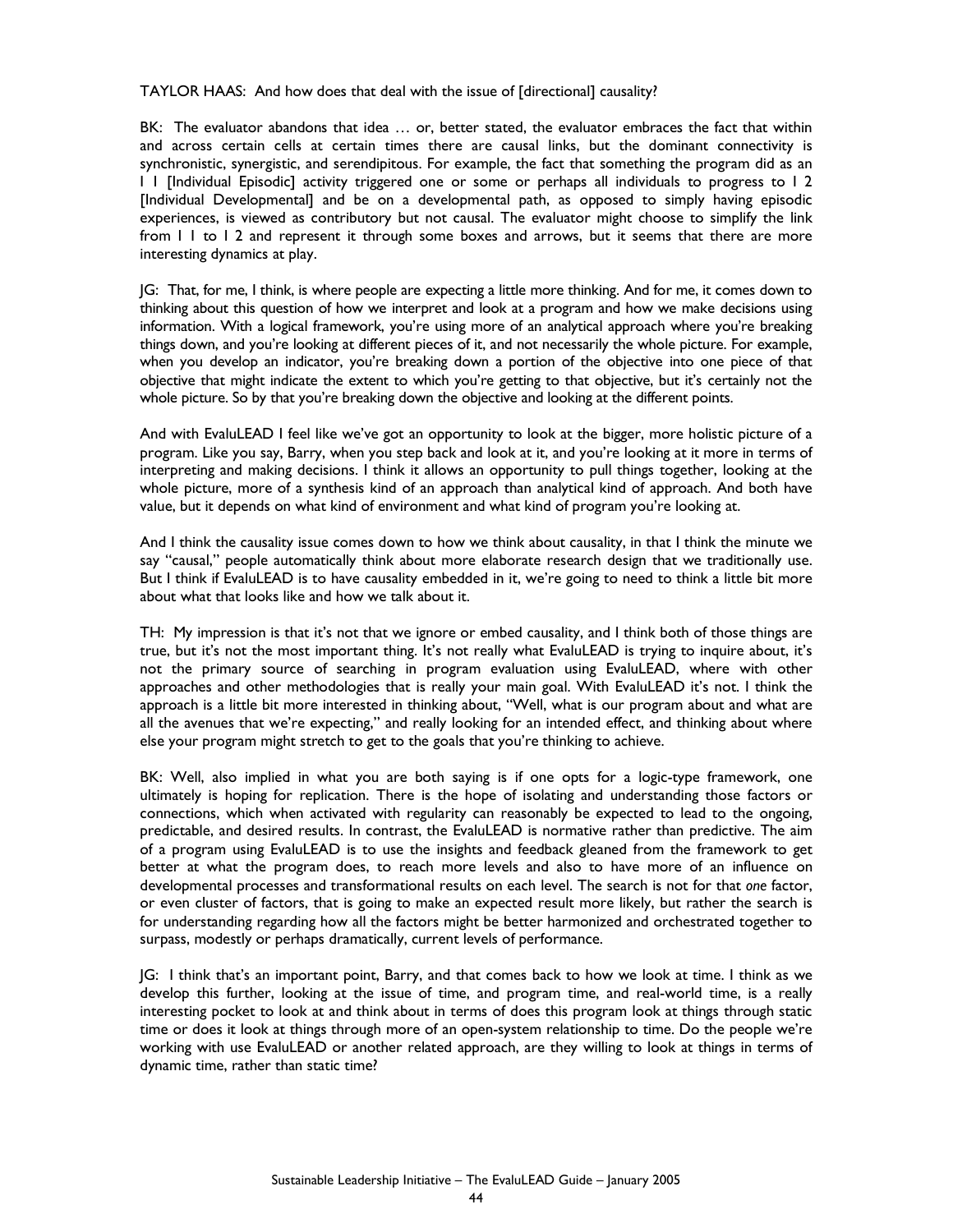One thing I want to make sure that we talk about, though, being evaluation professionals, we have to have a bag of tools with which we can work. And while we'd like maybe to use EvaluLEAD-type tools all the time, we can't always do that. So I think it's important for us to think and talk a little bit about how could EvaluLEAD complement a program that's looking at things through a log-framed perspective, or can't it complement at all, because sometimes it's not a matter of either/or? Obviously, we might want to get a dynamic program to move into more of an EvaluLEAD mode, but can we think of some ways that EvaluLEAD can actually complement what people are already doing with the log frame?

BK: Well, if you take the evidential evocative piece and drop the evocative and just think of each of those boxes as evidential, then it already begins to collapse back toward the log frame. The big advantage of having the evocative is to say, "Hey, wait a minute, don't think strictly in terms of causal connections that are going on, but actually breathe in that space, experience that space, feel what that space, and how that space as a whole informs you." And that's where you get that change in time that you're talking about. A static time and dynamic time, I'm not quite sure what that means. Maybe you should elaborate on it. But I think in terms of the two Greek concepts of Kronos and Kyros, where Kronos time is clock time, where Kyros time is more being in time, the present. It's experiencing the here and now. And I think that's what the evocative is meant to get at.

JG: Yeah, I guess the static and dynamic time, I'm thinking along the same lines as you, Barry. I'm thinking along the same lines as the Greek time that you're talking about. My perspective comes from, though, get a grant and you give a grant for two to three years. There's always a time-bound component. The log frame embraces, or is able to stick to the static time in setting benchmarks, and looking at what's feasible, given a certain amount of time. And I feel like what undergirds the log frame is a rigidity that allows those people who think in terms of two- and three-year time intervals to drill into it a little bit more … they can resonate with it. The EvaluLEAD approach is what I think is a more realistic notion of how things really happen in the world. That was my point about that. Not really a point, more of an observation, I guess.

TH: To go back to one of the points or the question that you posed just a minute ago, John, about where is EvaluLEAD appropriate and where is the log frame appropriate, I don't think that they're necessarily mutually exclusive, but I think that what we've seen in the field test is that even though people are entrenched – sometimes their current log-frame thinking and perhaps also their evaluation systems are already set and geared that way, and their stakeholders are expecting reporting and evaluation results on that model – that they've benefited from thinking through their program, using the EvaluLEAD framework, and it's opened up different ways of seeing areas that they can change in their program to get to the results that they really intend to get to, that they really are seeking to get to, especially in the transformative realm, or in the societal and organizational realms, when we're talking about leadership programs that are working with individuals. And so I think that's one way that it can be a complementary framework to the log frame.

Another thing is one of audience and something that both of you have touched on earlier, about who does this approach make sense for? And John, you said something earlier about people who aren't really seeing the world that way, and Barry, actually, in an earlier conversation, had said something about programs trying to work in a space that's intentionally relationship based, where causality is much more difficult to establish, or to even think about in the first place, such as leadership. But those are natural kinds of programs for people who are going to be thinking this way and will be a good audience for EvaluLEAD. For very highly structured and mechanistic types of intervention, EvaluLEAD may not … while it could be useful for thinking about your program and evaluating it, it may not be the most appropriate initially. So that's my thought.

JG: Well, that's a good segue into our Question Number Two, which is how can we think of applying EvaluLEAD concepts to programs that don't focus specifically on leadership development? And Taylor, your point made me think about what would an evaluation scheme look like for a disaster relief food program, like with what's going on right now in Southeast Asia? It's a straight-up delivery of goods to people who need it. Now if we think about that kind of program or even a more vertical one, like in the field we work in, of family planning, a condom social marketing program or something that's a bit more vertical.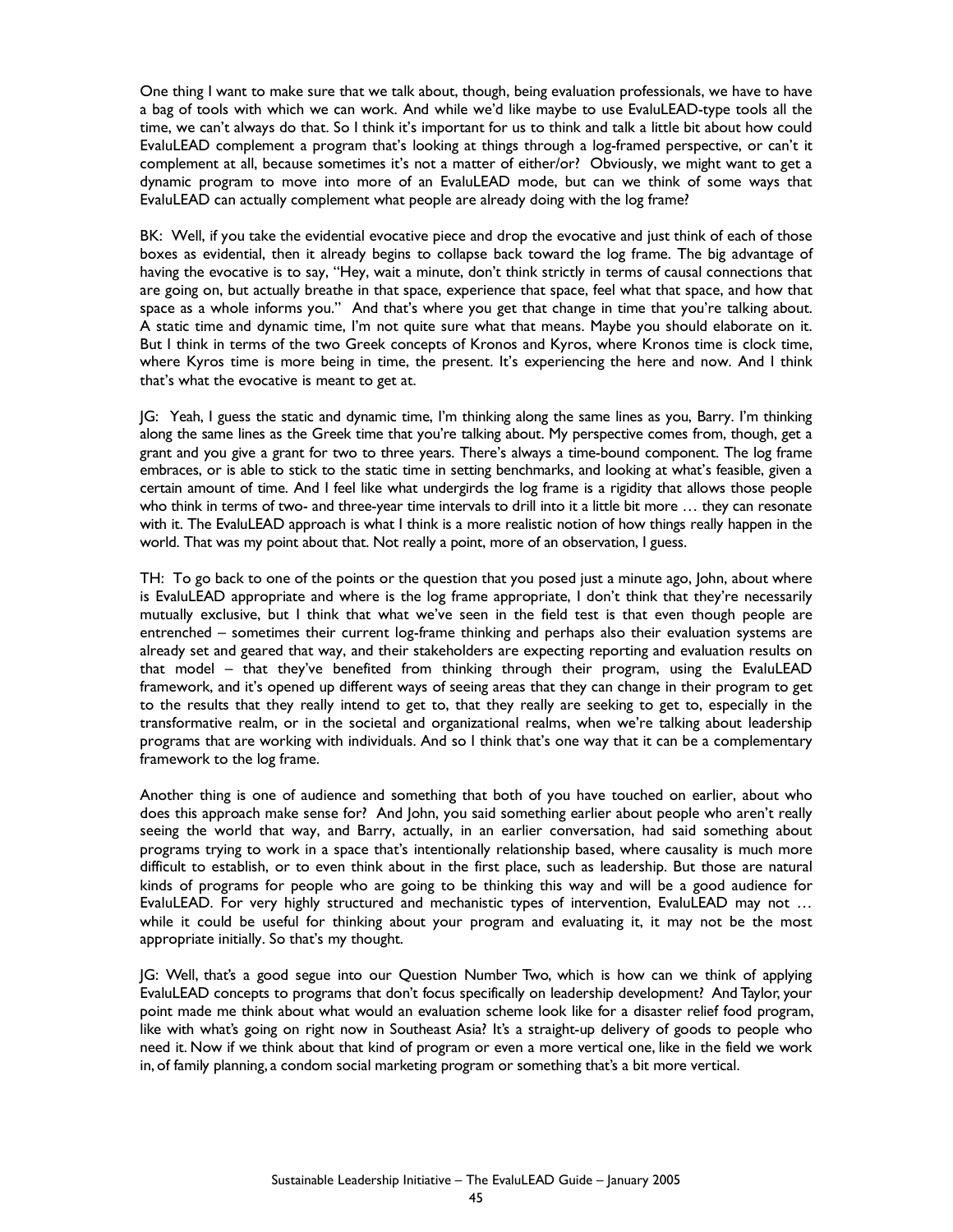If we look at it through the lens of a logical framework, we're looking at the objective of feeding people, or the objective or gaining new acceptors of condoms, right? So that's a very straightforward, quantifiable kind of objective to work with in terms of developing a logical framework, a pathway, you know, getting from input of funds to commodity, to existence of the good, to delivering it, to acceptance, right?

If we were to think of those same two programs, though, in terms of EvaluLEAD, we could still cover those very fixed, quantifiable elements, if you will, but EvaluLEAD would add a whole other layer of investigation to that process. For example, if it's a disaster relief program, you would be going beyond just the delivery of bags of rice to the rebuilding of a community to the transformation of the community to being able to farm or something like that.

So I think that it is hard to think of them as exclusive, and I agree with what Barry's saying, that elements of a logical framework and pathway kind of thinking are somewhat embraced in the evidential side. So that's my rant on that. I don't know where I went with that …

BK: But notice what you did, when you were talking about the logical model, you were talking about getting food to people. And it was pretty much episodic. I mean, it may add a complexity by talking about improving the delivery systems and so on, getting to the organization realm, but it's still ultimately about getting episodic results. Whereas when you then began to think with EvaluLEAD, you're immediately thinking about long-term restoration and transformation of a devastated area to something that's healthy again. So you actually changed the frame of reference. And once you change that frame of reference, it seems foolish to think of in terms of the logic model. It's just that the logic model is too linear.

JG: Yeah. Taylor, what do you think?

TH: Well, I was thinking about your two examples, and that the logic model doesn't really capture, again, the relationships and the personal side of the dynamic. EvaluLEAD really attempts to capture that through the evocative. And that's where, I think, it paints a better picture, and you actually end up learning more about why your intervention or your relief effort or whatever it is, is successful. You need to understand the relationship side, and people's reactions more than just whether you achieved your goal.

BK: And again, of course, we can't forget that final column of the EvaluLEAD matrix, that elusive transformation column, because in the logic model one doesn't talk about transformation at all. It talks about change but not transformation. In the EvaluLEAD model, we argue that transformation is always possible, and in fact, transformation is the fuel for complex systems change, whether at the individual, organization, or systems level. And, even as we look at the episodic and developmental results, we view the changes taking place more in terms of consciousness raising than would be the case if we were applying logic model filters.

\*\*\*

JG: So can we think of a couple things we would actually collect in terms of evaluating against this grand scheme that we have?

BK: Well, any one of those items is an opportunity for inquiry. Whether we're looking at teaching people something or creating a safe place for people to sleep or safe water supply to drink, or changing the social infrastructure, I mean, no matter where we look is a place where things are happening. Putting an evaluation lens on them might help us to figure out a way to improve them. And so that's why we ordered the EvaluLEAD framework, because it lays out all the possibilities for inquiry, and then says, "All right, now we apply a little rating scheme and say which of these are the ones that would seem to be most fruitful and most interesting to whoever's paying the evaluation bill, or who wants the evaluation to provide good insights," and off we go.

JG: Well, let's go further on that to who's paying the evaluation bill. Say we've had two years of activity on a rehabilitation program, and it's time for us to give our assessment of how effective were we, what happened, what kind of transformation are we able to make. What would be our approach in communicating the results to those stakeholders, both to the community and to the funders?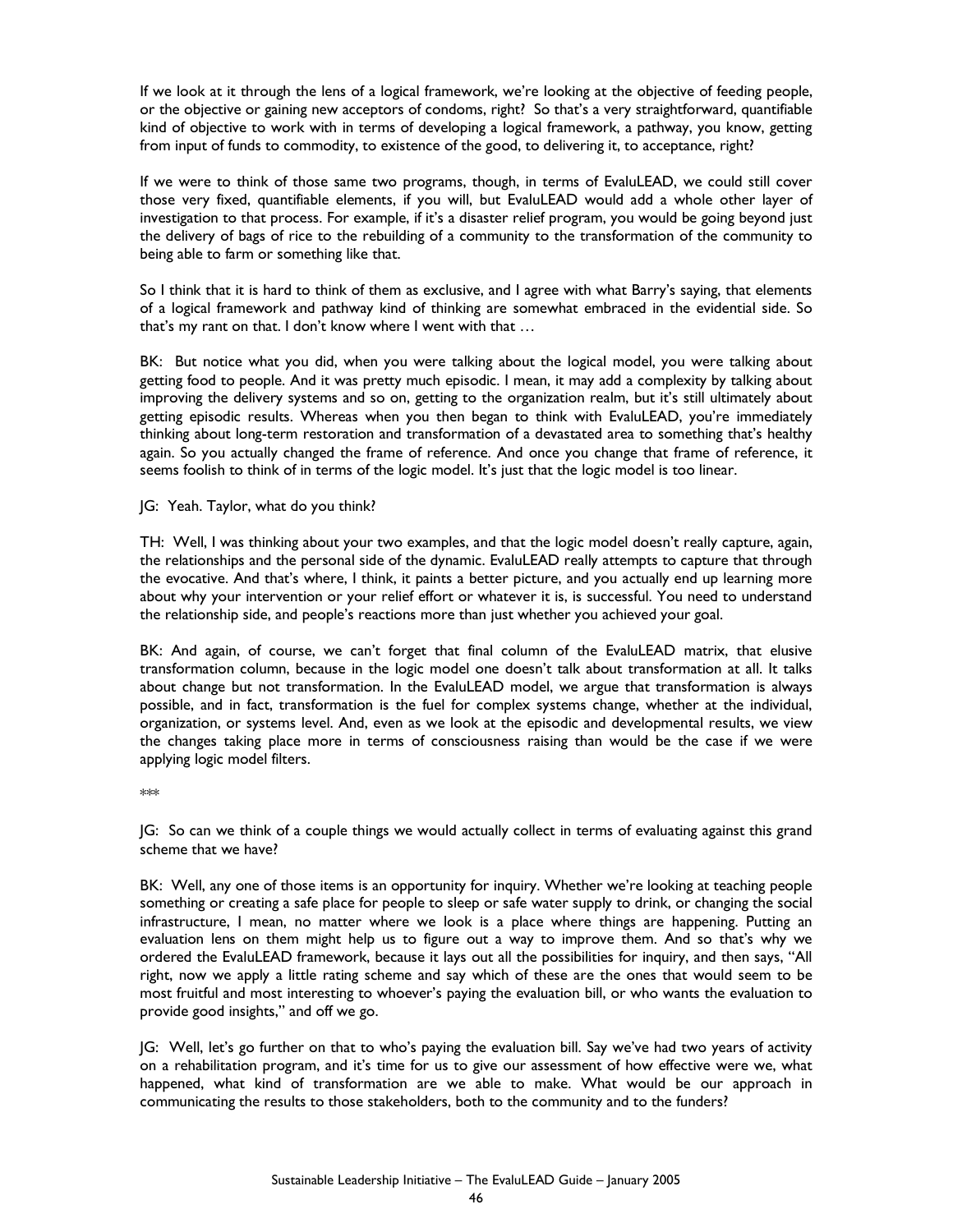BK: So again, in the classical logic model, extrapolated in form, there would be a bottom line that everybody's looking for. So everything would have been translated into a quality-of-life indicator, and we would be … we measured quality of life at the start, and we have measured quality of life now, and we got sufficient impact, and we can turn that into dollars, or we can have a cost benefit, all the better. That's where you're driven, through the logic model. Whereas using the EvaluLEAD process, we're simply saying, during the last two years 127 different things have been going on, different scales and different purposes, and what we'd like to do is to report on as many of those as we have time for, highlighting those things that have been most successful, and highlighting the things that are the least successful, suggesting how we can improve even further on the former, and how we might change the latter.

JG: I can picture charts, and things like that, that are compilations of different markers that we were tracking, also quantifying the number of certain episodes we're interested in, such as trainings. And then on the evocative side, I would see either bringing the funder to the site, to the place, and hearing some of the stories of the people who have been involved, giving them a chance to actually experience what it's like to be there, what the work environment is like, but also what, not just be able to see on the graphic quality of change, but also be able to hear stories from the people who have actually had their quality of life either improve or not improve and say why, and try to involve people in that, or even using some tools such as video or interviews and things like that to hear audio with people, to, you know, really try to get them in that place. I think it's Hazel [Symonette] who always says "spaces and places …" I kind of like that, that idea where you're inter-subjectively pulling the person into what's actually happening. And I actually know that, well, some might believe that an objective distance allows more objective decisionmaking. To me, I think an actual presence in the situation improves your ability to make those decisions.

BK: I would agree with all that, John. The only thing I might add to it would be that, whereas with the classical framework, measurement stops at the point of presentation, with the evocative, one could be talking about where one has come from and where one is, but one also has the opportunity to share where one's going, and one's hope for the future, so the evaluation presentation is just a point in time, as opposed to an end result.

JG: And I think that that evaluator and the project manager would want to set it up that way. They would want to say that, it's somewhat summative in that we're able to look at the last two years, but it's really one point in time that we're having a discussion. And really, to invite the funder and other stakeholders, you know, into the discussion. I think that's a good point, to look at it in terms of what kind of new information can we actually generate out of this opportunity to discuss this?

BK: See, what you've done now is you've shifted from a participatory consciousness, which is, again, a key feature of EvaluLEAD.

TH: Barry, you brought up the idea of the quality-of-life indicator. But that's not something that's excluded from EvaluLEAD, so that would be definitely included on evidential area. We do want to have evidence that helps us with our analytical decisionmaking, but we also don't want to ignore the other side of it. I heard on NPR recently, there was a journalist coordinating a lot of other journalists that are covering some of the tsunami relief effort, and they're having a meeting every day to go over what's going on, and to make sure everyone knows what's happening, and they're starting off their meetings by asking people, "what made you cry today?" And they're sharing these really, really sad stories so it's a good way for people to hear what's happening from other people, it's also kind of a nice cathartic, a way to get rid of the emotions, but it's also a wonderful way to collect stories, and it's not necessarily with that question, but you could probably sense that as time goes by, the answers to that question would shift, and that that kind of data collection or story collection, reflections, would be a way to capture things over time.